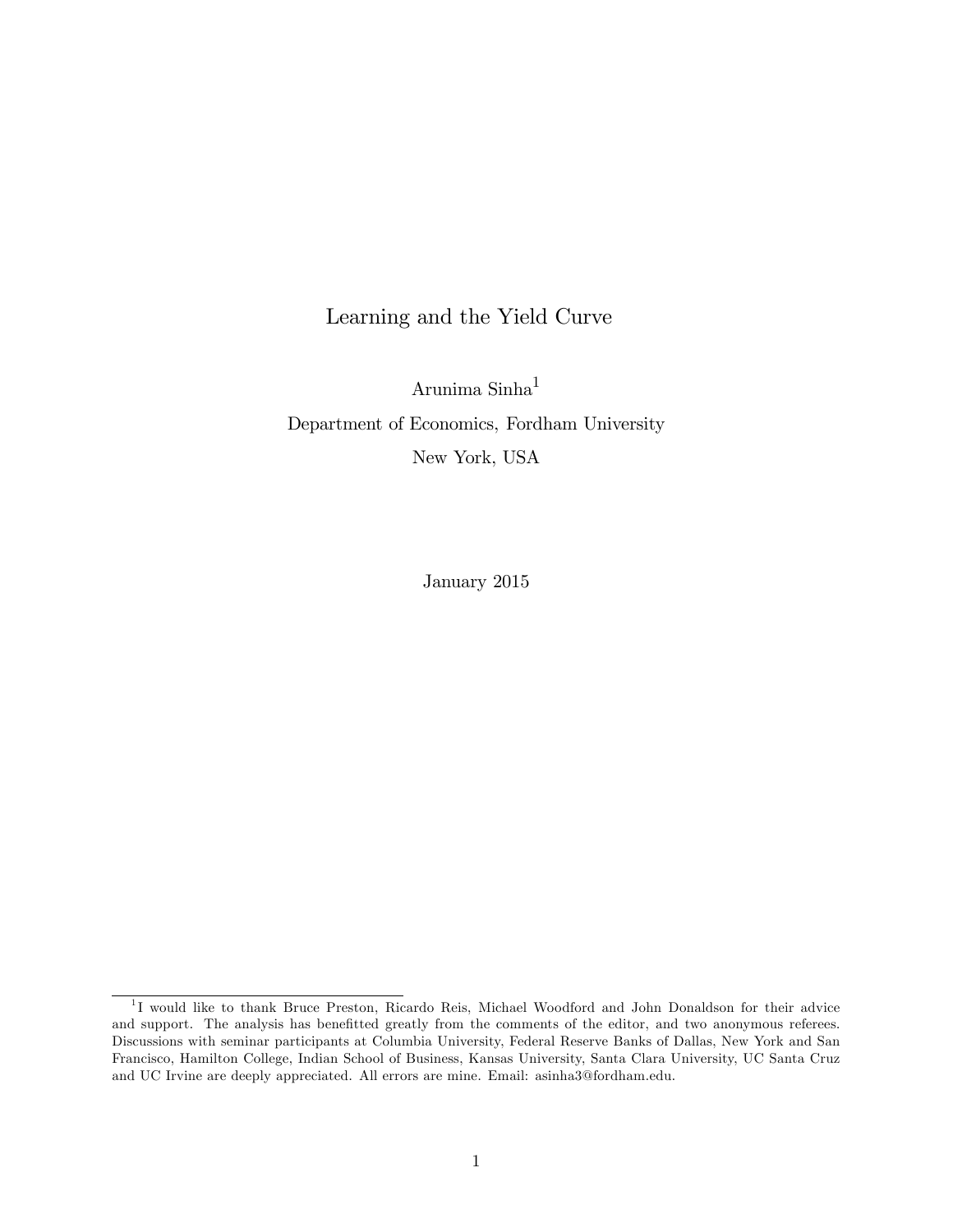#### Abstract

# Arunima Sinha

## Department of Economics, Fordham University

New York, USA

Two central implications of Expectations Hypothesis under rational expectations are inconsistent with yield curve data: (i) future expected long yields fall, instead of rising, when yield spread rises; (ii) long yields are excessively volatile relative to short yields. I propose an optimization framework in which boundedly rational agents use adaptive learning to form expectations. The belief structure rationalizes pattern of yields observed in the data so that the first puzzle does not arise with subjective expectations: intertemporal income and substitution effects are amplified relative to rational expectations. The second puzzle is partly accounted for by extra volatility due to parameter uncertainty.

JEL Classifications: E32, D83, D84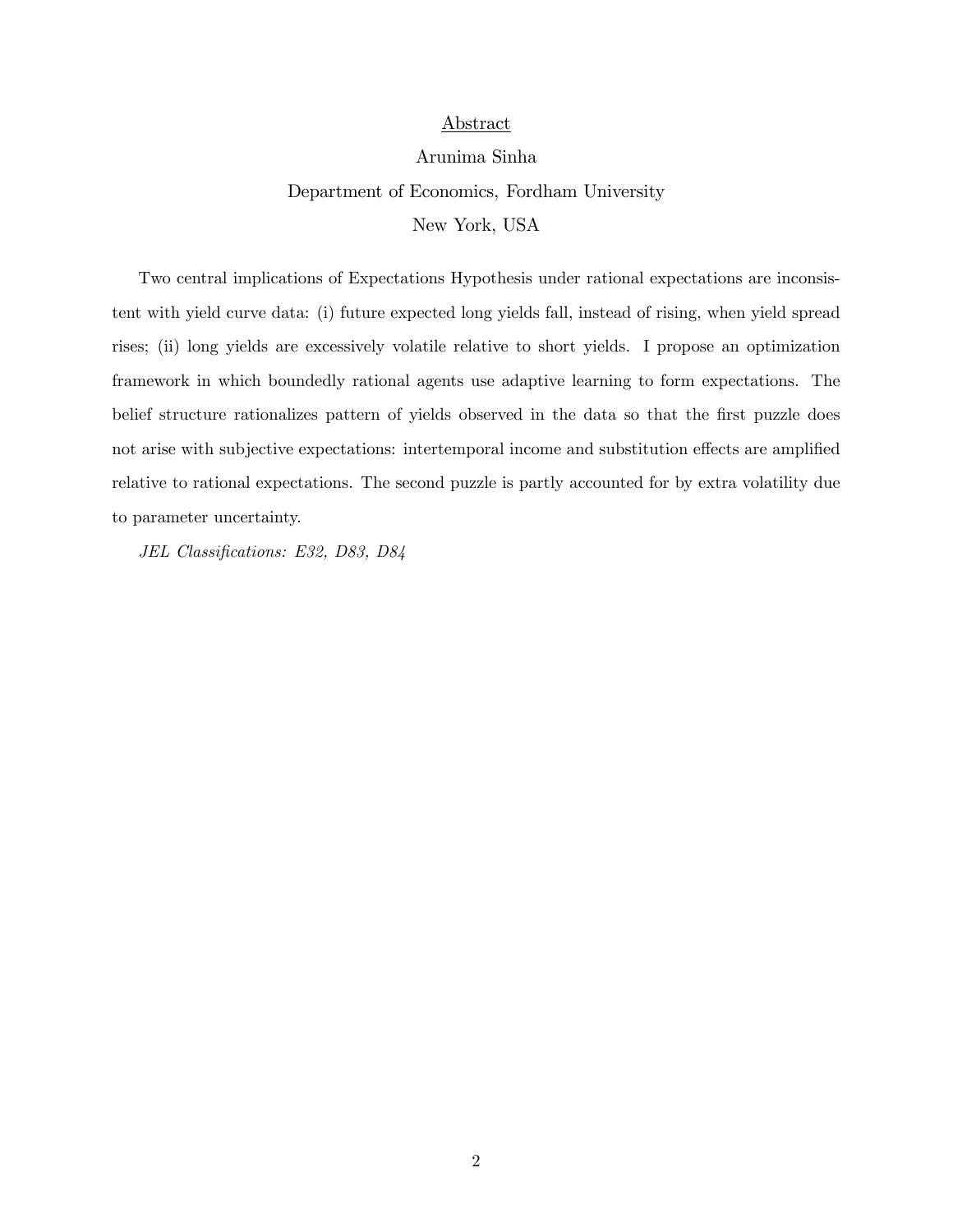"To preserve the theoretical relationship between long term and future short term interest rates, the 'yields' of bonds of the highest grades should fall during a period in which short term rates are higher than yields on bonds and rise during a period in which short term rates are lower. Now experience is more nearly the opposite."

- Frederick R. Macaulay (1938)

The Expectations Hypothesis has been the classic theory used by policy makers and market participants to understand the behavior of the term structure of interest rates. According to the Hypothesis, the long-term yield is an average of future expected short-term yields. A central implication of this Hypothesis is that the yield spread (difference between the long- and short-term yields) is the sum of a constant risk premium and an optimal forecast of changes in future yields.

This consequence of the Expectations Hypothesis has been extensively tested for yield curve data using the Campbell-Shiller (1991) regression. In this regression, the difference between the  $(n - 1)$ -period yield expected next period, and the current  $n-$  period yield is regressed on the spread between the  $n-$  and one-period yields.<sup>2</sup> With rational expectations, if the one-period yield is going to rise over the life of the  $n$ -period bond, then the n-period yield must be higher than the current one-period yield. In this case, the slope coefficient in the Campbell-Shiller regression should not be statistically different from one. For the U.S. nominal yield curve data, however, the slope coefficient is less than one at short maturities, and becomes negative at longer maturities. This implies that when the yield spread in the regression is high, the yield on the long-term bond falls over the life of the short-term bond, instead of rising, as predicted by the Hypothesis. The robustness of these findings on the slope coefficient, across sample periods and combinations of yield maturities, has been interpreted as a rejection of the Expectations Hypothesis in the data.

This paper poses the following question: can the empirically observed pattern in the Campbell-Shiller slope coefficients be rationalized by a framework in which conditional expectations of the long- and short-term bonds are formed using adaptive learning, instead of rational expectations? By construction, the Campbell-Shiller regression jointly tests the Expectations Hypothesis and that market participants have rational expectations. The approach in this paper is to separate these hypotheses: first, the term structure is derived from a general equilibrium model in which

<sup>&</sup>lt;sup>2</sup>Campbell and Shiller (1991) refer to the spread between the current  $n-$  and one-period yields as the "perfect" foresight" spread.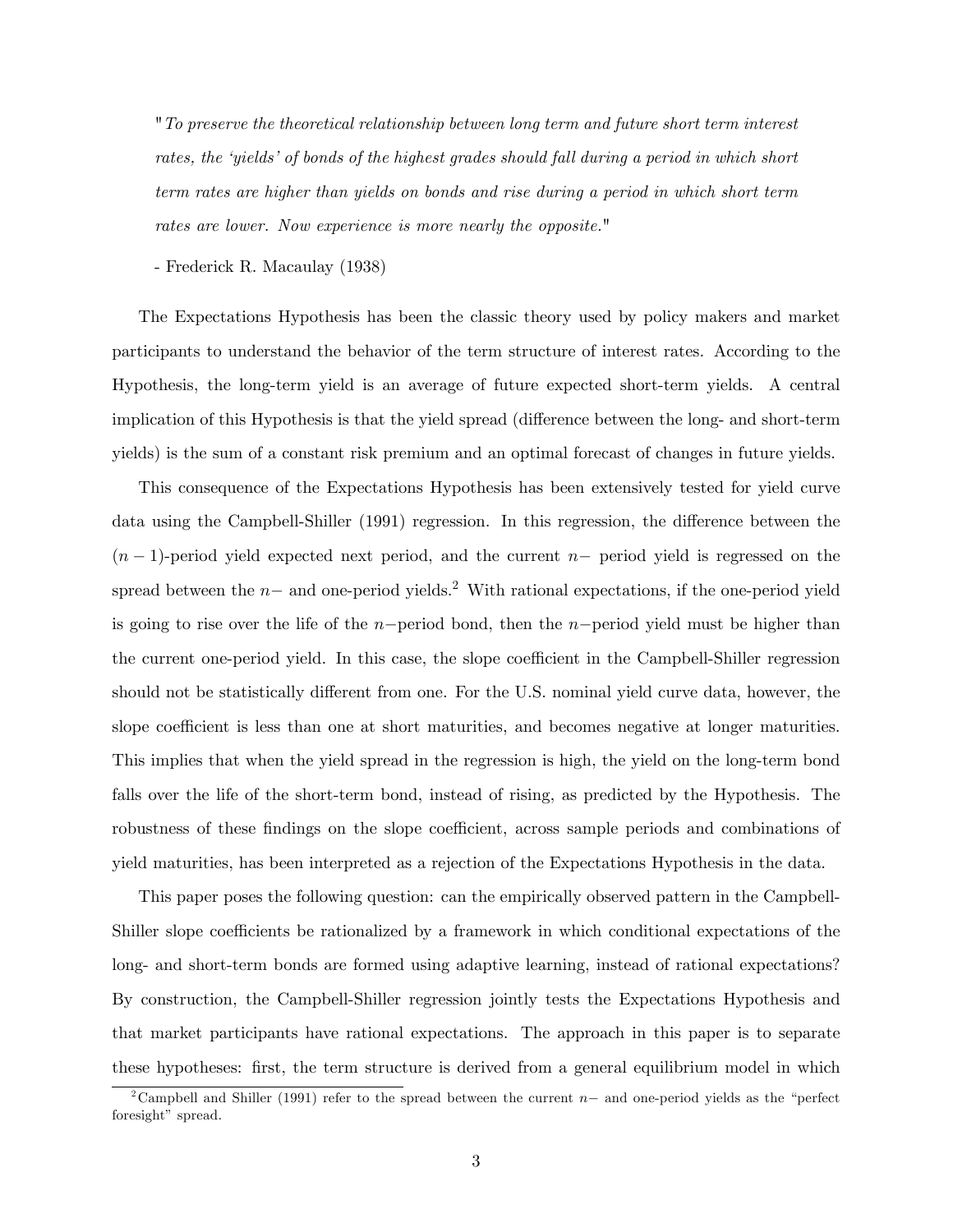optimizing agents use adaptive learning, and these yields are used to construct the Campbell-Shiller regression. Then the deviations of the resulting slope coefficient from one are tested.

The use of subjective expectations to explain the empirical estimates of the Campbell-Shiller coefficients is motivated by findings in previous literature. Froot (1989) uses survey data on yields to argue that the failure of the Expectations Hypothesis may be due to the failure of rational expectations, not the Hypothesis itself. Piazzesi, Salomao and Schneider (2013) show that expected excess returns can be explained by subjective expectations, in addition to time-varying risk premia.

The adaptive learning model is successful at generating the pattern of Campbell-Shiller slope coefficients observed in the data. The intuition is the following: consider an agent who is learning about the one-period bond yield. She derives the longer-term yields as an average of the future expected short yields; this is an optimization condition, and holds for the specified set of beliefs, even as they deviate from rational expectations. In case of a contractionary monetary policy shock, the one-period yield rises, and the spread in the Campbell-Shiller regression falls. On observing the shock at time t, the agent who is only using past data (upto period  $t-1$ ) to form conditional expectations about future yields, perceives a fraction of the shock to be permanent, and the average one-period yield to be higher. In this case, her expectations about the  $(n - 1)$ -period yield rise in period  $t + 1$ <sup>3</sup>. Thus, as the yield spread falls, the expectations of the long-term yield rise over the life of the short-term bond.

The theoretical framework uses a micro-founded dynamic stochastic general equilibrium (DSGE) model with adaptive learning agents. Households choose optimal consumption, and their only means of saving are riskless bonds issued by the fiscal authority in zero net supply. Firms maximize profits and face Calvo (1983) pricing; the monetary authority sets the nominal short interest rate using the Taylor rule. Under learning, optimizing agents run a vector-autoregression on past data to form their conditional expectations about future aggregate variables. While updating their beliefs, they assign exponentially decaying weight on past observations. This is the constant-gain adaptive learning process for formation of beliefs. The Expectations Hypothesis holds since it is derived from the optimization problem of the agents, given the specified set of beliefs.

The process for expectations formation and the general equilibrium structure are central to the

<sup>3</sup>These expectations are determined by the (subjective) Expectations Hypothesis, and are higher than they were in the period of the shock, t.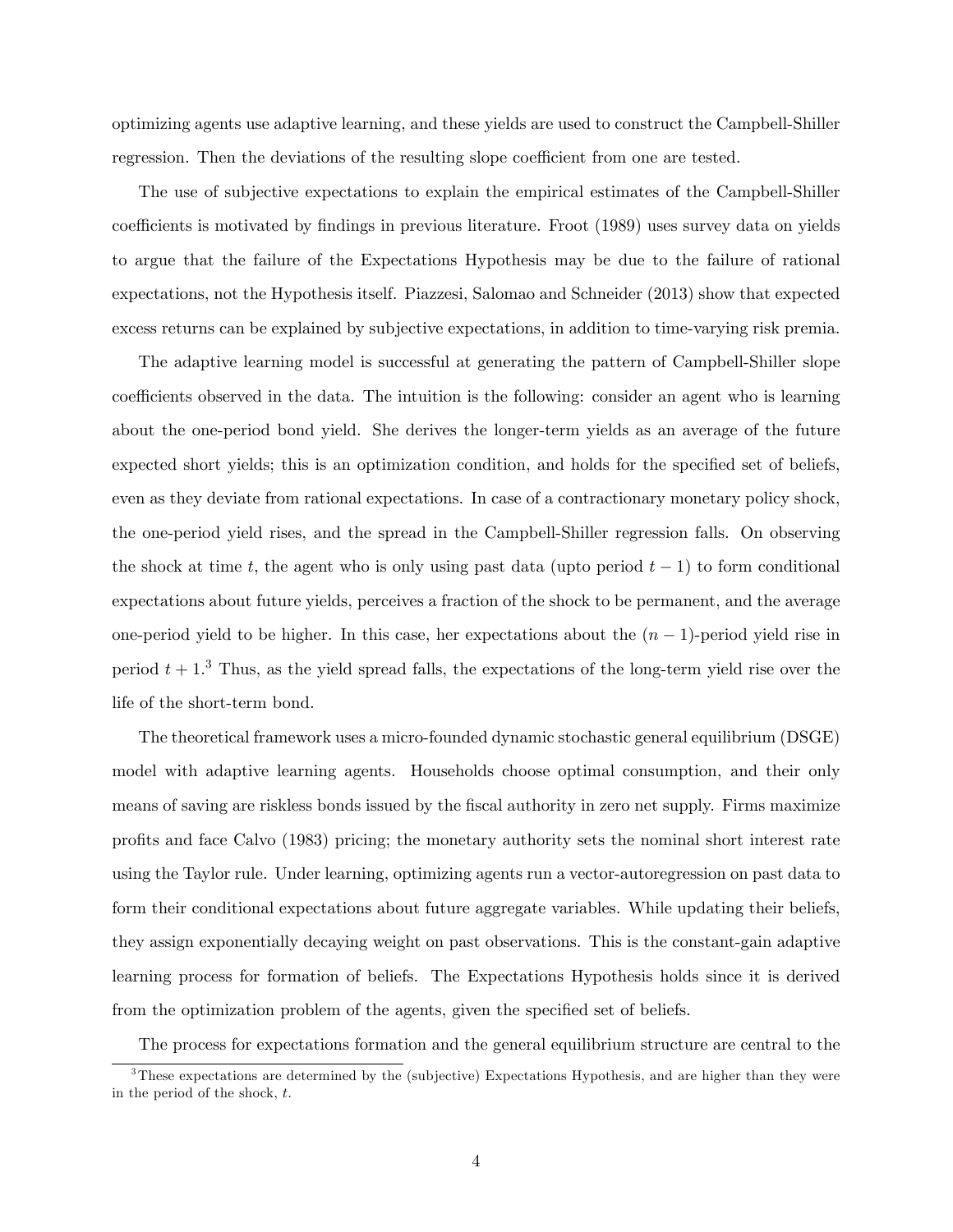analysis. Constant-gain learning implies that optimizing agents make systematic forecasting errors while forming conditional expectations; forecasts reported by the Survey of Professional Forecasters (SPF) exhibit similar errors as well. Data on survey expectations is used to specify the weight placed by optimizing agents on past observations, which is the 'gain' parameter. The median forecasts of the three-month treasury yield from the SPF exhibit a systematic autocorrelation in the forecast errors at different horizons; the gain in the benchmark calibration of the model minimizes the distance between the autocorrelation of the one-quarter ahead forecast errors of the three-month yield from the survey data and the learning model.

The success of the learning model can be further understood using these systematic errors made in forecasting bond yields. The forecasting error enters the regression error in the Campbell-Shiller regression, violating the orthogonality condition between the error and yield spread, causing a bias in the slope coefficient. Thus, the regression is mis-specified since it does not account for systematic errors being made by the agents. When agents have rational expectations, the systematic forecasting error is zero, and the corresponding bias in the slope coefficient relative to one is zero as well. Mis-specification of beliefs as the source of bias is in contrast to much of the literature which identifies the omission of a time-varying risk premium from the Campbell-Shiller regression as rationale for why the slope coefficient is found to be statistically different from one.

The interaction of learning dynamics with the general equilibrium framework generates selfreferential behavior in the determination of aggregate variables, such as output, which is key to generating a negative bias in the slope coefficient with respect to one. To make consumption decisions in the current period, agents must form conditional expectations of interest rates, inflation and output over the infinite horizon; to form these expectations, agents use past observable data on these variables. This explains the economic mechanism of the adaptive learning model: under rational expectations, in response to a transitory, contractionary monetary policy shock, the optimizing agent correctly forecasts that the rise is temporary, and that the average interest rate is unchanged. As she lowers consumption and increases savings, the short yield falls. In the period after the shock, the agent is using the correct probability distribution to make yield forecasts. In this case, the expected long yield is lower, relative to the short yield in the period of the shock. Under rational expectations, the agent correctly attributes the forecasting error to the transitory shock. When conditional expectations are instead formed using adaptive learning, the agent attributes a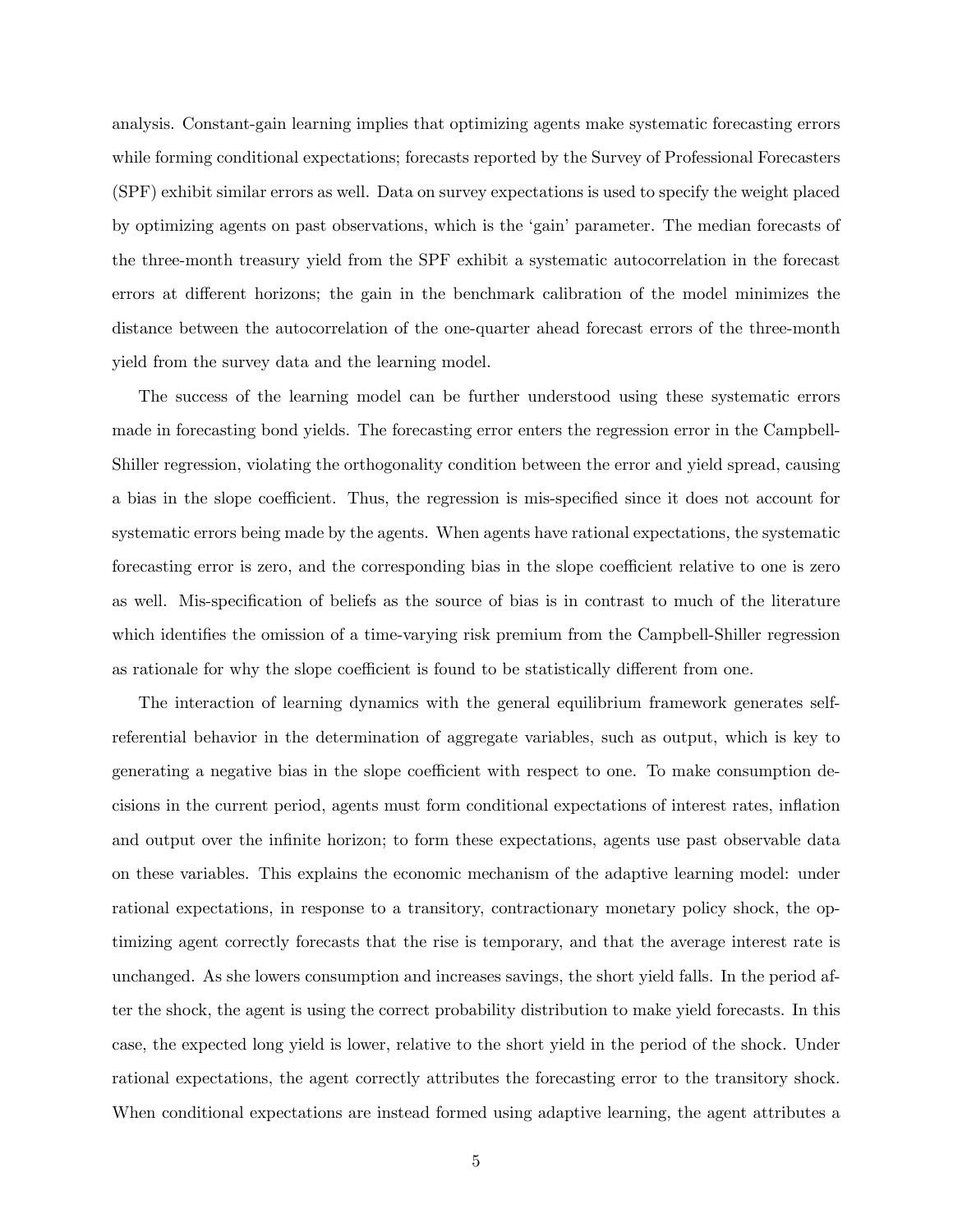fraction of the forecast errors to a permanent change in the parameters, and since she perceives the average interest rate to have increased, in the period after the monetary policy shock, she lowers her consumption even more than in the period of the shock. The fraction of the errors attributed to a permanent shift in the parameters depends on the value of the constant gain. In equilibrium, the fall in consumption (or equivalently output, as the benchmark considers an economy with no production) leads to a fall in savings, pushing up the expected long yield. In this case, as the yield spread falls, the expected long yield rises.

The general equilibrium model also yields a more realistic information set which optimizing agents use to form their consumption decisions: instead of only learning about the evolution of an endowment process, agents are modeled as learning about the output, ináation and interest rate processes. Finally, the explicit monetary policy rule allows for an analysis of the effects of different regimes on the evolution of beliefs and their consequences for the test of the Expectations Hypothesis. A more aggressive response to ináation in the Taylor rule (which has been documented for the U.S. since the mid 1980s) is found to generate smaller deviations in  $\gamma$  with respect to one at the long end of the yield curve.

The paper also explores a second implication of the Expectations Hypothesis: long yields should be less volatile than shorter yields; however, in the data, variance of long yields is almost as large (and in some cases, larger) as the shorter yields. I explore the performance of the learning model with respect to this excess volatility puzzle. In its benchmark calibration, the model is able to explain approximately 25% more of the excess volatility at the Öve-year horizon, relative to rational expectations. The intuition is that since the beliefs of optimizing agents are time-varying and no longer constant, the volatility of the yields generated by the model are a function of uncertainty in beliefs along with the volatility of the underlying state variables. I also find that under the benchmark calibration, the learning model generates variance of ináation and yields that are close to corresponding moments in U.S. data.

The rest of the paper is organized as follows: in section one, I present the empirical performance of the nominal and real yield curves for the U.S. and U.K. with respect to the implications of the Expectations Hypothesis. The benchmark DSGE model with adaptive learning is discussed in section two. The intuition for the mechanics of the learning model are first described using the limiting case of the flexible-price model with an exogenous endowment process in section three.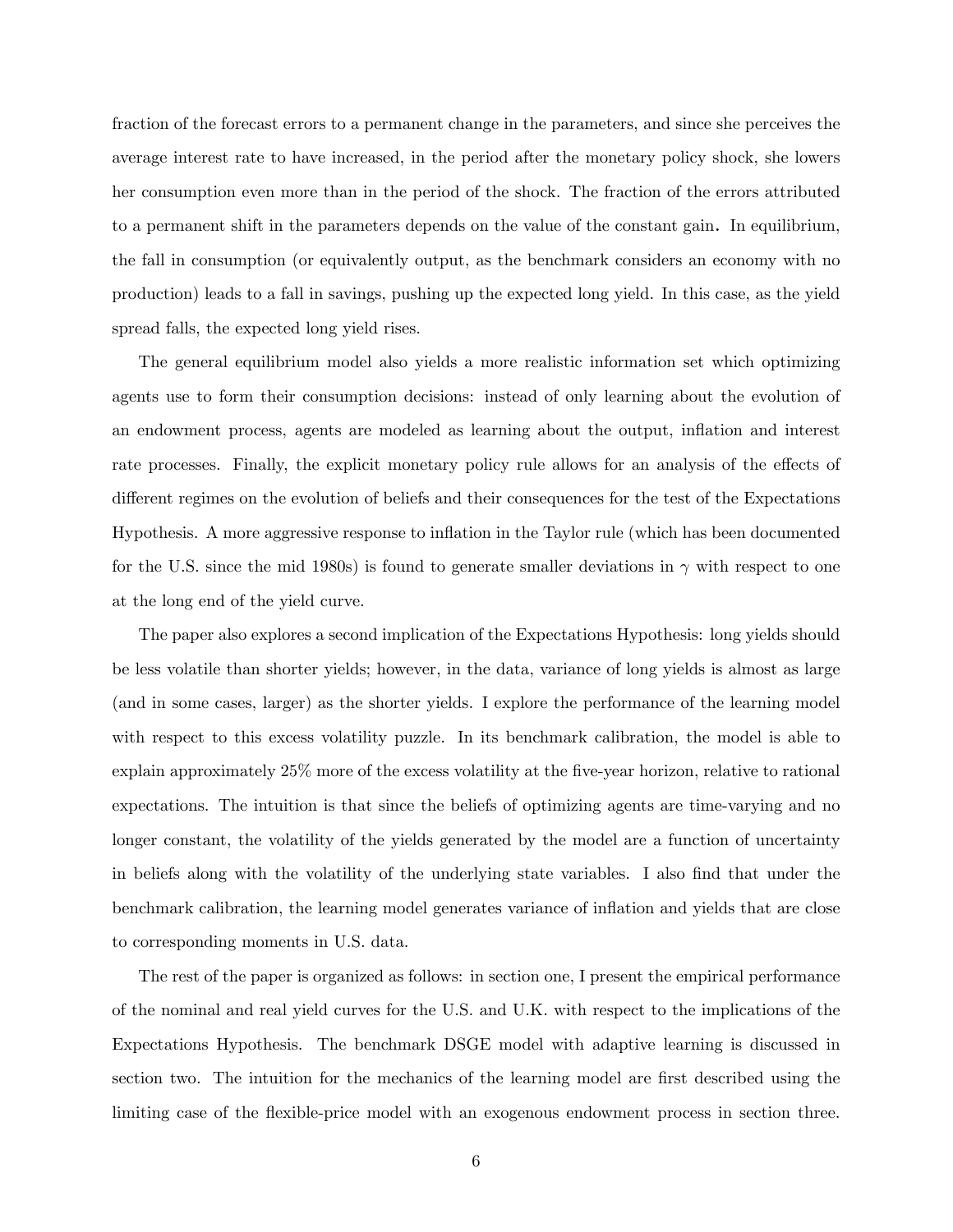Analytical results are also derived here. Following model calibration and the performance of the model with respect to macroeconomic moments, I discuss the quantitative performance of the learning model with respect to the Campbell-Shiller regression and variance of yields. Further economic intuition for the model is also discussed. I then examine implications of the benchmark model under different monetary policy regimes and alternative values of key model parameters. Section four concludes.

## 1 Empirical Performance of Real and Nominal Yield Curves with respect to the Expectations Hypothesis

The specification of the Campbell-Shiller (1991) regression used in this analysis is the following:

$$
i_{n-1,t+1} - i_{n,t} = \bar{\alpha} + \frac{\gamma}{n-1}(i_{n,t} - i_{1,t}) + \varepsilon_t.
$$
 (1)

Here  $i_{n,t}$  denotes the yield of an n-period bond at time t.

I present results on the Campbell-Shiller coefficients and variance for real and nominal yield curves for the U.S. and U.K. The data on real yield curves is obtained from the inflation-indexed bonds issued. Treasury-Inflation-Protected-Securities (TIPS) were first issued in the U.S. in 1997, and currently constitute approximately 10% of the outstanding Treasury debt. In contrast to nominal debt securities, the coupon and principal payments for these debt securities are indexed to the Consumer Price Index (CPI). <sup>4</sup> The estimates of the TIPS yield curve are taken from the daily data set constructed by Gürkaynak, Sack and Wright (2010). For the U.S. TIPS data, the shortest maturity available in the Gürkaynak et. al. estimation is the two year maturity. Additionally, the shorter maturities (2, 3 and 4 years) are only available from January 2004. The real yield curve is

$$
CPI(-2)\frac{d_t-1}{d_n} + CPI(-3)\frac{d_n-d_t+1}{d_n}
$$

where  $CPI(-2)$  and  $CPI(-3)$  are the non seasonally adjusted U.S. City Average All Items CPI for the second and third months prior to the month in which the maturity or issue date falls respectively.

<sup>4</sup>This is done in the following manner: the principal or coupon payment is multiplied with the reference CPI on the date of maturity to the reference CPI on the date of issue. When the ratio of CPIs is less than one, no adjustment is made. If the maturity or issue date falls on day  $d_t$  of a month with  $d_n$  days, then the reference CPI is:

There is an indexation lag of approximately 2:5 months on TIPS because the Bureau of Labor Statistics publishes the CPI data with a lag - the index of a given month is released in the middle of the next month. At present, TIPS are issued in terms of 5, 10 and 30 years.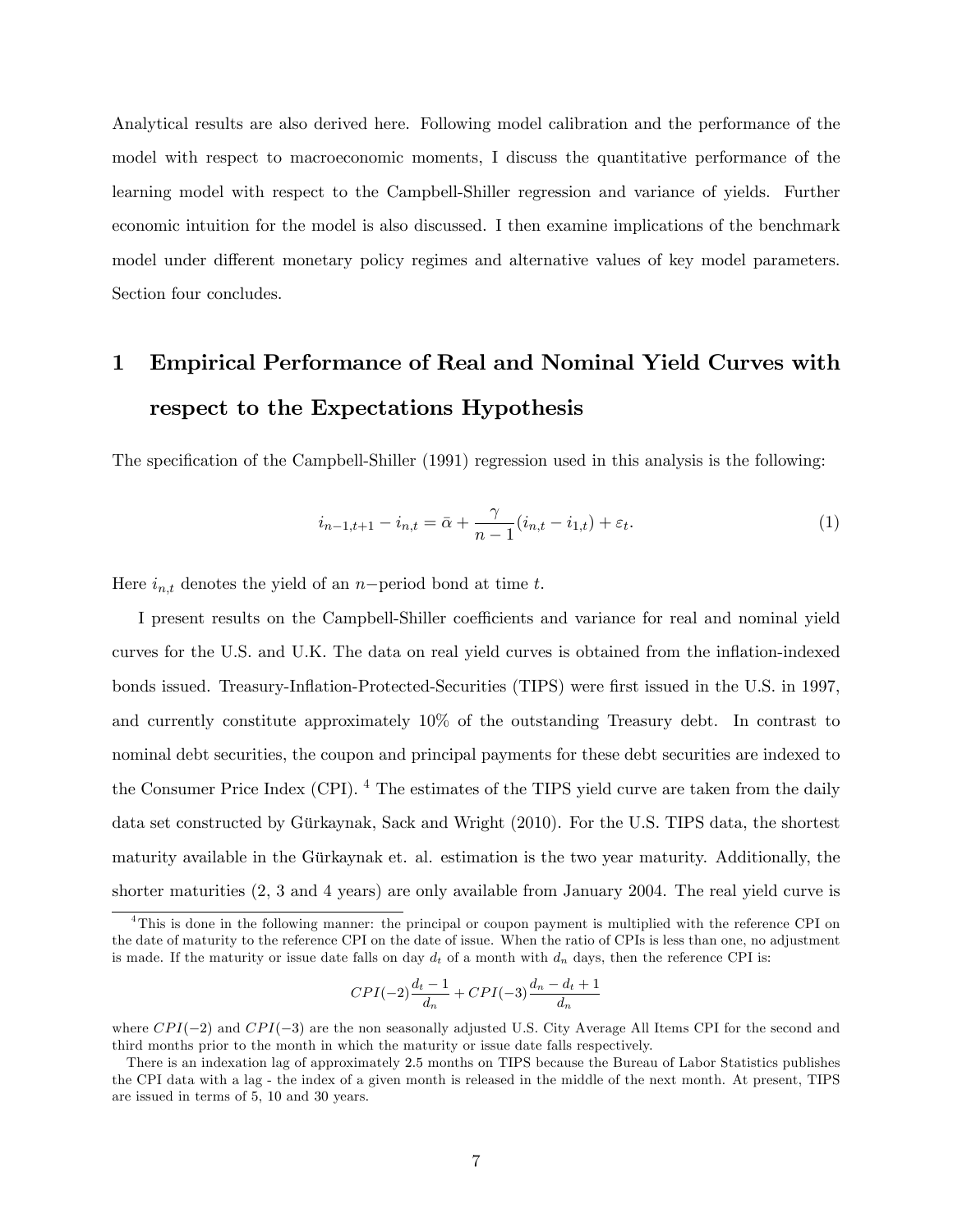upward sloping for the period considered.

Since the TIPS data set is relatively short, I use the U.K. Index-Linked bonds to check the robustness of the facts relating to the real yield curves. Estimates of the real yield curve in the U.K. are derived using data on the Index-Linked bonds and are available from the Bank of England. The estimates are available from 1985 onwards, and I use yields of maturities 2:5 to 20 years. I also consider two subsample periods: from January 1985 to September 1992, and from October 1992 to 2007. This break is meant to approximate the change in the yield curves that occurred after the U.K. exited from the Exchange Rate Management (ERM) in September 1992. For the entire sample, January 1985 to December 2007, the real yield curve is positively sloped. For the first subsample the slope continues to be positive, but for the second sample the yield curve has a small negative slope.

The estimates of the U.S. nominal yield curve are from the yields constructed by Gürkaynak, Sack and Wright (2007); the sample period is January 1972 to December 2007. I also check the robustness of the empirical analyses below by considering two subsamples, January 1972 to December 1979; and January 1984 to 2007. The nominal yield curve is upward sloping and this fact is robust across the different subsamples.

The estimates of the nominal yield curve for the U.K. are obtained from the Bank of England. The yield curve is upward sloping for the whole sample, January 1972 to December 2007, as well as for subsamples, January  $1972$  – September 1992, and October  $1992$  – December 2007.

#### 1.1 Performance of the Real Yield Curves

Campbell-Shiller Regression As the TIPS data series is very short, and the shortest maturity yield (the two year) is only available from 2004, I illustrate the slope coefficients of the Campbell - Shiller regression in (1) only using the U.K. Index-Linked bonds.<sup>5</sup> The regression in (1) is constructed using the shortest maturity available for the U.K. data, the Index-Linked bond for 2:5 years.

As shown in table  $1(a)$ , I find that for the full sample period, the point estimates are smaller

<sup>&</sup>lt;sup>5</sup>Since the shortest maturity of 2 years is only available from 2004 for TIPS data, and (1) requires the one-period to be 2 years, the data series is not long enough to construct the regression. Pflueger and Viciera (2011) construct a short real rate and then test the real Expectations Hypothesis using TIPS data. They Önd that the Hypothesis is strongly rejected in the  $1999 - 2009$  sample.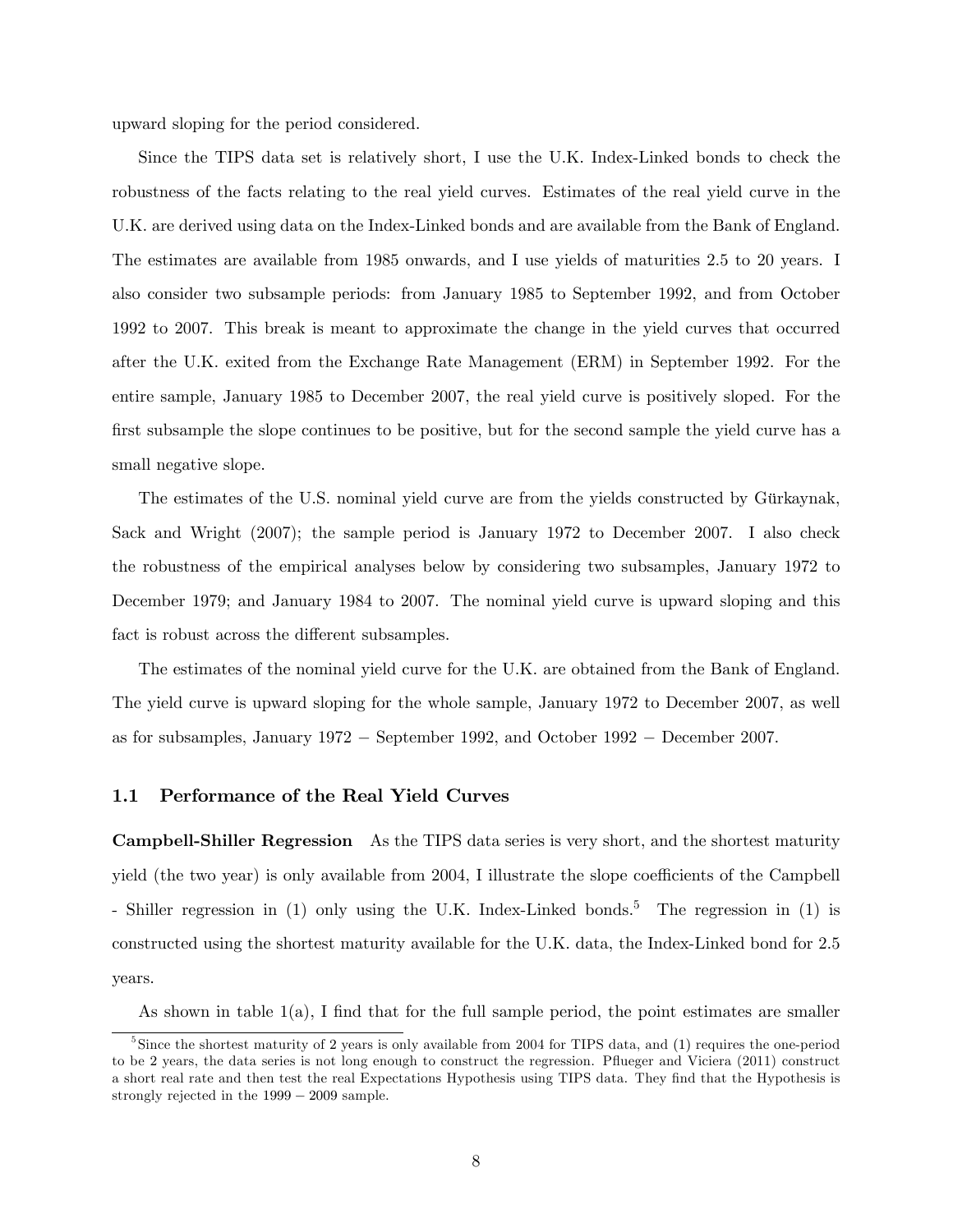than one, and the difference between the estimates and one is statistically significant. While this is also the case for the two subsamples, the rejections of the Hypothesis at the short end of the term structure are larger in the inflation targeting period and smaller at the long end relative to the pre 1992 sample.

**Variances** The empirical yield curves for the U.S. show the same qualitative pattern (table  $2(a)$ ) as predicted by the Expectations Hypothesis: the short end of the curve is more volatile relative to the long end. For the U.K. data, as shown in table  $2(b)$ , only the first sample (January 1985) to September 1992) matches the predictions of the Hypothesis qualitatively. For the full sample period, as well as for the second sample period, the variances of the longer yields are higher than the shorter yields.

#### 1.2 Performance of the Nominal Yield Curves

**Campbell-Shiller Regression** The slope coefficients of the Campbell-Shiller regression are reported in table 1(b) for the U.S. nominal yield curve. The short rate used is the three-month Treasury bill rate for the period under consideration. These are all statistically different from one at conventional levels of significance. Table  $1(c)$  shows the regression coefficients for U.K. nominal yields. Similar to the U.S., the coefficients are negatively biased with respect to one, and the difference is statistically significant. One of the notable patterns in both the country datasets is that the Campbell-Shiller coefficients at the short end are more negative than at the long end of the term structure in subsamples associated with lower inflation uncertainty (the Great Moderation for the U.S. and the inflation targeting regime in the U.K...

**Variances** The term structure of variances for the U.S. nominal yield curve is shown in table  $2(c)$ . The qualitative behavior matches the predictions of the Hypothesis - the variance of the longer yields is smaller than the variance of the shorter yields. The predictions of the DSGE rational expectations model for the variances are also shown. For U.S. data (January 1984–December 2007), the ratio of the variance of the Öve year yield to the one-year is 0:91. For the calibrated model, the ratio is  $0.75<sup>6</sup>$  Thus, excess volatility of long yields in the data, relative to the short end of the term

<sup>&</sup>lt;sup>6</sup>For instance, these calibrations are in line with estimated parameters for the U.S. economy by Rabanal and Rubio-Ramirez (2005).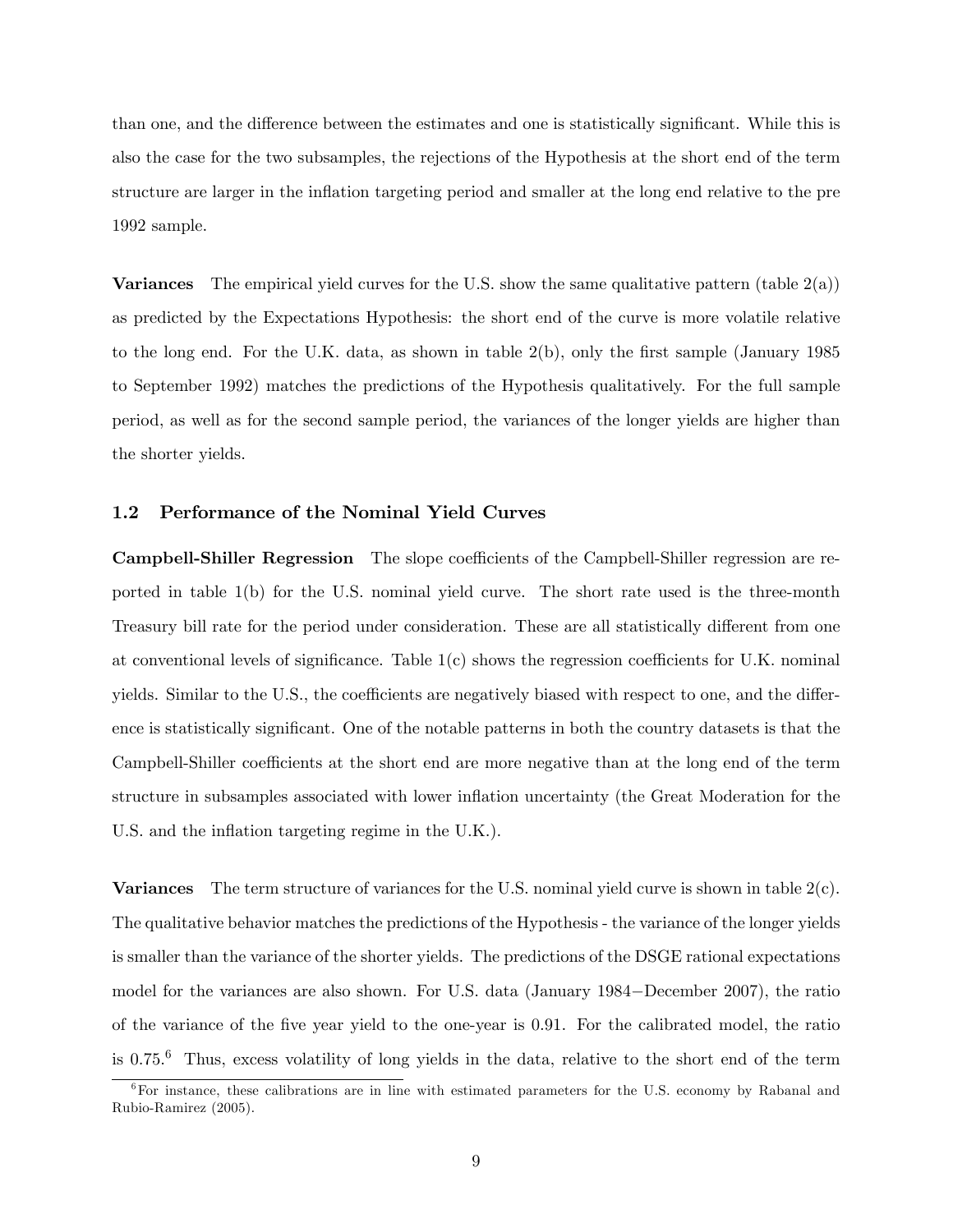structure, is larger than the predictions of the DSGE model described below. The other striking fact about variances of nominal yields is that the level of volatilities generated by the model are significantly smaller. For the U.K., as table  $2(d)$  shows, the variance of long yields larger than the variance at the short end of the yield curve for the entire sample period, and for October 1992 to December 2007.

## 2 Benchmark Model with Adaptive Learning

A continuum of households  $i \in [0, 1]$  consume a consumption index consisting of  $k \in [0, 1]$  products. They also supply labor hours to  $k$  monopolistically competitive firms. Asset markets are incomplete and the households have access to  $n$  riskless bonds. Each household optimally chooses its consumption and its holdings of each  $n-$  period bond. As households do not own capital, wealth can only be held in the form of these riskless bonds. Firms face Calvo (1983) pricing. The monetary authority is assumed to follow the Taylor rule for specifying the short interest rate, and responds to the output gap and inflation. The fiscal authority is assumed to issue riskless bonds of different maturities in zero net supply. The model is based on the cashless version of the DSGE model (Clarida, Gali and Gertler (1999) and Woodford (2003)), and adaptive learning is introduced directly into the primitives of the model following Preston (2005). Although the primary objective of this analysis is to explain the Campbell-Shiller results, it is useful to note that Milani (2007) finds that embedding adaptive learning in a DSGE framework generates the persistence observed in macro variables such the output gap and inflation in U.S. data.<sup>7</sup>

#### 2.0.1 Households

The optimization problem of household  $i$  is:

$$
\max_{\{C_t^i, B_{1,t}^i, B_{2,t}^i, \dots, B_{n,t}^i\}} \tilde{E}_t \sum_{j=0}^{\infty} \beta^j \left( U(C_{t+j}^i; \xi_{t+j}) - \int_0^1 v(h_{t+j}^i(k); \xi_{t+j}) dk \right). \tag{2}
$$

<sup>7</sup>The introduction of learning is found to replace other mechanical sources of persistence such as habit formation and inflation indexation.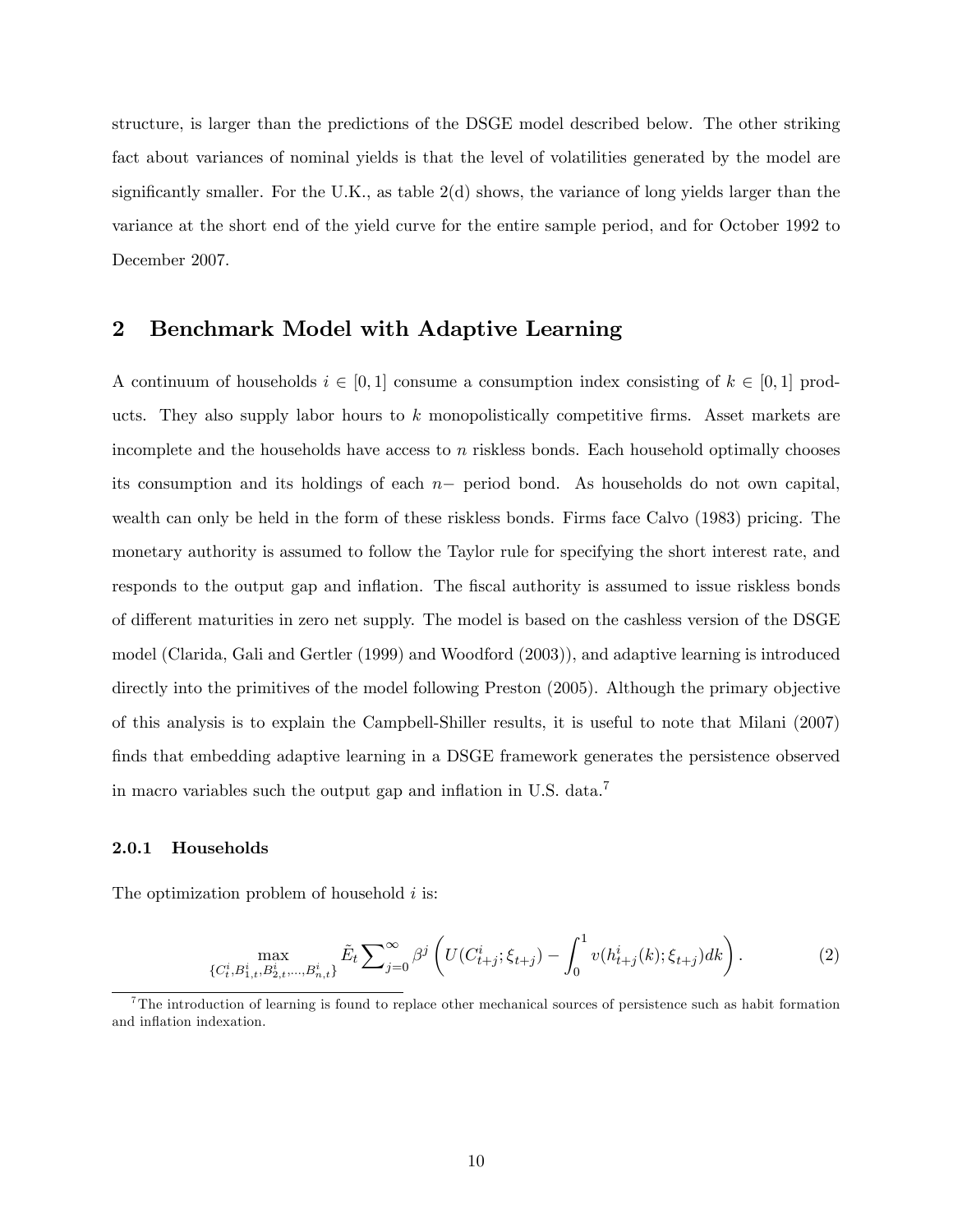The consumption index,  $C_t^i$ , is defined over the consumption of i over the k goods:

$$
C_t^i = \left(\int_0^1 c_t^i(k)^{\frac{\theta-1}{\theta}} dk\right)^{\frac{\theta}{\theta-1}},\tag{3}
$$

where  $\theta$  is the elasticity of substitution, and  $c_t^i(k)$  denotes household i's consumption of good k. The aggregate preference shocks are denoted with  $\xi_t$ . The household supplies  $h_t^i(k)$  hours of work to firm k, and obtains disutility  $v(h)$  for doing so. The utility function U is concave and the disutility function v is convex. Here  $B_{n,t}^i$  denotes the net holdings of a bond of maturity n - period at time t by household i. Using  $P_{m,t}^B$  to denote the price of an m-period bond at time t (this is the bond that will mature in period  $t + m$ , the flow budget constraint of household i is:

$$
C_t^i + \sum_{m=1}^n P_{m,t}^B B_{m,t}^i \leq Y_t^i + \tilde{W}_t^i; \n\tilde{W}_{t+1}^i = B_{1,t}^i + \sum_{m=2}^n P_{m-1,t+1}^B B_{m,t}^i.
$$
\n(4)

Here  $P_t$  is the composite price index and  $Y_t^i$  is the nominal income of the household *i*:

$$
P_t = \left(\int_0^1 p_t(k)^{1-\theta} dk\right)^{\frac{1}{1-\theta}}; \ P_t Y_t^i = W_t h_t^i + \int_0^1 \Pi_t(k) dk,\tag{5}
$$

where  $W_t$  is the competitive wage, and  $\Pi_t(k)$  denotes the profits from k accruing to the household. Households receive income in the form of wages and own an equal part of each firm, and therefore receive a common share of the profits from the sale of each firm's good.

The No-Ponzi condition holds:

$$
\lim_{j \to \infty} \tilde{E}_t P_{1,t,t+j}^B \tilde{W}_{t+j+1}^i \ge 0,\tag{6}
$$

where  $P_{1,t,t+j}^{B} = \prod_{k=0}^{j} P_{1,t+k}^{B}$ .

The optimization problem of household i is to choose  $\{c_t^i(k), h_t^i(k), B_{m,t}^i\}$  for all k, m to maximize the present discounted sum of utilities subject to the constraints in  $(4)$  and  $(6)$ , taking as given  $\{p_{t+j}(k), w_{t+j}(k), \Pi_{t+j}(k), P_{m,t+j}^B, \xi_{t+j}\}\$  for all j, for the subjective expectations operator  $\tilde{E}_t$ . The only difference with the standard maximization problem is that here  $\tilde{E}_{t}$  is used to denote subjective expectations, and the expectations formation process will be described in section 2:1 below. How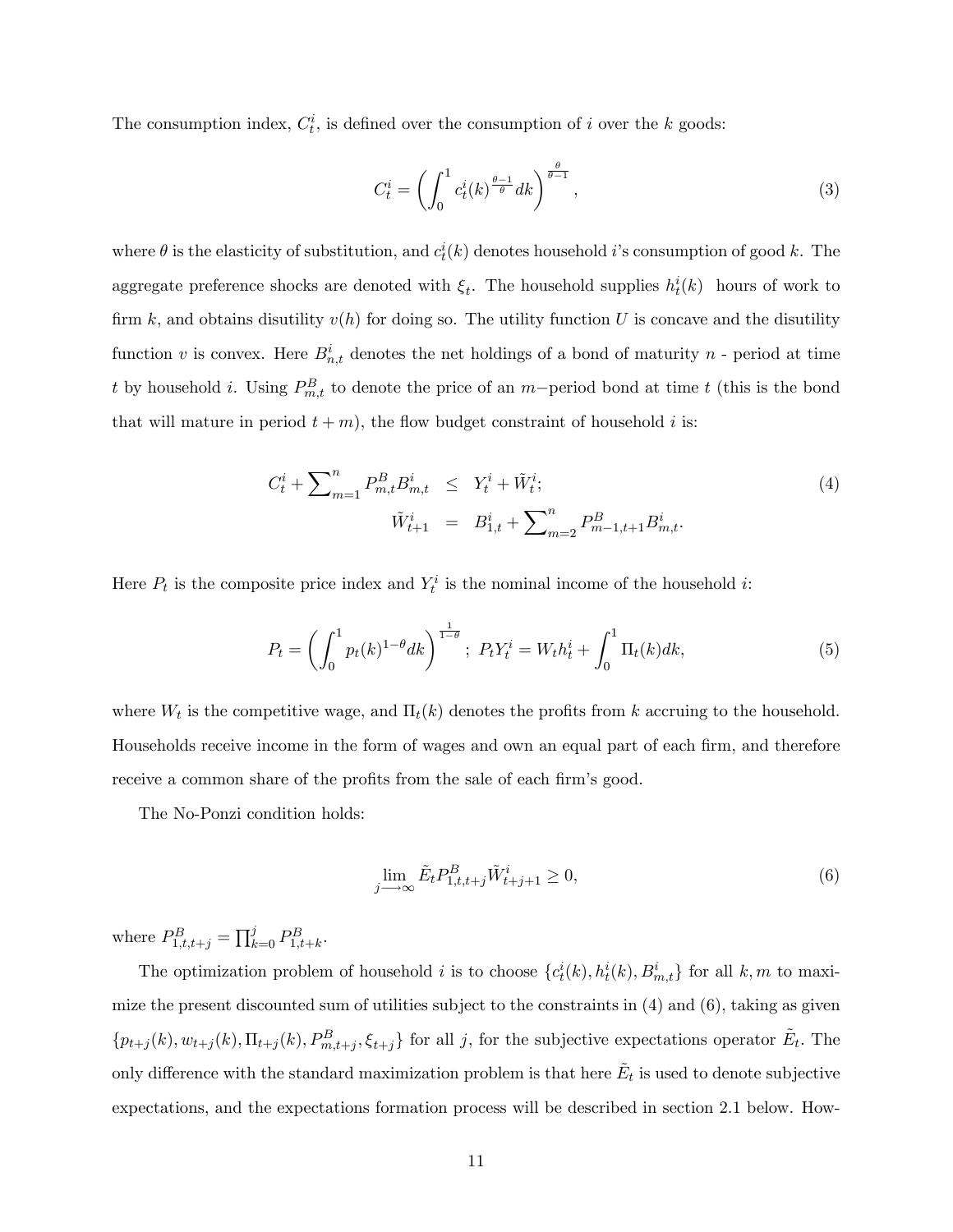ever, beliefs are assumed to be homogeneous across households, although the individual households do have knowledge about the beliefs of other households. Firms (discussed below) are assumed to value future streams of income at the marginal value of aggregate income in terms of the marginal value of an additional unit of aggregate income today. This implies that a unit of income in each state and date  $t+k$  is valued by the kernel:  $\beta^k \frac{P_t U_c(Y_{t+k}, \xi_{t+k})}{P_{t+1} U(t, \xi)}$  $\frac{VCC(1_{t+k}, S_t+k)}{P_{t+k}U_C(Y_t,\xi_t)}$ . This simplifying assumption is valid in the context of the symmetric equilibrium of the model.

I consider a first order log-linear approximation around the steady state output level  $\overline{Y}$ , and the one-period bond price  $\beta$ . The approximation to the optimal consumption decision rule for household  $i$ , derived in Appendix A.1., is:

$$
\hat{C}_t^i = (1 - \beta)\hat{W}_t^i + (1 - \beta)\tilde{E}_t \sum_{j=0}^{\infty} \beta^j \left[ \hat{Y}_{t+j}^i - \sigma\beta(\hat{\imath}_{1,t+j} - \hat{\pi}_{t+j+1}) + \beta(a_{t+j} - a_{t+j+1}) \right].
$$
 (7)

Here  $\hat{W}_t^i = W_t^i / (P_t \bar{Y})$  is the net real wealth of the household in time  $t$  relative to steady state income  $\bar{Y}$ . The intertemporal elasticity of substitution is denoted by  $\sigma = -U_c/\bar{C}U_{cc}$ , and the one-period interest rate is  $1/(1 + i_{1,t}) = P_{1,t}^B$ . Inflation is  $\pi_t = P_t/P_{t-1}$  and  $a_t = -U_{c\xi}\xi_t/\overline{C}U_c$  is an exogenous disturbance term. The hat variables denote log deviations of the respective variable from its steady state value. The consumption decision rule shows that the deviations in current consumption from its steady state value depend on the current wealth, and discounted values of income, as well as expected real interest rates. The first term in the consumption decision rule captures the effect of current asset prices on consumption, and is a part of the permanent income of the household. The second term shows how the remaining permanent income affects current consumption. An increase in income (through an increase in wages or profits) will have a positive effect on current consumption - both income and substitution effects of an increase in either component will be to increase consumption. An increase in the real interest rate, will have a negative substitution effect the household will postpone current consumption, and choose to save more by holding more riskless bonds (these are the only means of saving available to the household in this framework).

Summing consumption and wealth holdings over the i households, imposing the goods and asset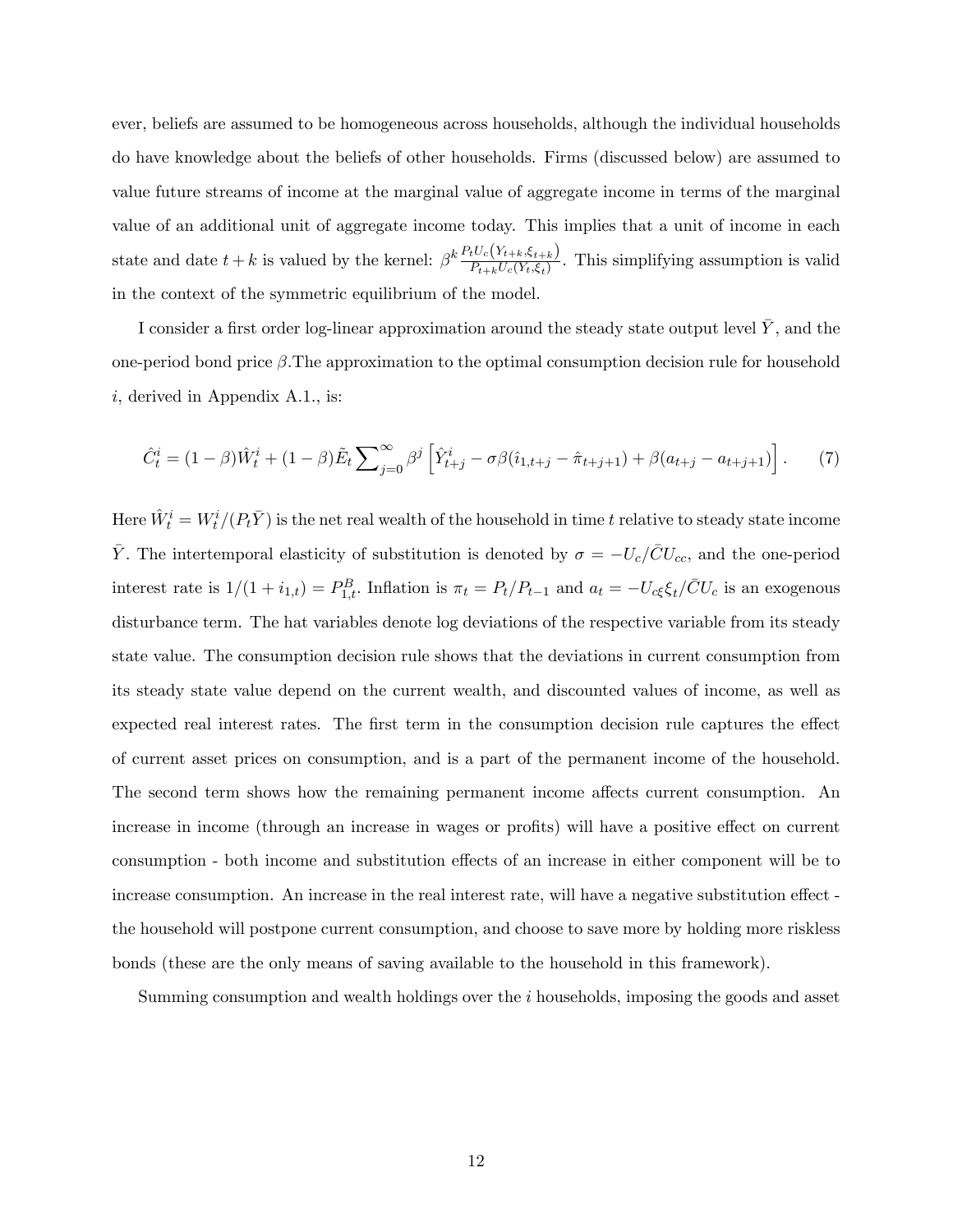market clearing conditions, the consumption decision rule in terms of the output gap<sup>8</sup> yields:

$$
\hat{x}_t = \tilde{E}_t \sum_{j=0}^{\infty} \beta^j \left[ (1-\beta)\hat{x}_{t+j+1} - \sigma\beta(\hat{i}_{1,t+j} - \tilde{E}_t \hat{\pi}_{t+j+1}) + \hat{r}_{t+j+1}^n \right]. \tag{8}
$$

Here,  $\hat{x}_t = \log(Y_t/Y_t^n)$ ,  $Y_t^n$  is the natural rate of output and  $\hat{r}_t^n = (\hat{Y}_{t+1}^n - a_{t+1}) - (\hat{Y}_t^n - a_t)$  is the vector of exogenous disturbances. It can be seen that not only is the current real one-period interest relevant for determining the output gap at t, but expected future one-period rates matter as well. This equation will determine aggregate dynamics, as market clearing conditions have been imposed.<sup>9</sup>

#### 2.0.2 Term Structure

Using the Euler equation with respect to longer bond prices, the prices of an  $n$ -period bond is written in the linearized version as:

$$
\hat{P}_{n,t}^{B} = \left[ \hat{P}_{1,t}^{B} + \tilde{E}_t \hat{P}_{n-1,t+1}^{B} \right].
$$
\n(9)

This can be rewritten in terms of the one-period bond prices as:

$$
\hat{P}_{n,t}^B = \left[ \hat{P}_{1,t}^B + \tilde{E}_t \hat{P}_{1,t+1}^B + \dots + \tilde{E}_t \hat{P}_{1,t+(n-1)}^B \right].
$$
\n(10)

The corresponding  $n$ -period interest rates are:

$$
\hat{i}_{n,t} = \frac{1}{n} \left[ \hat{i}_{1,t} + \tilde{E}_t \hat{i}_{1,t+1} + \dots + \tilde{E}_t \hat{i}_{1,t+(n-1)} \right]. \tag{11}
$$

as  $\hat{i}_{n,t} = -\hat{P}^B_{n,t}/n$ . This is log pure version of the Expectations Hypothesis, with the subjective expectations operator  $\tilde{E}_t$ .

<sup>8</sup>Please refer to Appendix A.1. for details of the derivation.

<sup>&</sup>lt;sup>9</sup>Additionally, as noted by Preston (2005), under rational expectations, the expectation that (8) will hold in  $t + 1$ and other future periods implies that the relation  $\hat{x}_t = E_t\hat{x}_{t+1} - \sigma(\hat{i}_{1,t} - E_t\hat{\pi}_{t+1}) + \hat{r}_t^n$  will hold as well, and vice versa. However, under subjective beliefs, this is no longer true.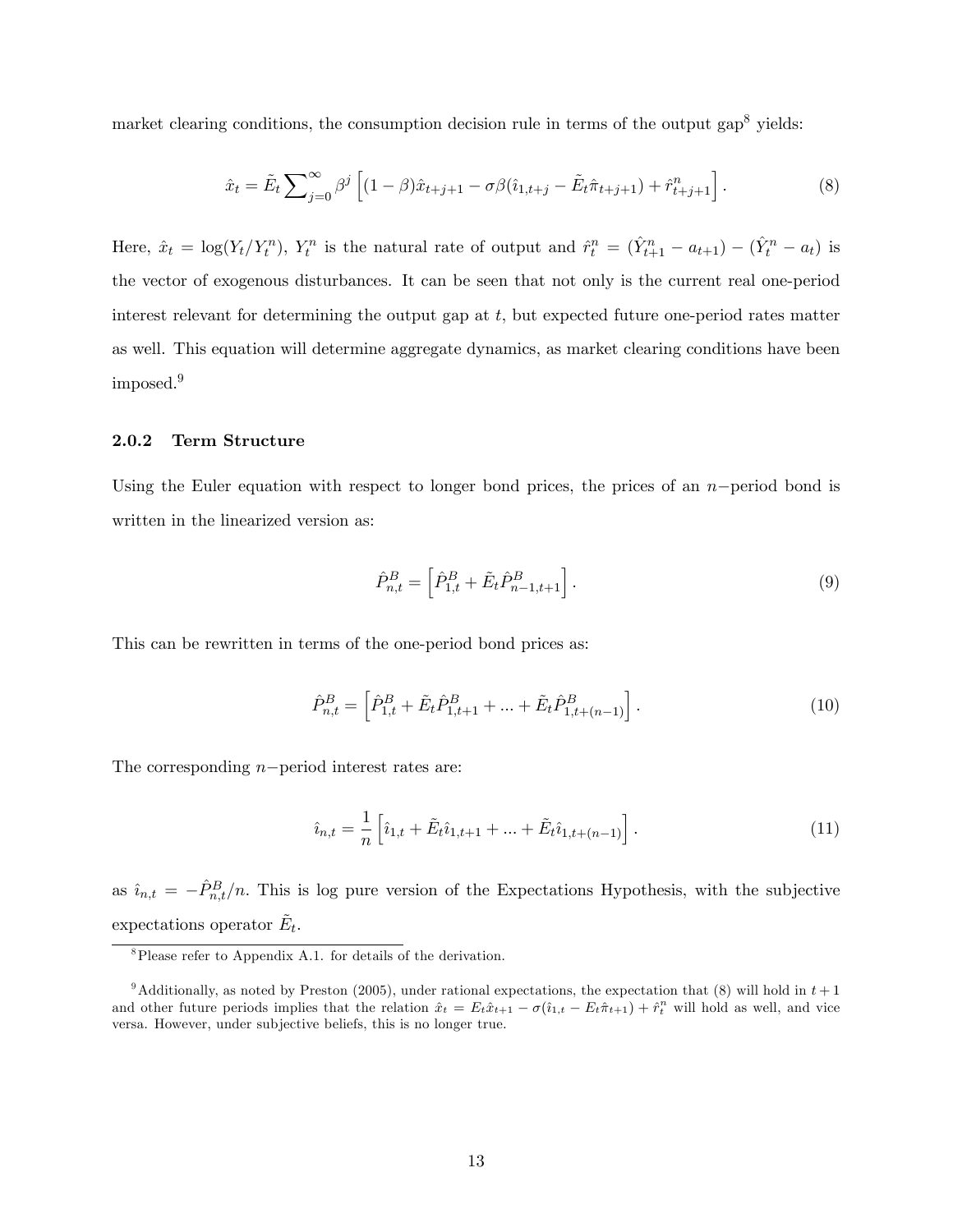The corresponding real interest rates of maturity n, denoted by  $\hat{i}_{n,t}^R$ , are:

$$
\hat{i}_{n,t}^R = \hat{i}_{n,t} - \frac{1}{n} \left[ \tilde{E}_t \hat{\pi}_{t+1} + \tilde{E}_t \hat{\pi}_{t+2} + \dots + \tilde{E}_t \hat{\pi}_{t+n} \right]. \tag{12}
$$

#### 2.0.3 Firms

The full linearization of the optimization problem of the firm leads to the New-Keynesian Phillips curve (derived in Appendix A.1.):

$$
\hat{\pi}_t = \kappa \hat{x}_t + \tilde{E}_t \sum_{j=0}^{\infty} (\alpha \beta)^j \left[ \kappa \alpha \beta \hat{x}_{t+j+1} + (1 - \alpha) \beta \hat{\pi}_{t+j+1} \right],\tag{13}
$$

where  $\kappa = ((1 - \alpha)/\alpha)((1 - \alpha\beta)/(1 + \omega\theta))(\omega + \sigma^{-1}) > 0$ , and  $\omega$  is the elasticity of the marginal cost of production to the output (also defined in A.1.).<sup>10</sup>

#### 2.0.4 Monetary Authority

Finally, the one-period interest rate evolves according to the rule:

$$
\hat{i}_{1,t} = \overline{i}_t + \phi_x \hat{x}_t + \phi_\pi \hat{\pi}_t,\tag{14}
$$

where  $\bar{i}_t$  is stochastic intercept term, and is denoted as the monetary policy shock.

#### 2.1 Adaptive Learning

The complete description of the framework requires a forecasting model for the optimizing agents, which can be used to construct forecasts of the variables that are exogenous to the decision problems of households and Örms: output gap, ináation, one-period interest rate, the longer interest rates, and the vector of exogenous disturbances  $r_t = (\hat{r}_t^n, \bar{i}_t)'$ .

Before the specification of the forecasting model, the state space of the model can be further simplified. The structural relation in  $(11)$  states that, under the subjective beliefs of the household, the Expectations Hypothesis of the term structure holds. That is, the price of the longer maturity bond is determined by subjective expectations of future one-period bond prices, over the maturity

<sup>&</sup>lt;sup>10</sup>As before, under the assumption, (13) will imply that  $\hat{\pi}_t = \kappa \hat{x}_t + \beta E_t \hat{\pi}_{t+1}$  holds and vice versa, but not under the subjective expectations operator  $\tilde{E}_t$ .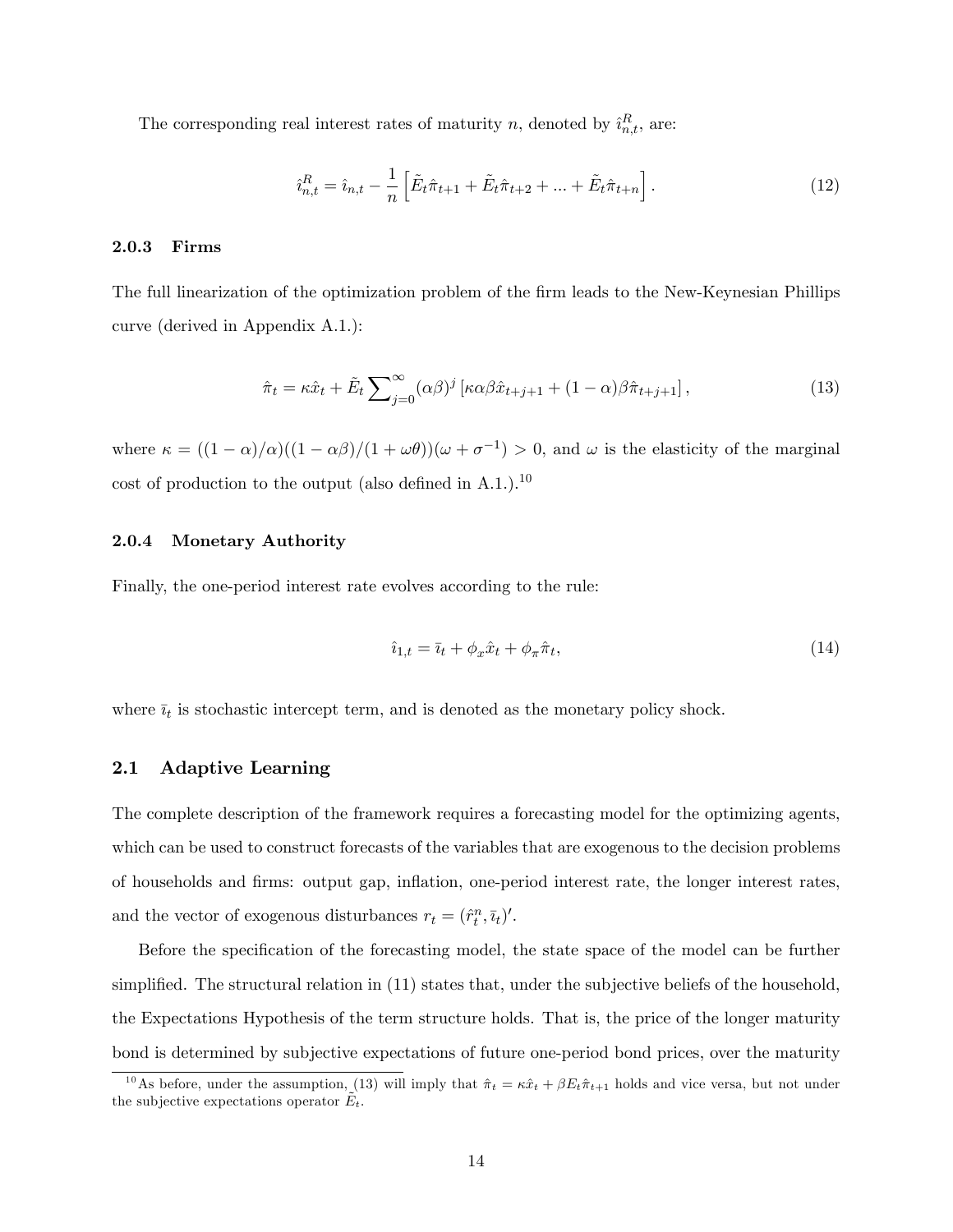of the long bond. I assume that (11) will be used by the household to make conditional forecasts of longer interest rates. Under this assumption, the information set used the household only contains the one-period price (in addition to the output gap and the inflation) as  $(11)$  can be used to form forecasts of the longer interest rates. Consider the case where such an assumption is not made: a household may believe that there are large arbitrage opportunities possible in the future, either from selling short or holding long. In this case, the budget constraint must reflect any arbitrage opportunities that arise from the household's beliefs, given its own subjective probability distribution over future state variables.<sup>11</sup> The first order approximation of the wealth accumulation equation may be invalid in case the households perceive arbitrage opportunities that cause shifts in their portfolio holdings between short and long term riskless bonds.

Then, the set of variables that must be forecast by the optimizing agents is denoted by the vector  $z_t = \{\hat{x}_t, \hat{\pi}_t, \hat{i}_{1,t}\},$  along with  $r_t$ .

#### 2.1.1 Formation of Expectations

Following Evans and Honkapohja (2001) and Preston (2005), beliefs are formed using least squares learning dynamics: agents run a linear regression of the variables to be forecasted on the history of the vector of variables that can be used as the basis for a forecast.

Under the rational expectations equilibrium, the variables in  $z_t$  are a function of the disturbances  $r_t = (\hat{r}_t^n, \bar{i}_t)'$ . The dynamics of the disturbances are assumed to follow the state-space representation:

$$
r_t = Hr_{t-1} + \varepsilon_{r,t},\tag{15}
$$

Here H is a matrix with eigenvalues within the unit circle, so that the processes in  ${r_t}$  are stationary.  $\varepsilon_{r,t}$  is a vector of i.i.d. disturbances. I assume that optimizing agents know the parameters of the  $H$  matrix with probability one. This is a standard assumption in the adaptive learning literature (see for instance, Chakraborty and Evans (2008), and reduces the degree of uncertainty generated in the model.

I assume that the agents understand the Minimum state variable form of the perceived process

 $11$ An example of what would happen if the Expectations Hypothesis is not assumed to hold for household i: Suppose  $P_{2,t}^B < P_{1,t}^B + \tilde{E}_t P_{1,t+1}^B$ . Then, if the household buys one unit each of the one and two period riskless bonds in period t at prices  $P_{1,t}^B$  and  $P_{2,t}^B$ , subsequently selling the two period bond in time  $t+1$  at the (expected) price of  $\tilde{E}_t P_{1,t+1}^B$ , it will make a profit.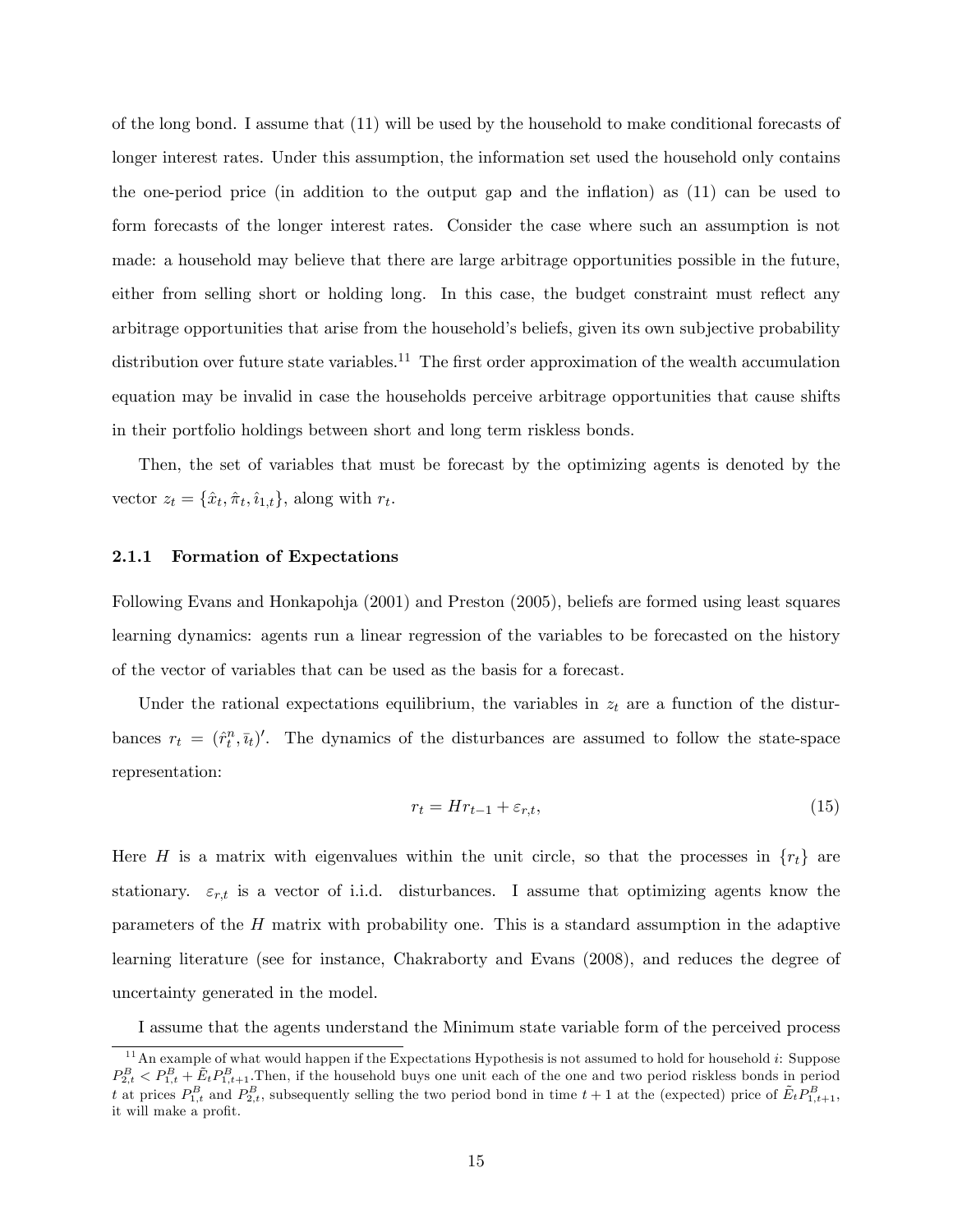for  $z_t$ , but will be updating their estimates of the parameters of the process. In this case, the perceived data generating process is:

$$
z_t = a_t + b_t r_{t-1} + \eta_t,\tag{16}
$$

where  $a_t = [a_t^{\hat{x}}, a_t^{\hat{\pi}}, a_t^{\hat{i}_1}]'$  is used to denote the households uncertainty about the average of the aggregate variables. The  $b_t$  matrix denotes these variables depend on the vector of states  $r_{t-1}$ . The  $\eta_t$  matrix is a vector of i.i.d shocks, and  $\eta_{t+1}$  is assumed to be unforecastable in period  $t$ .<sup>12</sup>

#### 2.1.2 Updating of Beliefs

Given the perceived data generating process in  $(16)$ , after observing current data, households update their estimates of  $\Omega_t = \{a_t, b_t\}$  using a recursive least squares estimator, following Marcet and Sargent (1989). The algorithm is written as:

$$
\Omega_t = \Omega_{t-1} + g^{-1} \Upsilon_{t-1}^{-1} q_{t-1} [z_t - \Omega'_{t-1} q_{t-1}]';
$$
\n
$$
\Upsilon_t = \Upsilon_{t-1} + g^{-1} [q_{t-1} q'_{t-1} - \Upsilon_{t-1}],
$$
\n(17)

where  $q_{t-1} = [1, r_{t-1}]$ , and  $\Upsilon_t$  is the variance-covariance matrix of the coefficients in  $\Omega_t$ .

The single degree of freedom in the least squares formulation of the learning model that is allowed to differ from the rational expectations case is the updating or gain coefficient  $g$ . This controls the rate at which new information affects beliefs.<sup>13</sup>

A constant gain parameter g implies that the household puts greater weight on the more recent observations in the updating procedure. As the constant gain algorithm has found empirical support (see Branch and Evans (2006)), I will use this for analysis. It is also a natural way to allow households to consider the possibility of structural change in the data.

Using the recursive estimator, subjective forecasts of  $z_t$  are formed. For instance, the *n*-period  $12$ The full perceived data generating process is given by:

$$
\begin{pmatrix} z_t \\ r_t \end{pmatrix} = a_t + b_t \begin{pmatrix} z_{t-1} \\ r_{t-1} \end{pmatrix} + \eta_t.
$$

However, the agents are assumed to understand that the coefficients corresponding to  $z_{t-1}$  will be zero, and the parameters of the  $H$  matrix are known with probability one.

<sup>&</sup>lt;sup>13</sup>If g is a decreasing function over time, such as  $g_t = 1/t$ , the system of equations in (17) would be recursive representations of an ordinary least squares technique.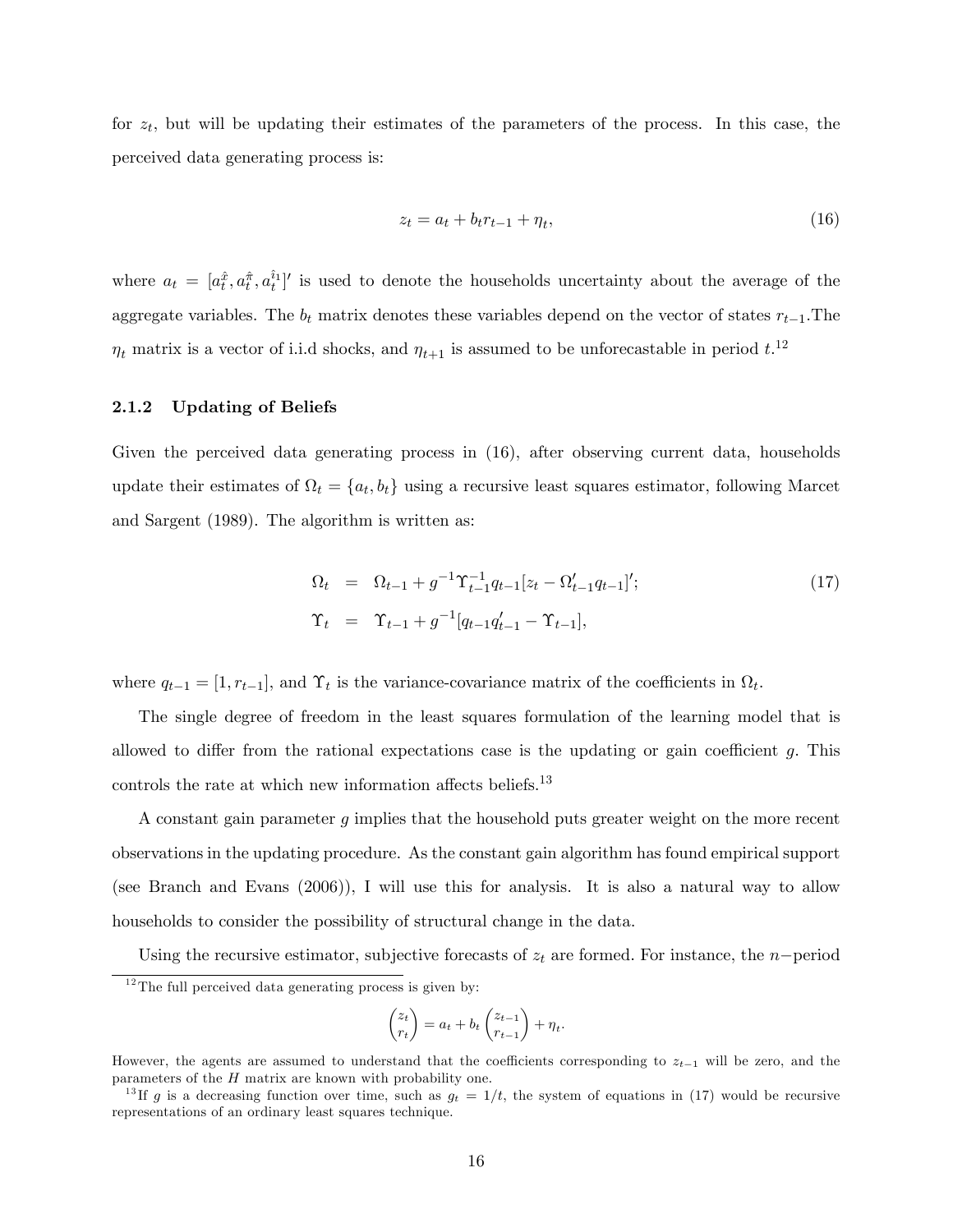ahead forecast is:

$$
\tilde{E}_t z_{t+n} = a_{t-1} + b_{t-1} H^{n-1} r_t, \ \forall n \ge 1.
$$
\n(18)

Here  $a_{t-1}$  and  $b_{t-1}$  are the previous period's belief parameters.<sup>14</sup> This corresponds to the households running a constant coefficient vector autoregression to form their beliefs: at time  $t$ , they do not take into account the fact that their belief coefficients will be updated in the future. This modelling strategy can be justified by using an anticipated utility argument as in Kreps (1998), and has formed much of the basis of the learning literature (Evans and Honkapohja (2001) and Sargent (1993)). As Cogley and Sargent (2005) discuss, beliefs  $(a_t, b_t)$  are treated as random variables when they are estimated, but as constants when optimizing decisions are made. While agents can observe the past data to see how their beliefs have evolved, they are assumed to believe that future beliefs will remain constant in the infinite future.

#### 2.1.3 Actual Data Generating Process

Substituting forecasts of the vector  $z_t$  in (18) into the structural relations determining the aggregate dynamics of the output gap and inflation, yields the actual data generating process for  $z_t$ , consistent with the process perceived by the households. This process is consistent with the optimizing decision process of households:

$$
z_t = T^0(a_{t-1}) + T^z(b_{t-1})r_{t-1} + T^{\varepsilon}(b_{t-1})\varepsilon_{r,t}.
$$
\n(19)

The T matrices are functions of the model parameters. Self-referentiality in the learning model is generated because the observed values of  $z_t$  are used to form estimates of  $(a_t, b_t)$  in (17), and these are used to derive the process for  $z_t$  in (19).

#### 2.1.4 Expectational Stability

The fixed point of the T-mappings in  $(19)$  is a self-consistent equilibrium: beliefs generating the data must confirm those beliefs. This corresponds to the rational expectations equilibrium when the class of forecasting models is such that the optimal forecasting rule given subjective beliefs (such as in (18)) belongs to this class. If the self consistent equilibrium is Expectationally Stable

<sup>&</sup>lt;sup>14</sup>Formation of forecasts at time t uses the beliefs from the past period, which justifies the use of  $(a_{t-1}, b_{t-1})$  in (18).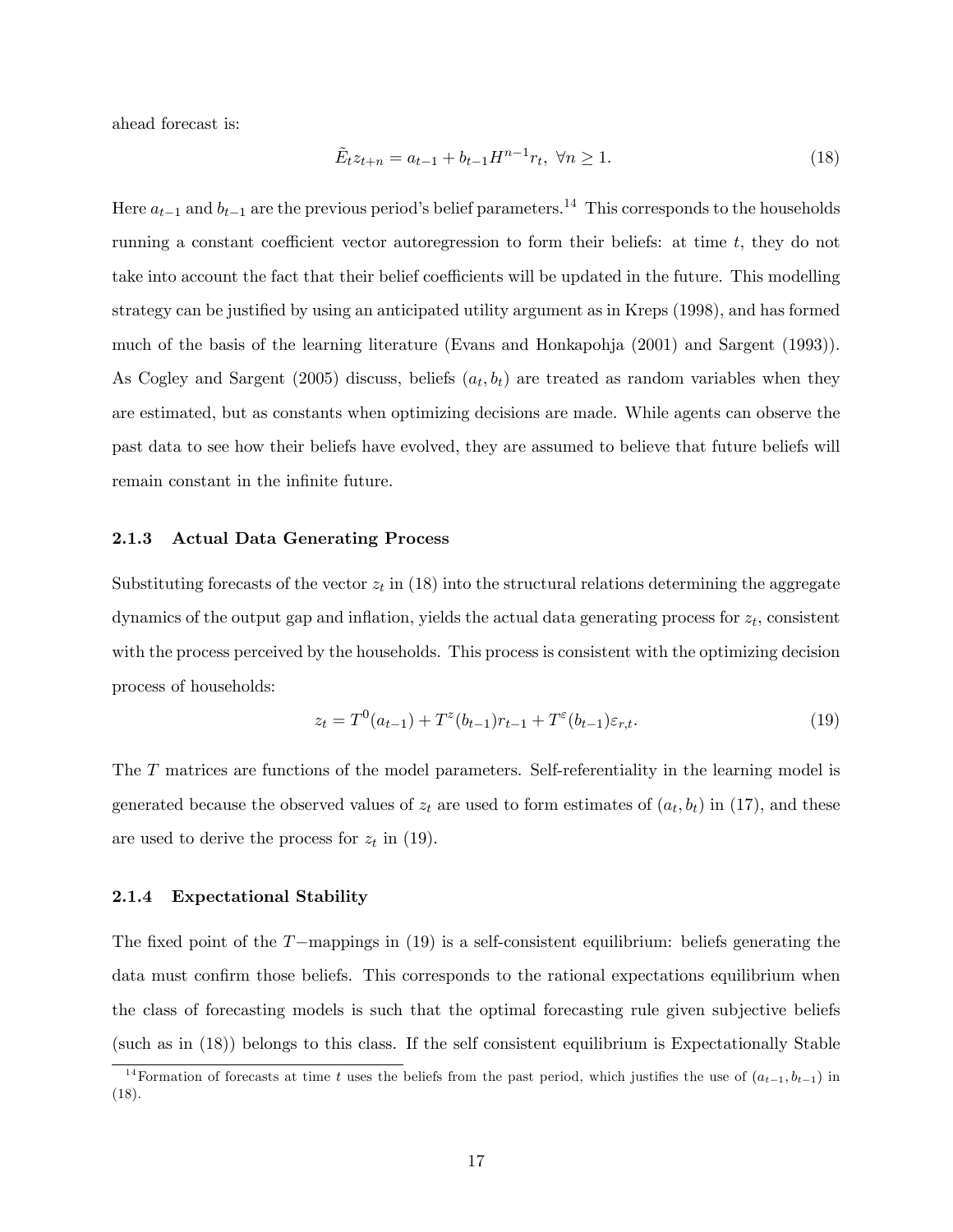(E-stable), it ensures that the householdsí beliefs about the right forecasting model evolve over time to correct the discrepancy between their current beliefs given by  $(a_t, b_t)$ , and the actual data that is generated as a result of their beliefs given by  $T(a_t, b_t)$ . Thus, conditions can be determined so that households will asymptotically converge to the rational expectations equilibrium.

For the model described above, with only one-period riskless bonds being issued by the government, Preston (2005) shows that the condition for the determinacy of the rational expectations equilibrium, the Taylor principle discussed in Woodford (2003), is also necessary and sufficient for E-stability.<sup>15</sup> In (11), long interest rates are linear functions of the one-period yield and its expected future realizations, and  $\hat{i}_{1,t}$  is the only relevant yield that must be forecast. Therefore, the conditions for determinacy of the rational expectations equilibrium as well as E-stability under adaptive learning apply here as well. Additionally, the dynamics of the longer term interest rates are stable under the Taylor principle. The model of the economy can be summarized: equilibrium dynamics determined by (8) and (13), the determination of asset prices in (11) and (12), the interest rate rule in (14), along with the system of equations used for forecasting in (17) and (18).

### 3 Results

Before presenting the predictions of the adaptive learning framework for real and nominal yields with respect to the two term structure moments being considered, I discuss the intuition for the results using the flexible price model. The calibration of model parameters used in the numerical analysis follows.

#### 3.1 Flexible Price Model

The intuition for the mechanics of the learning model is first illustrated in the limiting case of the benchmark model, by abstracting from nominal rigidities and therefore, from the real effects of monetary policy. This is the case when all prices are reoptimized every period, that is  $\alpha \longrightarrow 0$  and output remains at its natural level every period, so that  $Y_t = Y_t^n$ . The model may be considered as the Lucas (1978) model, generalized to subjective expectations. The exogenous process for the evolution of the log deviations of the output level from its steady state follows an AR(1) process,

<sup>&</sup>lt;sup>15</sup>This result is obtained for decreasing gain adaptive learning, that is  $g$  is a decreasing function of time.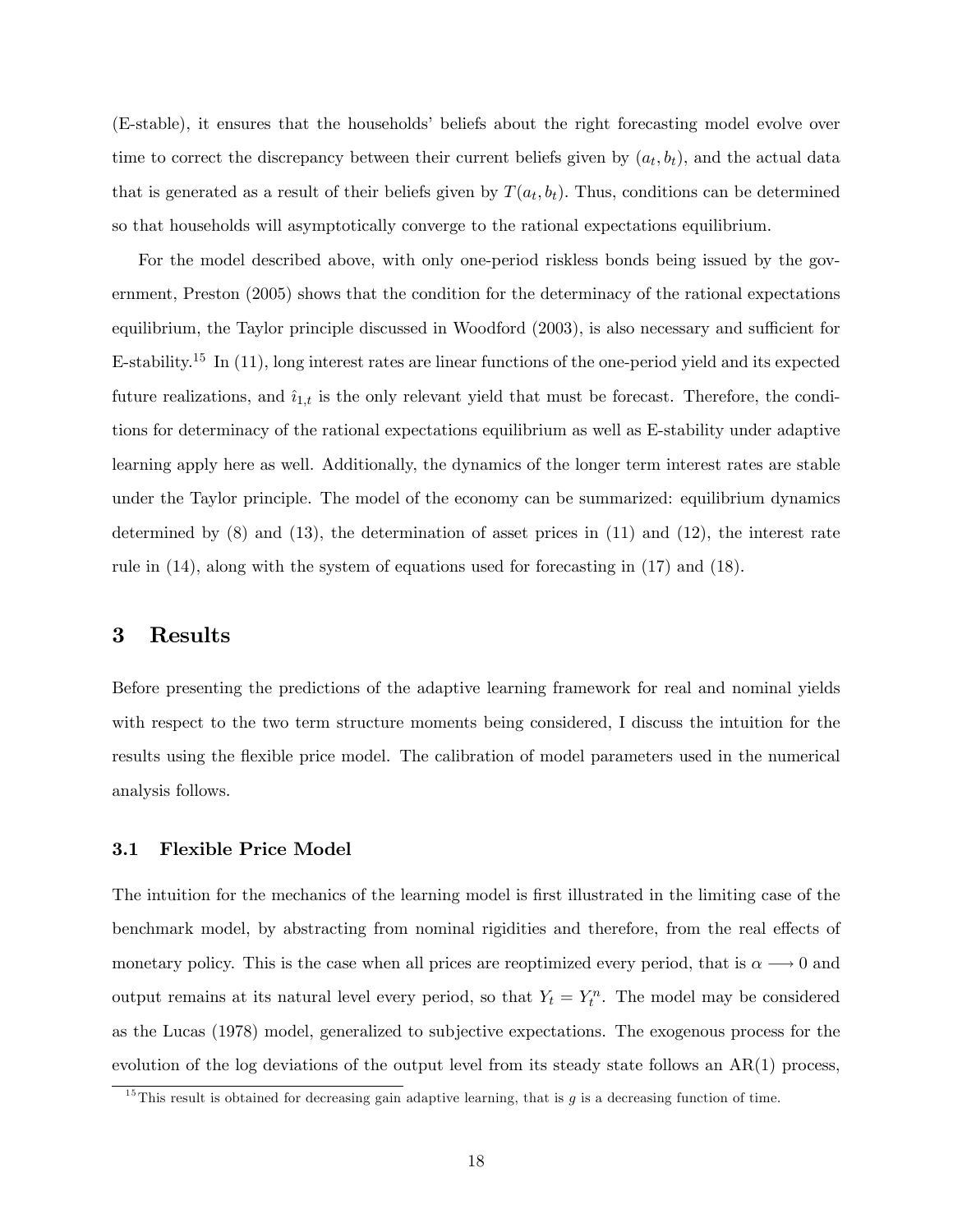specified as  $\hat{y}_t = \rho \hat{y}_{t-1} + \nu_t$ , where  $0 < \rho < 1$ , and  $\nu_t$  is an identically and independently drawn shock process with variance  $\sigma^2$ . This can be interpreted as the technology shock in the benchmark model with nominal rigidities. The limiting case of the benchmark model satisfies the E-stability criterion.

For the flexible-price limit of the benchmark model, the distribution of the belief parameters can be characterized as follows:

**Proposition 1** With flexible prices, under constant gain learning for a small gain  $g > 0$ , and large enough  $gt$ , the  $b_t$  is approximately normal:

$$
b_t \sim N(\bar{b}, gC),
$$

where

$$
\bar{b} = \frac{\rho(1-\rho)}{\sigma}, C = \frac{(1-\rho)^2(1-\beta\rho)(1-\rho^2)}{2\sigma^2}.
$$

**Proof.** Appendix A.2.  $\blacksquare$ 

The distribution of the coefficient will be used to derive analytically the bias in Campbell-Shiller coefficients in Proposition 2 below.

#### 3.1.1 Campbell-Shiller Coefficients in the Flexible-Price Model

The flexible-price limit of the benchmark model allows for an analytical characterization of the bias in the Campbell-Shiller slope coefficient. In this case, under rational expectations, the one-period asset yield is determined entirely by the realization of the exogenous endowment process:

$$
\hat{u}_{1,t} = \bar{T}^0 + \bar{T}^z \hat{y}_{t-1} + \bar{T}^\varepsilon \varepsilon_t^y. \tag{20}
$$

Then, the rational expectations model does not rejection of the Expectations Hypothesis in this first order approximation of the model when tested using the Campbell-Shiller regression. The error term in the regression arises only due to random variation, and is orthogonal to the yield processes. The slope estimator  $\gamma$  is unbiased in (1), and statistically not different from one.

Why does the learning model do better? Under a constant gain learning algorithm, the updated coefficients converge to an ergodic normal distribution, centered at the rational expectations beliefs,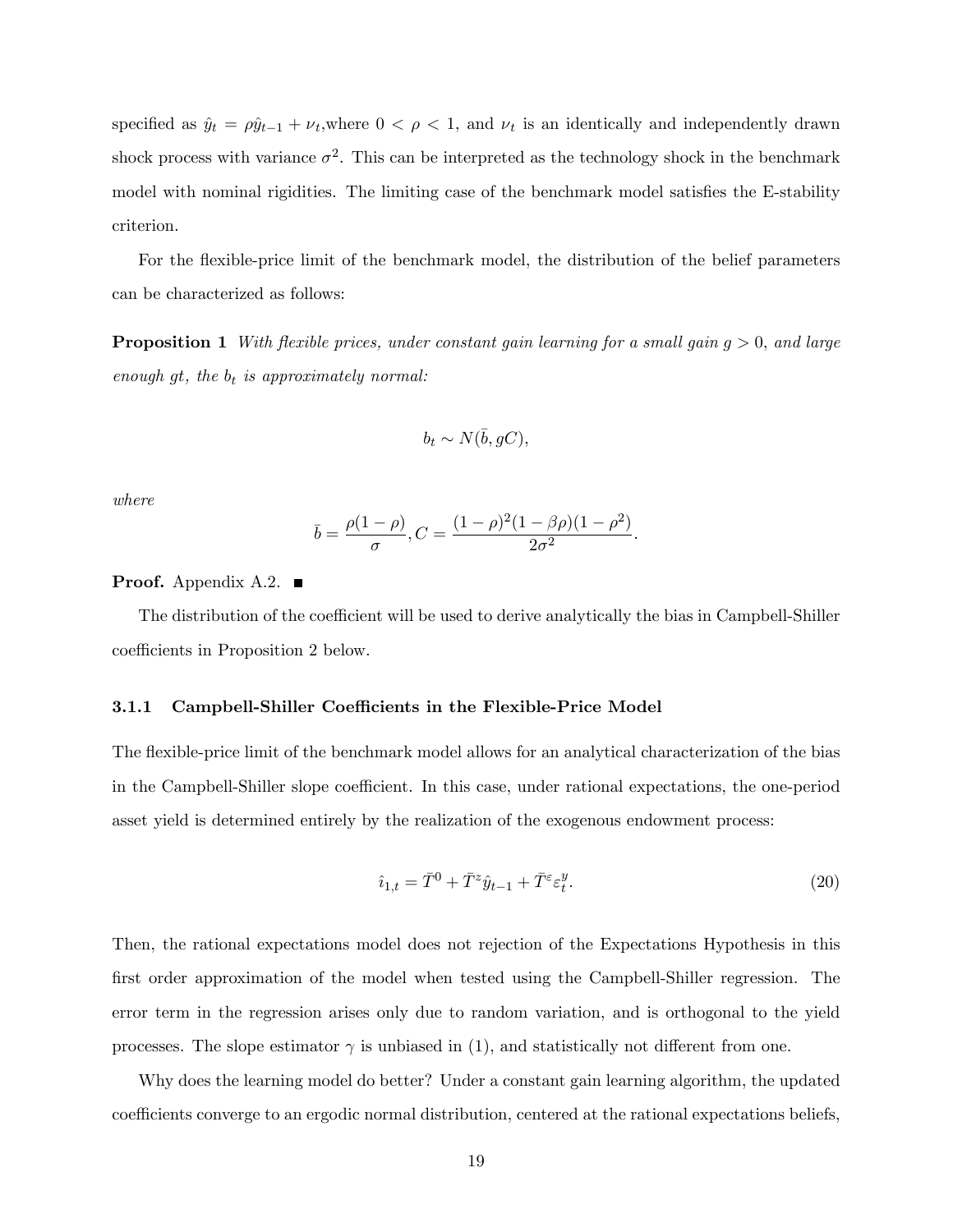with a non-zero variance (proposition 1 above). Due to the nature of the  $T$ -mappings, the paths of the asset prices are more complex: the law of motion in  $(19)$  illustrates that the coefficients  $(a_t, b_t)$  are used to form conditional forecasts of the asset price, but these are a function of the past realizations of the price itself. This self-referentiality in price determination is a key feature of the learning model.

The following proposition can be shown for the flexible-price case of the benchmark model:

**Proposition 2** With flexible prices, under constant gain learning for small  $g > 0$ , and large  $gT$ , bias of the slope coefficient in (1),  $plim_{T\rightarrow\infty}(\gamma_T-1)$  is negative for  $\beta, \rho \in (0,1)$ .

#### **Proof.** Appendix A.3.  $\blacksquare$

When the asset price is determined using the lagged endowment interacted with a mapping that is endogenously determined and the corresponding error term, the regressor and error will no longer be orthogonal. This mis-specification implies that when the asset price determined as above, but tests of the Expectations Hypothesis are constructed assuming beliefs are fully rational, the ordinary least squares estimates will be biased. The source of mis-specification in  $(1)$  is not the absence of a time-varying risk premia, but formation of expectations that are less than fully rational. If tests of the Expectations Hypothesis are constructed by assuming that beliefs are rational, they will yield biased ordinary least square coefficients.

Therefore, the above results indicate that the mis-specification in beliefs about the data generating process of yields generates the biases observed in the slope coefficient  $\gamma$  in the data. In this framework, since the subjective Expectations Hypothesis holds, the bias in the coefficients is a result of the fact that the Campbell-Shiller regression in  $(1)$  is misspecified, as it is constructed using rational expectations.

The dynamic responses of yields in response to an endowment shock for the Lucas economy further illustrate the difference between rational expectations and learning.<sup>16</sup> In response to the positive technology shock, the one-period bond price (and expected one-year bond prices from the subjective Expectations Hypothesis) rise, or the corresponding yields fall. Under rational expectations, the household correctly attributes the decline in the one-period yield in the current period to the transitory technology shock, since its conditional forecast of the future yield (relevant

<sup>16</sup>Analytical proof available upon request.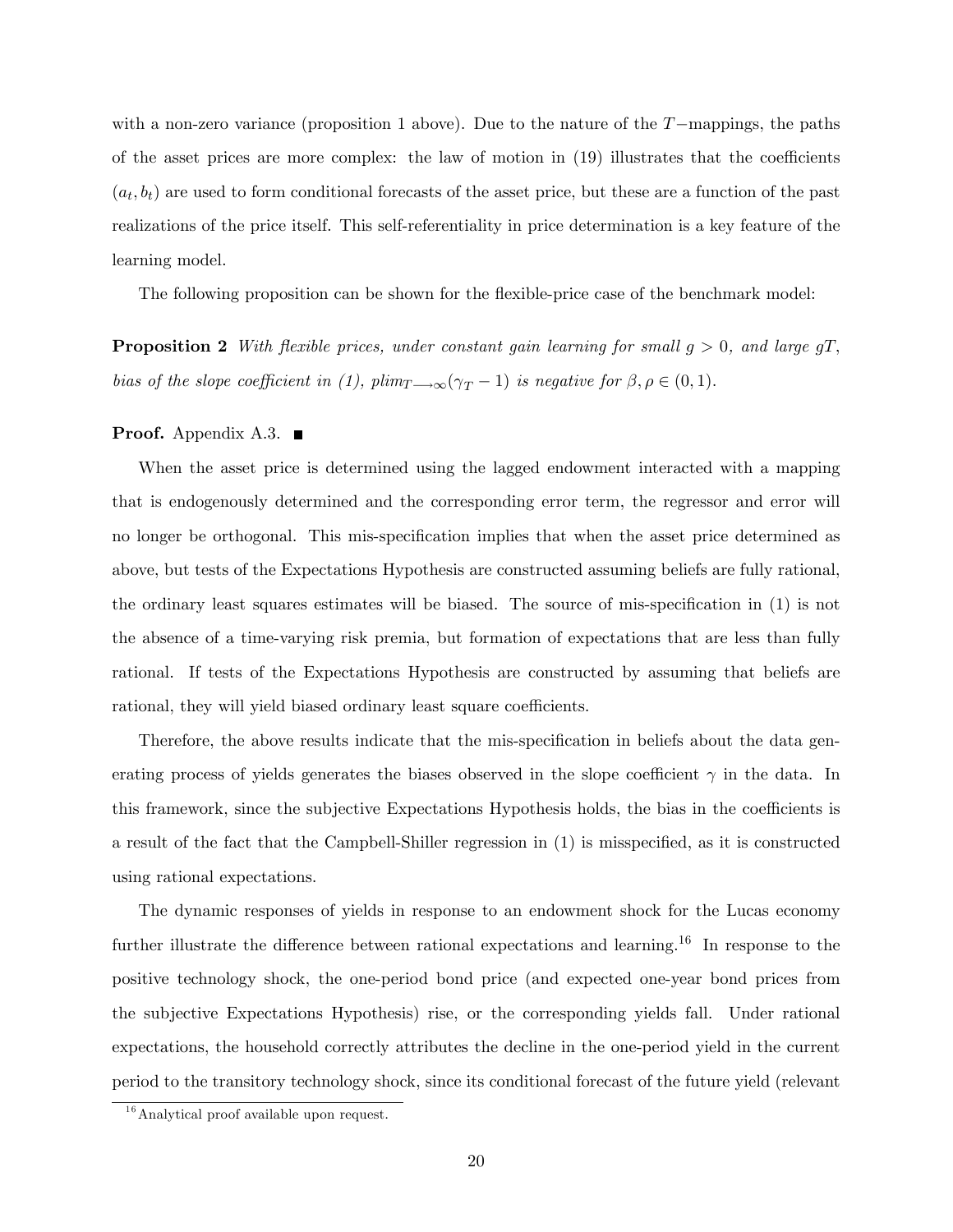for the permanent income of the household) is the same as under the true model. There is a substitution effect where the household lowers its savings, and increases consumption. Under learning, however, the household does not correctly perceive the decline in yields to be due to the transitory technology shock. A fraction of this decline is perceived to be permanent, and the household therefore expects average returns to be lower in the future than it would under rational expectations. This amplifies the substitution effect relative to rational expectations - the household lowers its savings even more, demanding lesser riskless bonds. However, as the net supply of bonds is Öxed, the one-period yield falls much less relative to the rational expectations case, as the future yields must rise to encourage households to save more. This implies that the difference between the expected future one-period yield and the current long yield is negative. Under rational expectations, this difference is positive.

#### 3.1.2 Volatilities in the Flexible-Price Model

For the limiting case with flexible prices, the distribution of beliefs is derived analytically in proposition 1. This can be used to show that the variance of yields under the learning model can be decomposed into the variance of yields under the rational expectations model, and a function of the variance of the belief parameters:

**Proposition 3** With flexible prices, under constant gain learning for small  $q > 0$ , and large gt:

$$
Var(y^L) > Var(y^{RE})
$$
\n(21)

where  $Var(y^L)$  is the yield of the one-period yield under the learning model and  $Var(y^{RE})$  is the variance of the corresponding yield under rational expectations

#### **Proof.** Appendix A.4.  $\blacksquare$

As beliefs are centered around the rational expectations beliefs with a non zero variance, the variance of the yields in the learning model will be higher. The dispersion of beliefs around the rational expectations parameters is due to the self-referential nature of the belief formation process. The assumption of price stickiness is necessary to ensure that the variance of yields at the short end of the nominal yield curve does not become very large, and for explaining excess volatility in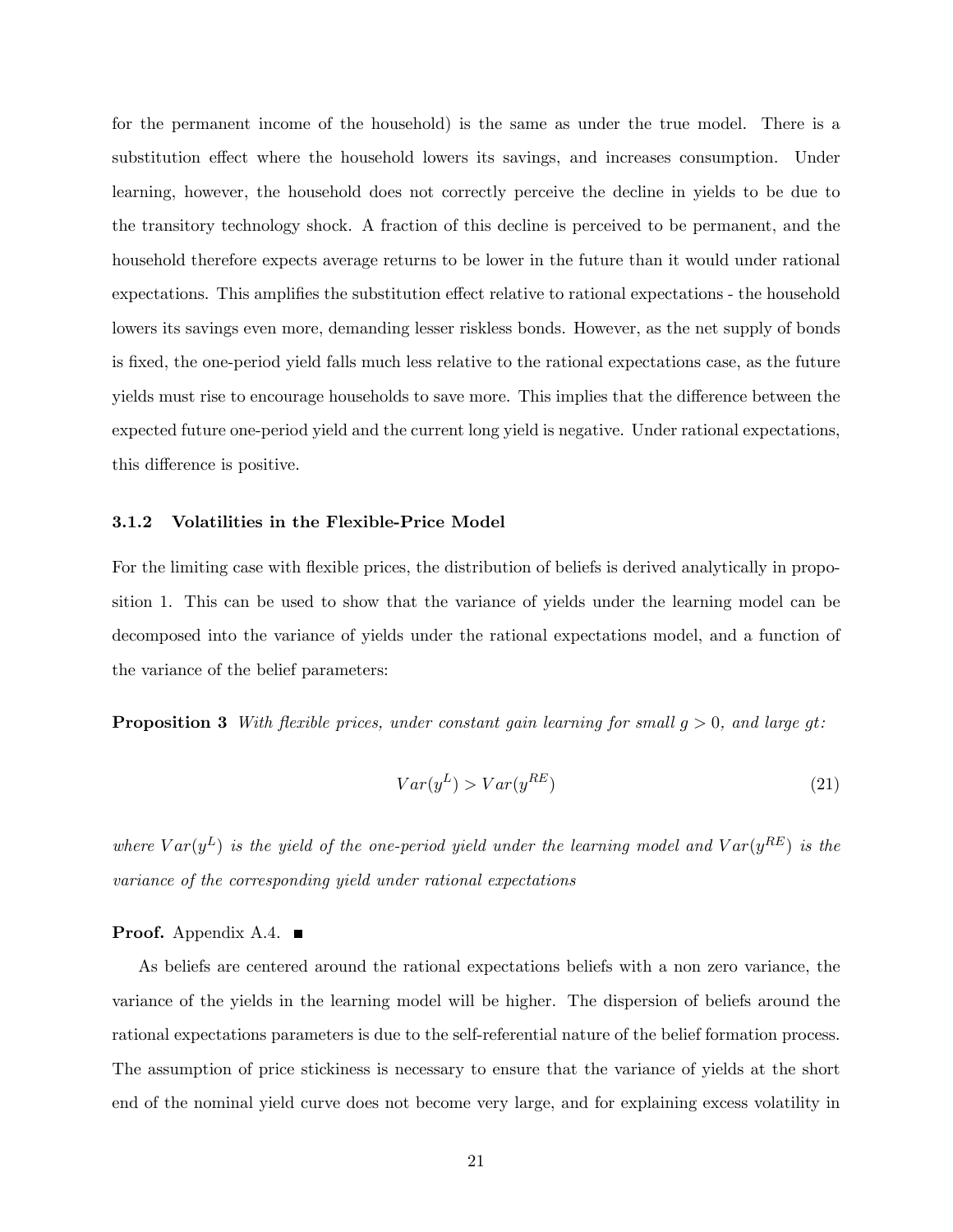long yields relative to short yields.

#### 3.2 Model Parameters and Solution

Before analyzing the quantitative results from the full model, two sets of parameters need to be specified - the constant gain, and the parameters of the New Keynesian model. The implications of the benchmark model for high and low gain are different: the higher the gain, the greater are deviations from rational expectations since agents "forget" more data. The difference is large a gain of 0:01 places 74% of the weight relative to rational expectations on an observation thirty quarters ago; the corresponding weight placed by a gain of 0:001 is 97%. The learning literature is mixed on the value of the gain parameter: Orphanides and Williams (2005) use a gain of 0:02, while Eusepi and Preston (2011) estimate a value of 0.002 for a real business cycle model with adaptive learning.

In order to discipline the gain parameter, I use survey data on expectations, which have been found to be reasonable approximations of subjective expectations in the literature (Bacchetta, Mertens and van Wincoop (2008); Froot (1989); Piazzesi, Salomao and Schneider (2013)). Survey expectations exhibit systematic forecasting errors at different horizons, and this can be considered as evidence of the limited rationality of professional forecasters and market participants. The systematic forecast errors generated by the self referential nature of the learning model can be considered a success of the framework.

Two survey datasets used: the Survey of Professional Forecasters (SPF) and the Michigan Survey of Consumer Finances (MSCF). Details of the surveys are shown in table 3. The survey forecast error is the difference between the realization of the variable  $m$  at time  $t$ , and the forecast one quarter ago,  $E_{t-1}m_t$ . I compute the forecast errors from the model in the same way. The survey data is used from 1992:Q1 to 2006:Q4; this is the time period for which the full length of survey forecasts is available for all series, including the ten-year Treasury bond yield<sup>17</sup>.

The benchmark gain minimizes the distance between the autocorrelation in one-quarter ahead forecast errors of the three-month nominal interest rate from mean SPF forecasts, and the corresponding autocorrelation in the three-month nominal yield forecast error of the learning model.

<sup>&</sup>lt;sup>17</sup>The three-month Treasury bill yield is obtained from St. Louis FRED database, and the ten-year yield is from the Gürkaynak, Sack and Wright (2007) data.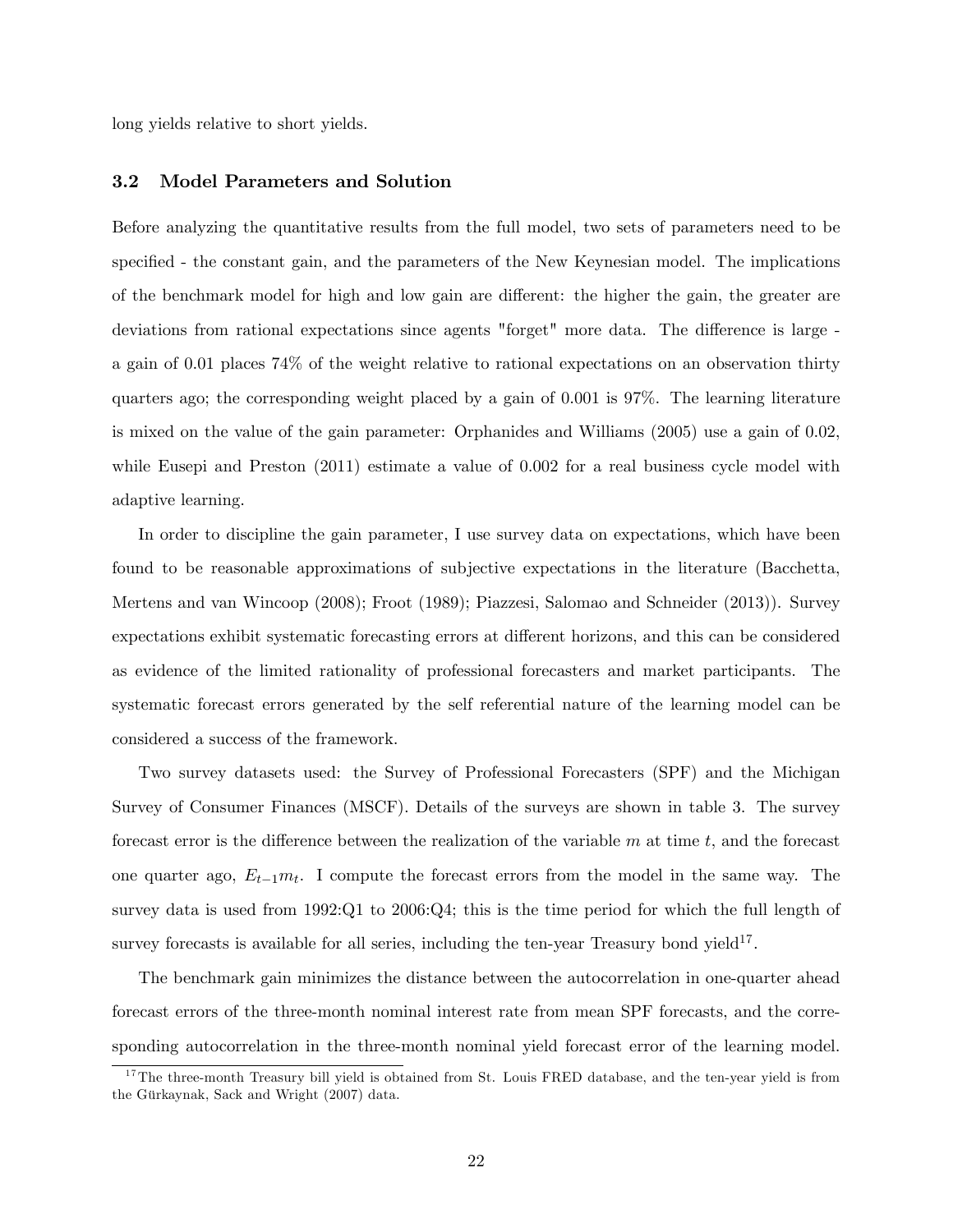The autocorrelation in the one-quarter ahead forecast errors of the three-month nominal interest rate in mean SPF forecasts is 0.24. Table 4 shows the autocorrelation in forecast errors from the SPF survey data, and the learning model, for the three-month and ten-year yields, for the benchmark gain of 0:009. The autocorrelation implied by the rational expectations model is also shown. Additionally, the autocorrelation in the one-year ahead forecast errors of the inflation rate with the MSCF forecasts is  $0.37<sup>18</sup>$  and the alternative gain corresponding to forecast errors in inflation from the learning model is  $0.01^{19}$ .

The remaining parameters of the model are: the Calvo frequency of price adjustment  $(\alpha)$ , the discount factor on a quarterly basis  $(\beta)$ , the intertemporal elasticity of substitution  $(\sigma)$ , the standard deviations of the technology, monetary policy and preference shocks, the persistence in these shocks (denoted by the  $AR(1)$  parameters), and the weight of output gap and inflation in the Taylor rule.

The frequency of price adjustment,  $\alpha$ , is 0.75, corresponding to an yearly price re-optimization;  $\beta$ , the discount factor is 0.99, implying a quarterly real interest rate of approximately 4% and  $\sigma$ . the intertemporal elasticity of substitution is 0:2. These are in the range of these parameters used by Hördahl, Tristani and Vestin (2007) and Rudebusch and Swanson (2008) for U.S. data. The parameters in the monetary policy rule satisfy the conditions for the Taylor principle; the weight on inflation is 1.5 and on output gap is 0.9.

The persistence and standard deviation for the preference shock are set at 0:95 and 0:06 respectively, using the values from Ravenna and Seppälä (2008) and Rabanal and Rubio-Ramirez (2005). For the monetary policy shock, the persistence and standard deviation are 0:78 and 0:004, and these are in the range of values used by Rudebusch and Swanson (2008). The standard deviation for the technology shock is 0:01; this is calibrated to match the variance of model-implied output series with that of detrended U.S. output data for the period  $1972:Q1$  -  $2006:Q4^{20}$ . The persistence parameter for the technology shock is 0.9, and is set using the value from Ravenna and Seppälä (2008). These parameters are shown in table 5.

It is useful to compare the moments of the macroeconomic variables, implied by the rational

<sup>&</sup>lt;sup>18</sup>This is reported by Mankiw, Reis and Wolfers (2004).

<sup>&</sup>lt;sup>19</sup>The implied autocorrelation in the one-year ahead forecast errors in inflation from the learning model is 0.32.

 $^{20}$ The data for output is obtained using the Quarterly Real GDP series, in 2009 chained dollars from the St. Louis FRED.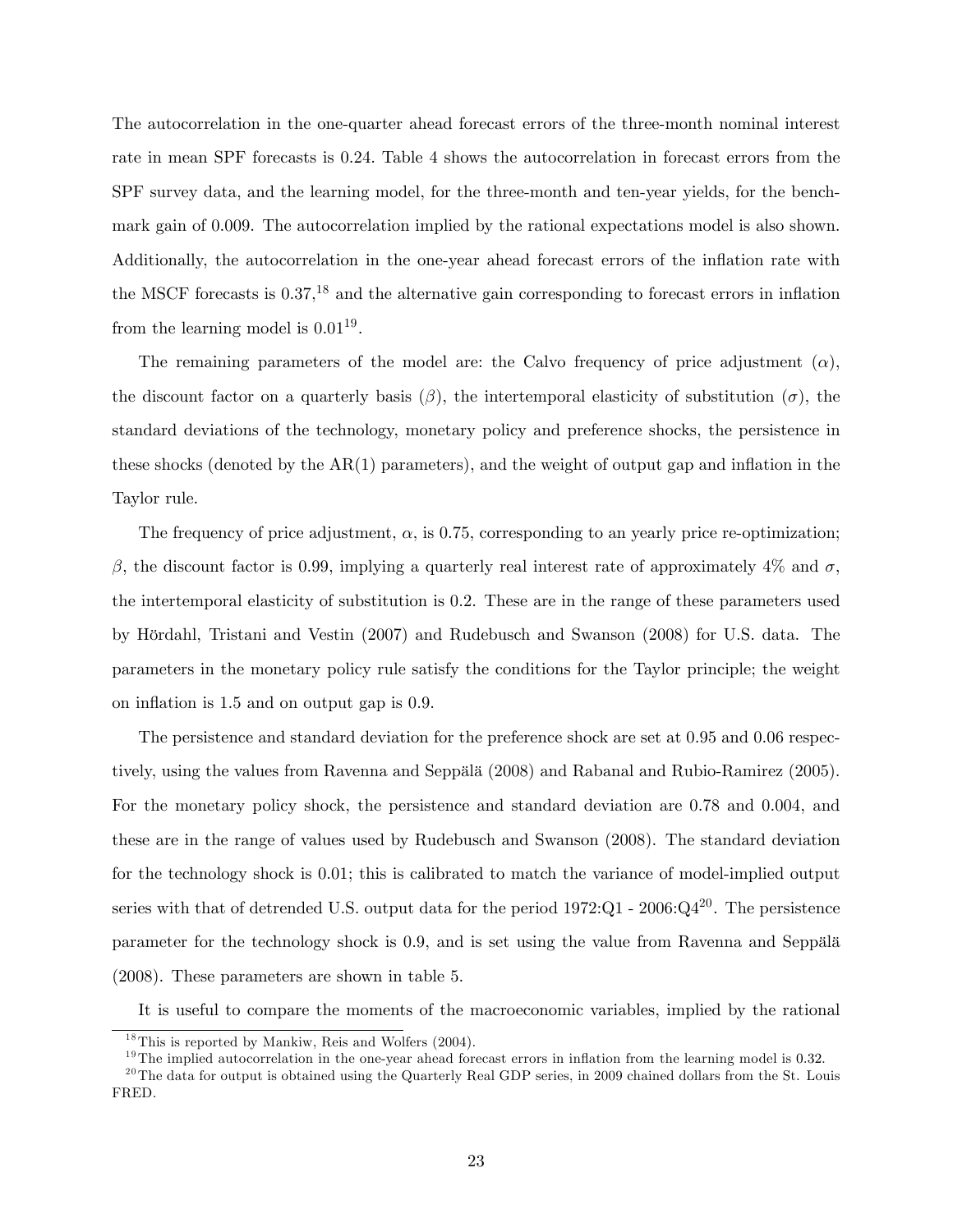expectations and learning models, with corresponding moments in U.S. data. Table 6 shows the standard deviation and autocorrelations of the series implied by the models, along with the moments of the U.S. data for the period  $1972:Q1 - 2006:Q4$ . The inflation series is computed using the series on Consumer Price Index  $(CPI)^{21}$ , from the Bureau of Economic Analysis, and the FRED threemonth Treasury bill rate is used for the short-term nominal interest rate. The ten-year yield is obatined from the Gürkaynak, Sack and Wright (2007) dataset.

Theoretically, as the beliefs are centered at their time-invariant, rational expectations means, the implications of the learning model should not be very different for mean levels. However, as the learning beliefs are dispersed around the rational expectations means, the variance of the processes is expected to be higher than the rational expectations analog. As table 6 shows, for the benchmark gain parameter, this is indeed the case. In case of output, the standard deviation is 2:04 for the learning model, and 1:16 for the rational expectations case. The same patterns are found for the one-year and ten-year yields. The autocorrelations in the learning model are somewhat higher than the data; for the one-year yield, the autocorrelation is found to be 0:97, compared to 0:93 for U.S. data.

It is also useful here to discuss the implications of the framework used here for the steady state slope of the term structure. The U.S. nominal and real yield curves over the period of the analysis have a positive slope. Matching this term structure moment, while simultaneously explaining the Campbell-Shiller results and excess volatilities of yields has proven extremely challenging. Wachter (2006) successfully uses Campbell-Cochrane (1998) habit formation preferences in an endowment economy model to generate the Campbell-Shiller coefficients and term premium. However, Rudebusch and Swanson (2008) analyze several variants of general equilibrium models, and find that these are unable to satisfactorily match the above moments.  $22$  Kozicki and Tinsley (2001) and Fuhrer (1996) both find that incorporating learning in forming expectations help to explain the deviations from the Expectations Hypothesis. The shifting endpoints in former, and varying monetary policy rule coefficients in the latter generate similar effects to the time-varying risk premium.

<sup>&</sup>lt;sup>21</sup> Inflation is computed as  $\pi_t = 400 \ln (P_t/P_{t-1}).$ 

 $^{22}$ Along with habit formation preferences, quadratic labor adjustment costs and real wage rigidities are introduced by the authors. However, both the term premium and Campbell-Shiller coefficients are significantly different from the data. In a subsequent paper (Rudebusch and Swanson, 2010), the authors introduce long-run nominal risk in a model with Epstein-Zin preferences preferences, which is able to generate a positive slope for the nominal term structure, but not for the real yield curve.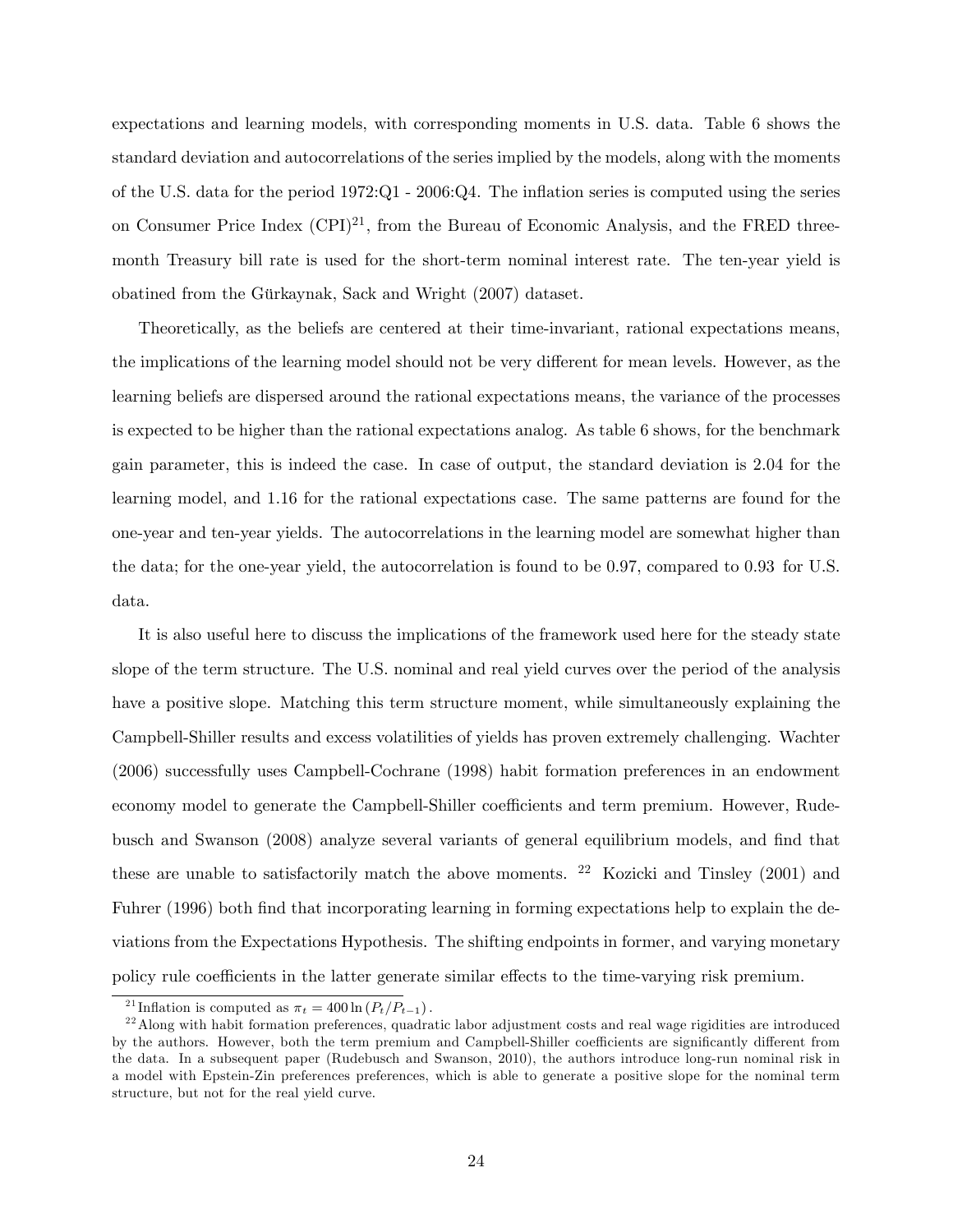In the present exercise, the first-order linearization of optimal decision rules implies that the impact of learning beliefs on the risk-premium are not considered. Therefore, the steady state yield curve under constant-gain learning will be approximately the same as the rational expectations case, since beliefs are centered around the rational expectations means. However, this will not affect the other two moments being considered as the main channel to explain their evolution is the self-referential learning process by the optimizing households<sup>23</sup>.

To numerically analyze the model, I initialize beliefs at their rational expectations values, and simulate 500 draws of the model for 1000 time periods. The analysis is conducted in the region where the beliefs have converged to an ergodic distribution around the rational expectations beliefs, and the effect of initial conditions has been eliminated. I do this by reporting the quantitative results for the last 100 periods of the simulations. This ensures that the results of the learning model are not simply an artifact of the transitional dynamics. The dispersion of beliefs under the learning model around the time-invariant beliefs is a central feature of the learning model.

#### 3.3 Campbell-Shiller Regression

I first present numerical estimates of the Campbell-Shiller regression coefficients for the real and nominal yield curves. I then discuss the results obtained in the adaptive learning framework in context of the existing literature.

#### 3.3.1 Numerical Analysis

I construct the Campbell-Shiller regression from the yields generated by the learning model as they are reported for the data. The short rate is the one-quarter interest rate, and the results are reported for the same forecasting horizon as in the data, between two and ten years.

The second column in table  $7(a)$  reports the slope coefficients for the benchmark gain. As can be seen from the table, the slope coefficients become more negative as the forecast horizon increases. The slope coefficients for shorter horizons are less negative than for the data. In the column adjacent to the slope coefficients, I report the percentage of times the Expectations Hypothesis can be rejected at the 95% confidence level.

 $^{23}$ Allowing for a risk premium will alter this result on the steady state term structure, as the belief formation process will affect the covariance between consumption and asset prices.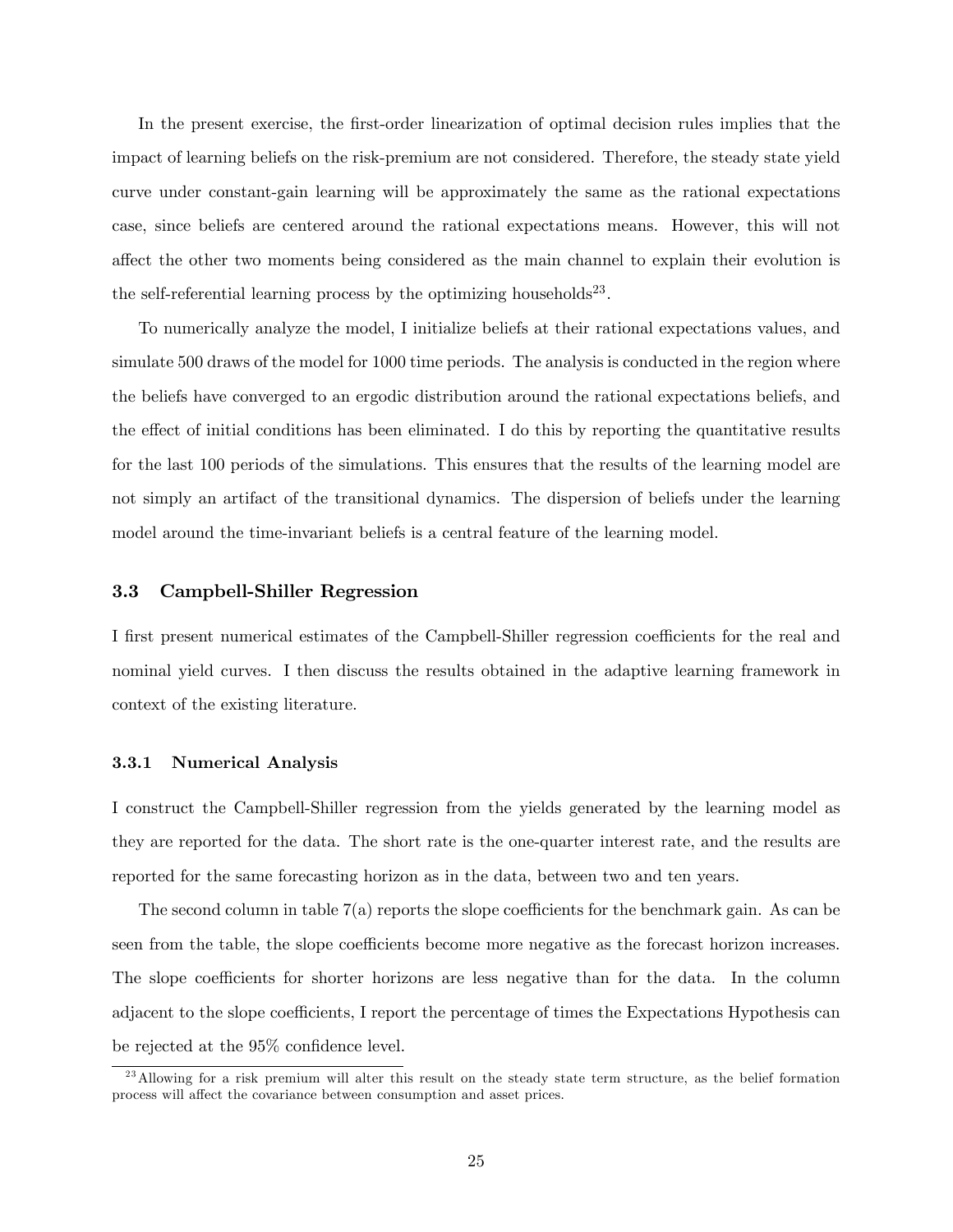The fourth column in table  $7(a)$  reports the Campbell-Shiller coefficients under rational expectations, in case of the nominal yield curve. They are statistically not different from one at the  $95\%$ confidence interval. The rational expectations case is obtained when the gain coefficient is zero since beliefs have been initialized at their rational expectations values, and these beliefs are fixed points of the  $T-$  mappings. In this case, there is no mis-specification in (1), other than sampling error. Column six shows the slope coefficients for nominal yields when the alternative gain parameter is used. Table 7(b) shows the results of the benchmark model for the real yield curve, for the same gain parameters. As can be seen, the slope coefficients are smaller than one, and more negative than for the corresponding nominal yields.

The intuition for the negative bias in the slope coefficients can be understood from the dynamic responses of the yields to a monetary policy shock for the rational expectations and learning models. For constructing the dynamic responses, I consider a unit impulse to the monetary policy shock, at the beginning of the period where the distribution of the model has converged to a stationary distribution, at period 900. The pointwise median response in the difference of the trajectory of the relevant variables (with and without the shock) is then considered.<sup>24</sup>

Figure 1 shows the response of the output gap, inflation and the regressor and regressand of the Campbell-Shiller regression.<sup>25</sup> In the period of the shock, the impact effects under rational expectations and learning are similar, since beliefs under learning are distributed around the rational expectations beliefs for a small gain. As the long yield is constructed using the (subjective) Expectations Hypothesis, it will rise less than the short yield. That is, (negative of the) spread will rise on impact of the shock in this framework, and is plotted in figure  $1(a)$ . Thus, on average, both the short and long yields rise to the same extent under learning and rational expectations. It is after the period of the shock that the assumption of less than rational expectations becomes important.

In the period following the shock, under rational expectations, future expectations of short and long yields coincide exactly with those of the true model - agents will correctly forecast that the transitory monetary policy shock dissipates, and the behavior of the expected long yield with

 $^{24}$ This experiment is repeated for 500 draws. The construction of the dynamic responses follows Eusepi and Preston  $(2011)$ . A monetary policy shock is considered as it has been shown to have persistent, significant effects on the slope of the yield curve in structural VARs. See for instance, Evans and Marshall (2002).

 $^{25}$ The analysis here uses the two-period yield as the long yield. As other longer yields are simply a monotonic transformation of this, the qualitative results will be the same. The short yield denotes the one-period yield.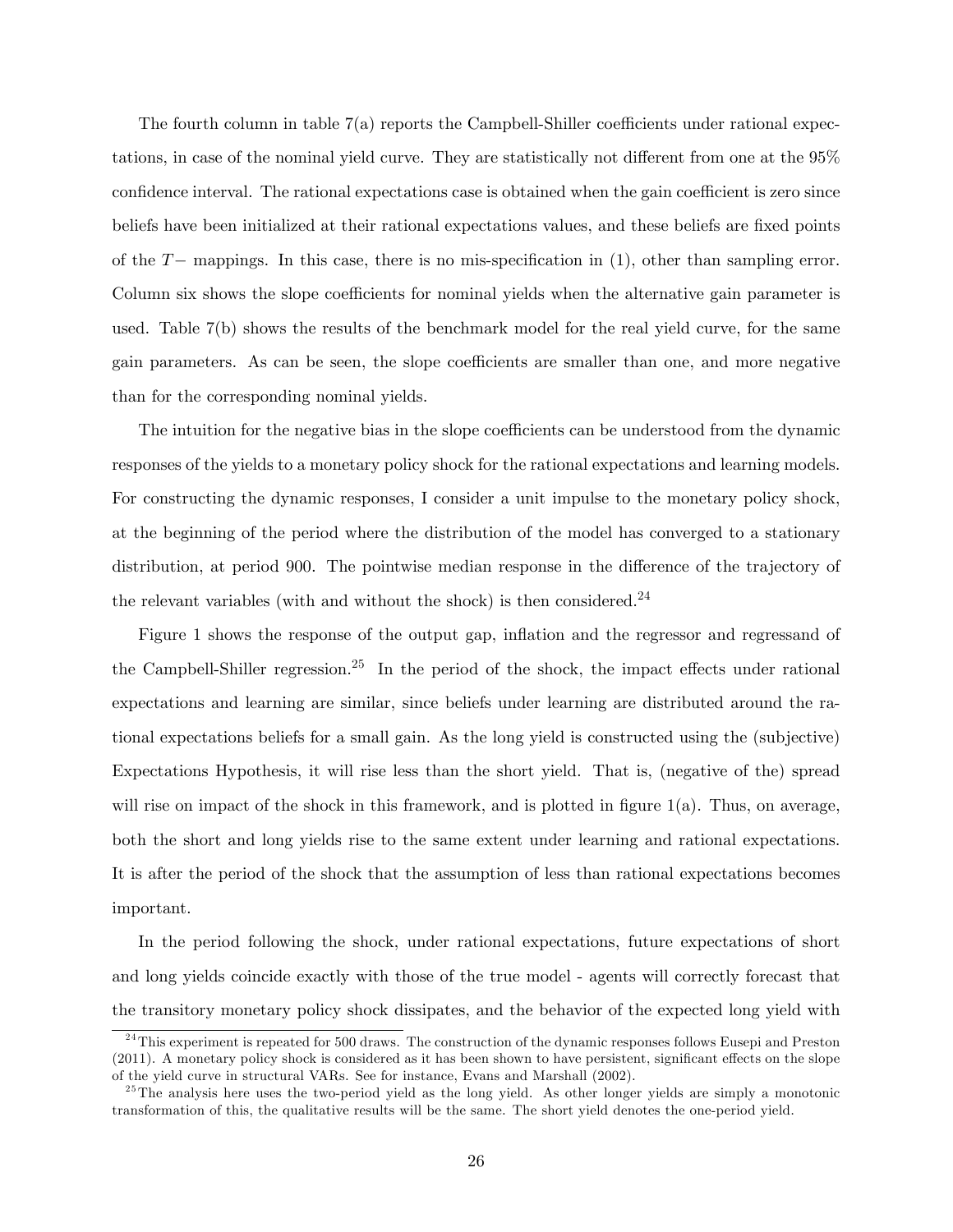respect to the current long yield will be consistent with the Expectations Hypothesis. In this case, the agents correctly attribute all of their forecasting error to the transitory monetary policy shock. In terms of the difference between the expected long yield and the current long yield, the (negative of the) difference between them is positive. That is, the model predicts that when the yield spread rises, the expected long rate will rise. Or as the yield spread falls, the expected long yield falls as well, and the slope coefficient  $\gamma$  in (1) is statistically not different from one.

Under learning, households do not recognize that the entire rise in the yield is due to the transitory monetary policy shock. The agents attribute a fraction of their forecasting error to a permanent rise in the one-period yield at time  $t$ , and subsequently, an increase in the expected average returns, across the infinite horizon decision problem of the optimizing households. The fraction of the forecasting error attributed to a permanent change in the one-period yield is determined by the magnitude of the constant gain parameter. Subsequently, yields are also more persistent than under rational expectations. In this case, due to the intertemporal substitution effect, households demand less consumption and more savings, relative to the rational expectations case. The only mechanism available to the households to save in this framework is by holding riskless bonds, and their demand for the one-period asset increases relative to the rational expectations case. Since these bonds are only available in zero net supply the higher demand for the assets leads to an increase in bond price of the one-period maturities, with a corresponding decline in its yield. At the same time, the households forecast a fall in all future income levels, which lowers consumption and savings for the infinite horizon problem. This is seen from the responses of the output gap and inflation in figures  $1(c)$  and  $1(d)$  - under learning, after the period of impact, the output gap falls more than under rational expectations. In this case, the one-period yield under must rise under learning relative to rational expectations. This effect dominates, and the one-period yield rises. In contrast to rational expectations, the (negative of the) difference between the expected one-period ahead yield and the long yield is negative, as shown in figure  $1(b)$ .

#### 3.3.2 Connections to the Literature

The analyses of Kozicki and Tinsley (2001) and Fuhrer (1996) use shifts in agentsí expectations about monetary policy to explain the rejections of the Expectations Hypothesis in the data. In the first paper, the authors link changes in long-run forecasts of short yields to shifts in perceptions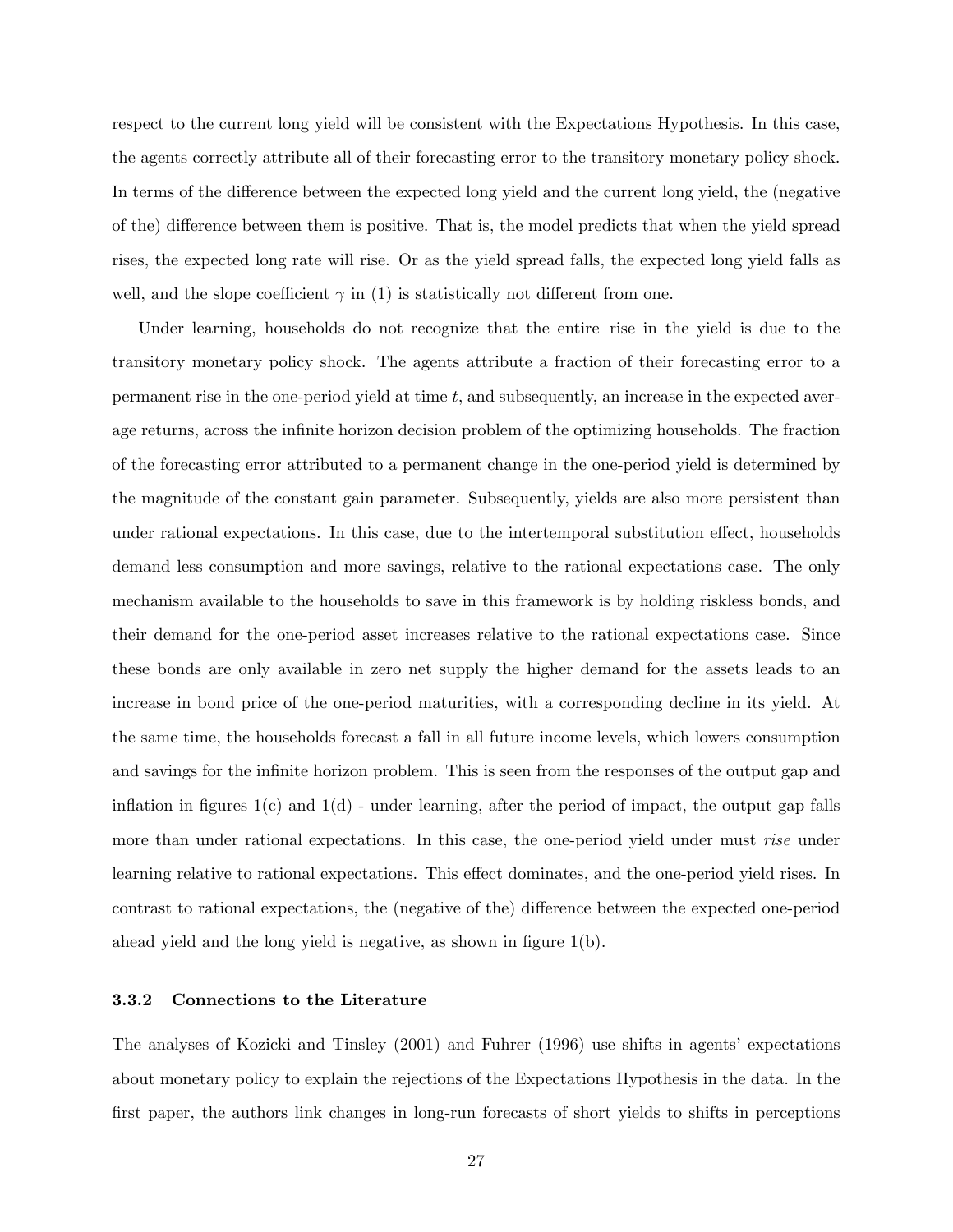about the inflation target. Adaptive learning is one of the methods used to model the agents' behavior as they update their estimates of the long-run ináation target. These shifting endpoints in the short rates are incorporated into the determination of longer yields, and the Expectations Hypothesis is no longer rejected. The present analysis has a broader scope as it models the agents as facing uncertainty about the aggregate economy: they forecast future output gap, inflation and interest rates, and monetary policy is only one of the sources of uncertainty in beliefs. The rejections of the Expectations Hypothesis in the nominal term structures, during the Great Moderation and inflation targeting regimes in the U.S. and U.K. respectively, further illustrates the importance of these sources of uncertainty and of the general equilibrium framework which provides a tight link between different macroeconomic shocks and the yield curve.

Fuhrer (1996) models the short rate as being determined by the Federal Reserve, in response to output gap and inflation. He finds that the changes in the Federal Reserve's inflation target and response coefficients (to output gap and inflation) lead to variations in the long nominal rates of the magnitude that are observed in the data.<sup>26</sup> Fuhrer (1996) concludes that if shifts in the expectations formations process of future short rates is accounted for, then the Expectations Hypothesis fares well relative to the data.

Since a rich literature has attempted to explain the findings on the Campbell-Shiller coefficients by allowing for a time-varying term premia and subjective expectations, it is also useful to interpret the negative bias with respect to one in  $\gamma$  as the under-reaction of expected future yields of maturity  $(n - 1)$  to changes in the current short yield. In Froot's (1989) analysis, the test of the Expectations Hypothesis in  $(1)$  is decomposed into two slope coefficients, one corresponding to the expectational errors and the other to a term premium. The first is found to be negative, that is, a portion of the deviation of  $\gamma$  from one can be attributed to expectational errors. It is also found that at longer maturities, the slope coefficient corresponding to the term premium becomes quantitatively less important. The present paper expounds on Froot's (1989) analysis because expectational errors entirely account for the rejections of the rational Expectations Hypothesis since the Örst-order approximation of the model eliminates the time-varying risk premia. In addition, the adaptive learning approach pursued here provides a theory of expectations that generates systematic expectational errors.

 $^{26}$ The long rates are derived using the Expectations Hypothesis.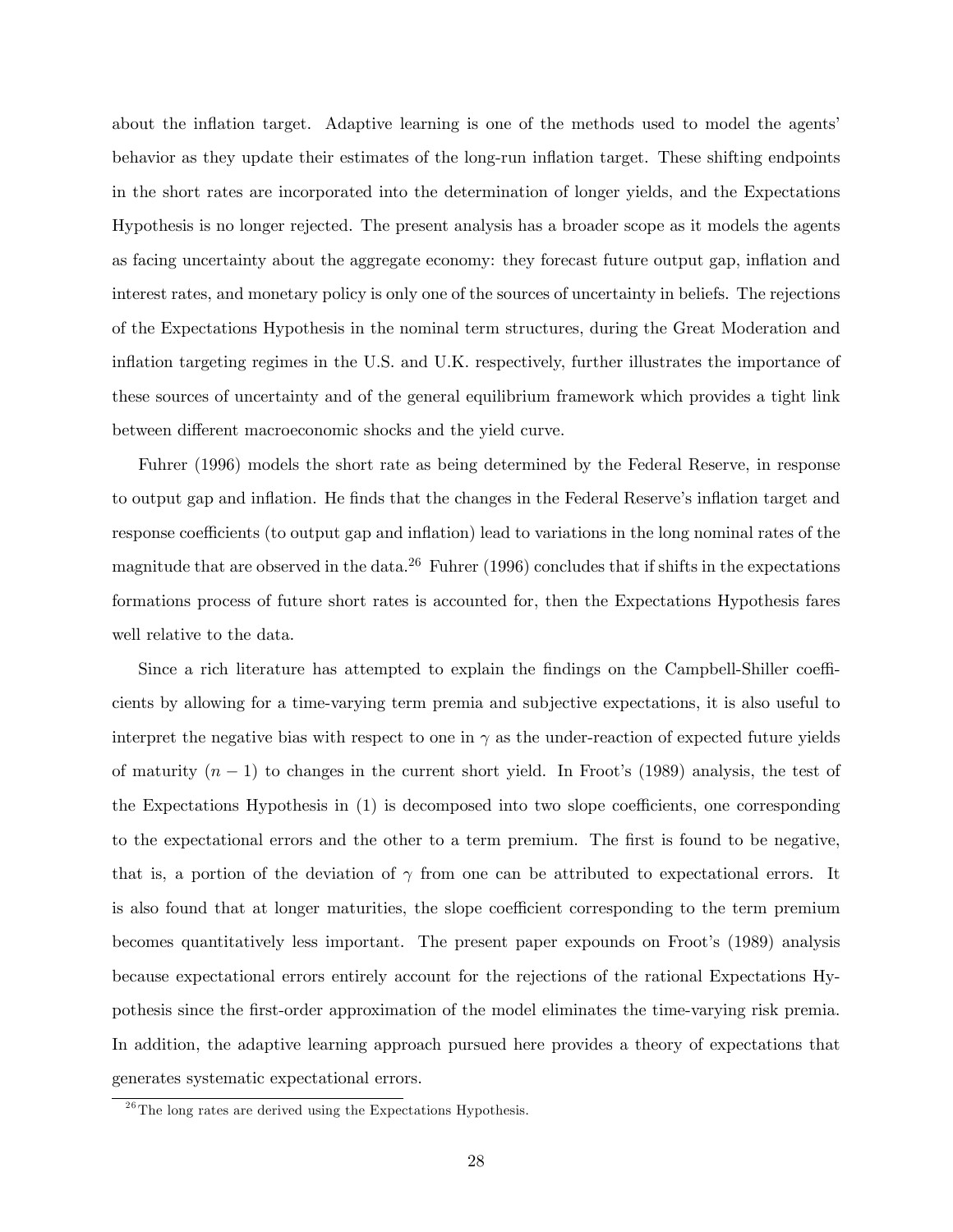Mankiw and Summers (1984) also reject the hypothesis that expected future yields are excessively sensitive to changes in the contemporaneous short yield, along with the Expectations Hypothesis. They test if myopic expectations can justify the rejections of the Expectations Hypothesis, but this is rejected as well - that is, Önancial markets are ëhyperopicí, giving lesser weight to contemporaneous fundamentals than to future fundamentals.<sup>27</sup> In this context, the benchmark model used here shows that adaptive learning generates persistence in longer yields relative to shorter yields, supporting the finding of Mankiw and Summers that expected future yields do not overreact to short yield changes.

Recent work by Piazzesi, Salomao and Schneider (2013) highlights the importance of subjective expectations. The authors show using survey data, that before 1980, when the level of yields were rising and the yield spread was small, survey forecasters predicted lower long yields than those which would be predicted by a statistical model. Since the forecasters update their information about high long yields slowly, they predict lower excess returns than were observed in the data. Thus, when the yield spread was low, and yield levels were high, the survey forecasters predicted that long rates would fall, as seen in the empirical data. In the benchmark model used here, the fact that optimizing agents misperceive the current increase in the short yield (due to a monetary policy shock) as an increase in yields for decisions they face over the infinite horizon results in a fall in the actual expected future yields. Therefore, as found by the authors, in an endowment economy framework, the fact that the adaptive learners update their beliefs about yield processes slowly, leads them to predict different paths of yields than under the true model. In the general equilibrium model used here, the effects operate through intertemporal consumption and savings decisions.

The analysis can also be connected to the findings of Laubach, Tetlow and Williams (2007). The authors use an affine factor model with only observables and time-varying coefficients that are re-estimated over time, and find that the deviations from the Expectations Hypothesis' implication are significantly smaller. The use of adaptive learning as a theory of expectations formation gives a theoretical foundation to this finding.

It is useful to compare the performance of the benchmark model, with other approaches that have attempted to fit the yield curve in a DSGE framework with rational expectations. Ravenna and

 $27$ The authors use the term premia to explain the rejections of the Expectations Hypothesis.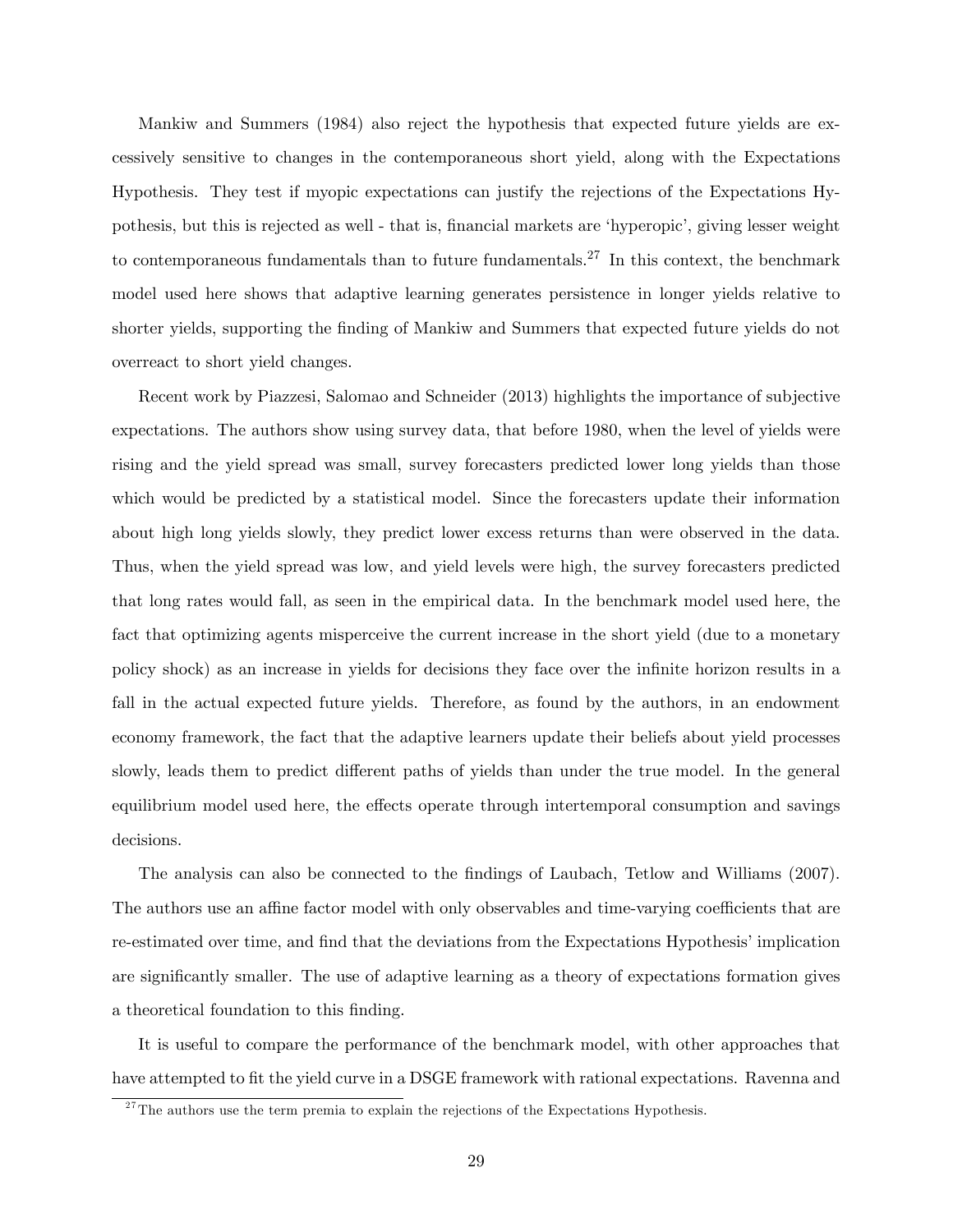Seppälä (2008) characterize the term premia using a third order approximation in a New Keynesian DSGE framework, and find that a high degree of habit formation, and a persistent monetary policy rule are necessary to obtain rejections of the Expectations Hypothesis (tested using (1)) for the nominal term structure. However, in their model, the authors find that the number of rejections of the hypothesis of  $\gamma$  different from one in (1) fall significantly in case of the real yield curve.<sup>28</sup> Rudebusch and Swanson (2012) find that when recursive Epstein-Zin preferences are introduced in an otherwise standard New Keynesian model, long run inflation risk must be introduced to fit the nominal yield curve, to avoid using a very high degree of risk aversion. The model successfully fits the nominal yield curve, but would potentially have difficulty in generating the right slope of the real term structure observed in U.S. TIPS data. <sup>29</sup>

Finally, Nimark (2012) uses a model of trading to show that when all traders do not have access to the same information, their non-nested information sets imply that individual traders can systematically exploit excess returns. They are able to take advantage of the forecasting errors of the other traders in the model, even when no trader is better informed than the other. In Nimarkís analysis, the traders are rational, and dispersion in their expectations about bond returns are caused by observing different signals. Under perfect information, the Expectations Hypothesis holds. However, when information sets are non-nested, and long bonds are traded frequently (and not only held until maturity), the Hypothesis no longer holds, and excess returns are predictable. This result contrasts with the analysis of the current paper: here, although each agent does not know the beliefs of others, all subjective beliefs are assumed to be identical. Therefore, the Expectations Hypothesis holds here, and is a direct implication of the optimization problem of the agents.

#### 3.4 Volatility of Yields

As for the Campbell-Shiller regression coefficients, I discuss the numerical result, followed by their

context in the existing literature.

<sup>&</sup>lt;sup>28</sup>Therefore, the authors argue that the monetary policy specification is also important, other than habit formation in preferences.

 $2^{29}$ In this model the expectation of higher inflation reduces the value of nominal bonds, leading to a positive term premia, and an upward sloping yield curve. However, this would not be the case for real bonds - higher expected inflation will increase the demand for inflation indexed bonds, such as TIPS, leading to a negatively sloped yield curve, due to a negative risk premia.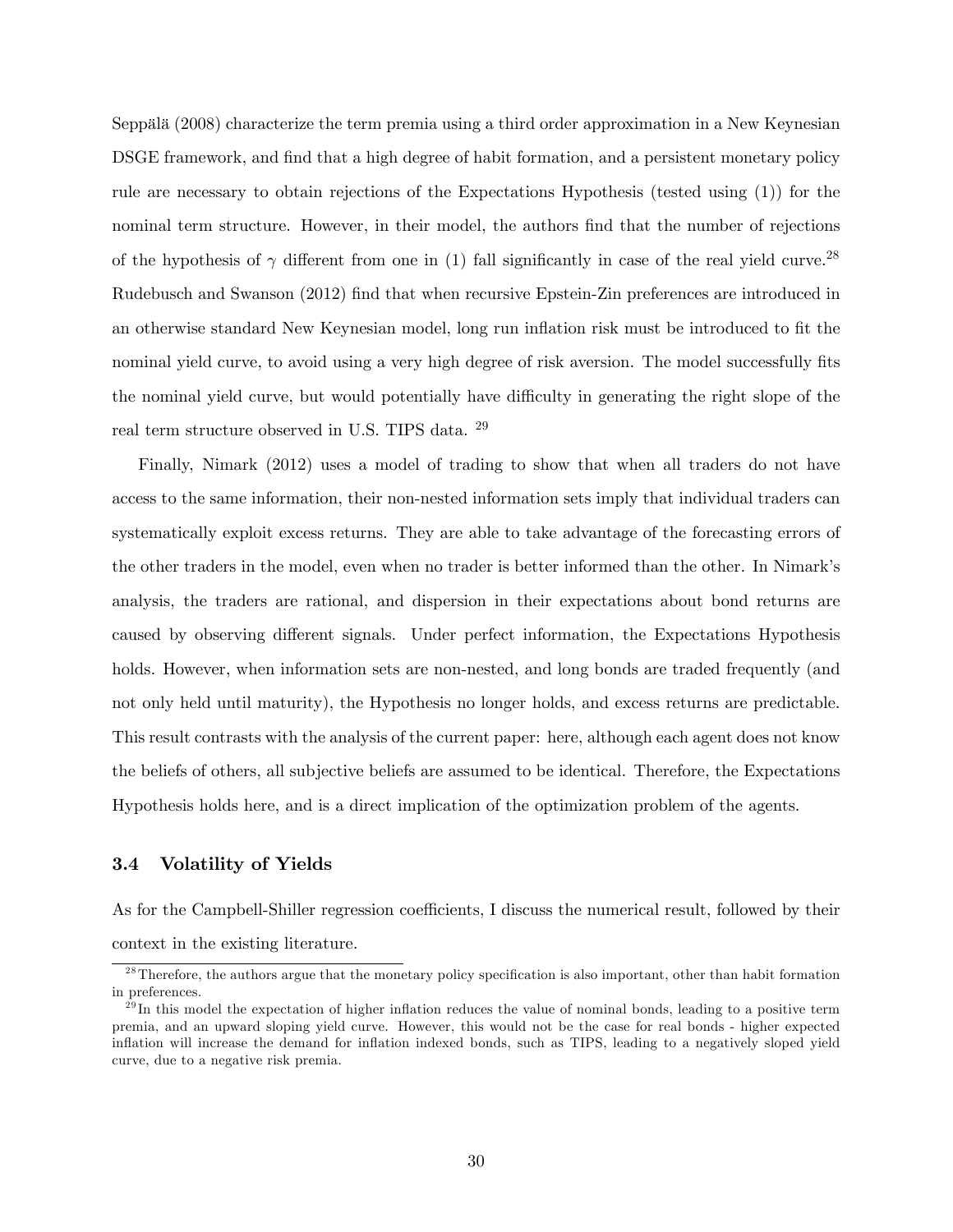#### 3.4.1 Numerical Analysis

The self-referential nature of the adaptive learning process implies that the beliefs are dispersed around the rational expectations beliefs. As can be seen from table  $8(a)$ , the variances of yields are larger than their rational expectations counterparts, for different values of the gain considered. For higher gains, the variances of the corresponding yields are larger under learning. This is expected - as the mis-specification becomes larger, the dispersion of beliefs around the rational expectations beliefs will be greater, and the implied volatility of the yields under learning will also be higher. For the benchmark gain parameter, the volatility of the ten-year yield under learning is approximately twice the volatility of the ten-year yield in the rational expectations case. Additionally, the long yields are also more volatile relative to the short yields than under rational expectations. For the benchmark gain, the ratio of the Öve-year volatility to the one-year volatility is approximately 25% larger for the learning model, relative to rational expectations .

The variances of real yields (table 8(b)) are higher than those observed in the data, both for the U.S. TIPS and U.K. Index-Linked bonds. The model is therefore inconsistent on this dimension - while the variances of the nominal yields are closer to those observed in the data, they are significantly higher than the volatilities of yields observed in the data on real bonds.

It is also useful to analyze the role of price rigidities on yield variances in the learning model. This can be understood in the context of the rational expectations model. As can be seen from table 8(a), when the rational expectations model is calibrated to U.S. data, the level of nominal yield variances generated is much smaller relative to the data. The relative variance of the long yield to the short yield is also slightly smaller than the data. Reducing the degree of price stickiness lowers the relative volatility of the long yield with respect to the short yield, even as it increases the level of yield volatilities across the maturity structure. Therefore, the assumption of price stickiness is integral to explaining the excess volatility in long yields, and keeping the level of volatilities within empirically consistent ranges. In the rational expectations analog of the model considered here, as the degree of nominal rigidities becomes smaller, tending to the flexible price limit, the variance of yields increases across the spectrum. These are much larger than the variances for U.S. data for the 1972 – 2007 period. I discuss this result further in the context of the learning model below.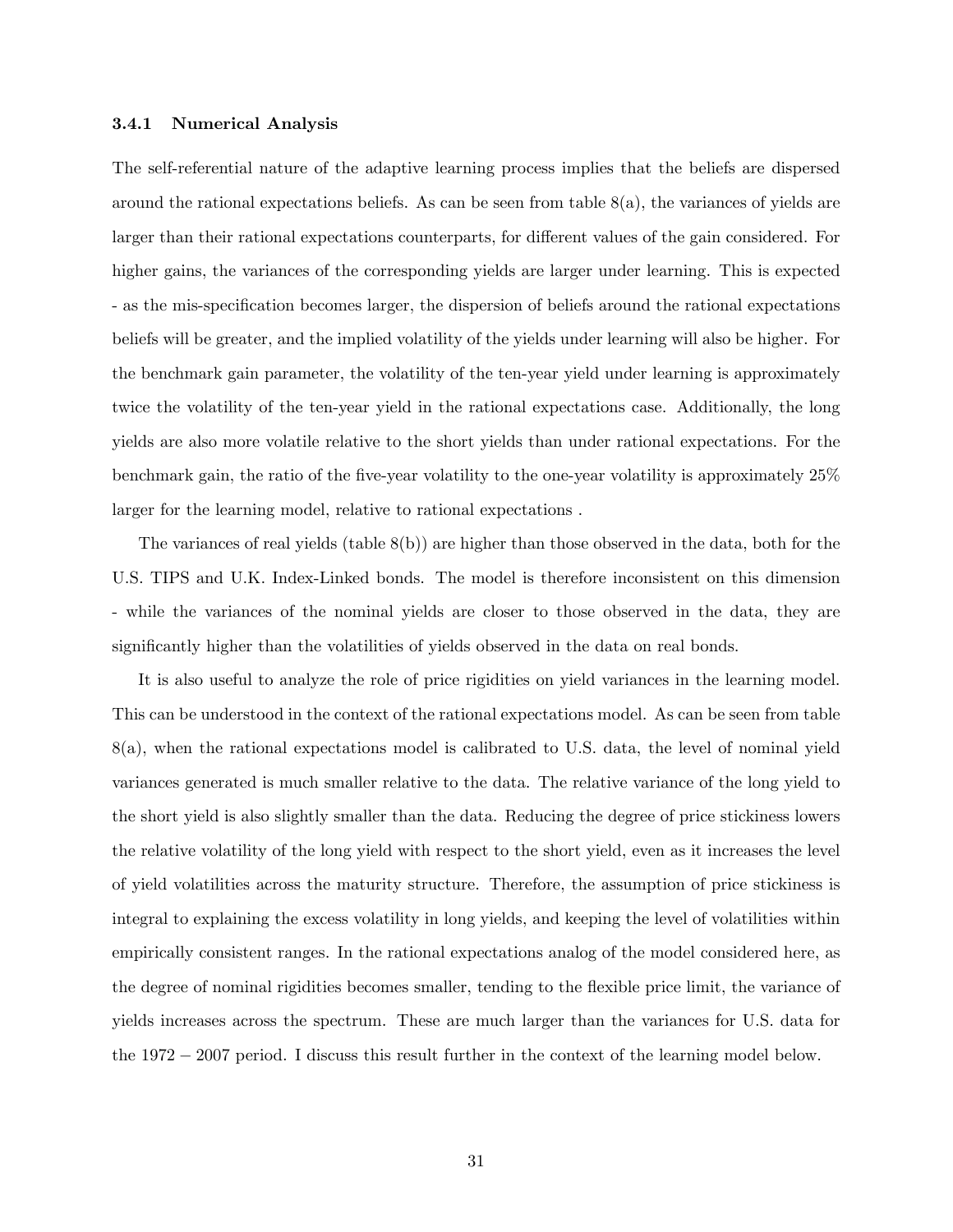#### 3.4.2 Connections to the Literature

The implications of the learning model for variances can be compared to the predictions of the DSGE model with rational expectations. Hördahl, Tristani and Vestin (2008) analyze the predictions of the New-Keynesian model for the term structure, and introduce habit formation preferences, a difference rule in monetary policy, and inflation indexation in addition to Calvo pricing for the firms. They can generate 94% of the volatility at the short end of the yield curve (for the threemonth interest rate). When price stickiness is eliminated, the volatility of the the short, one-period interest rate increases, and far exceeds the volatility in U.S. data.<sup>30</sup> Thus, price stickiness is key to lowering the volatility of yields at the short end of the curve and preventing a very steep decline in variances across the maturity structure, as would be predicted by the Expectations Hypothesis. The assumption of nominal rigidities helps on both dimensions with respect to variances - keeping the level of yield volatilities within an empirically consistent range, and tempering the decline across the maturity structure. In the framework used here, price stickiness lowers the variance at the short end of the yield curve as well.

That adaptive learning can generate larger yield volatilities as shown here, has been discussed elsewhere in the literature as well. Piazzesi and Schneider (2007) show that when adaptive learning is introduced on the intercept terms of the ináation and consumption processes (these are exogenous processes, in a partial equilibrium model), the level of volatilities increases across the maturity structure, and the long yields are more volatile compared to the implication of the Expectations Hypothesis.

#### 3.5 Effect of Different Monetary Policy Regimes in the Benchmark Model

Here I explore the implications of the model under different monetary policy regimes. The 1980s have been characterized by a larger response of the monetary policy coefficient to inflation, and the yields across the maturity structure have been much more volatile. In the benchmark model, when the Taylor parameter  $\phi_{\pi}$  increases, how do the variances of yields change?

Taylor  $(1999)$  and Smith and Taylor  $(2009)$  discuss the change in the response coefficients in the monetary policy rule response to ináation and output gap. The 1980s and 1990s have been

 $30$  In the Hördahl et. al. (2007) model, the variance of the one-quarter interest rate increases by five times when  $\alpha \longrightarrow 0.$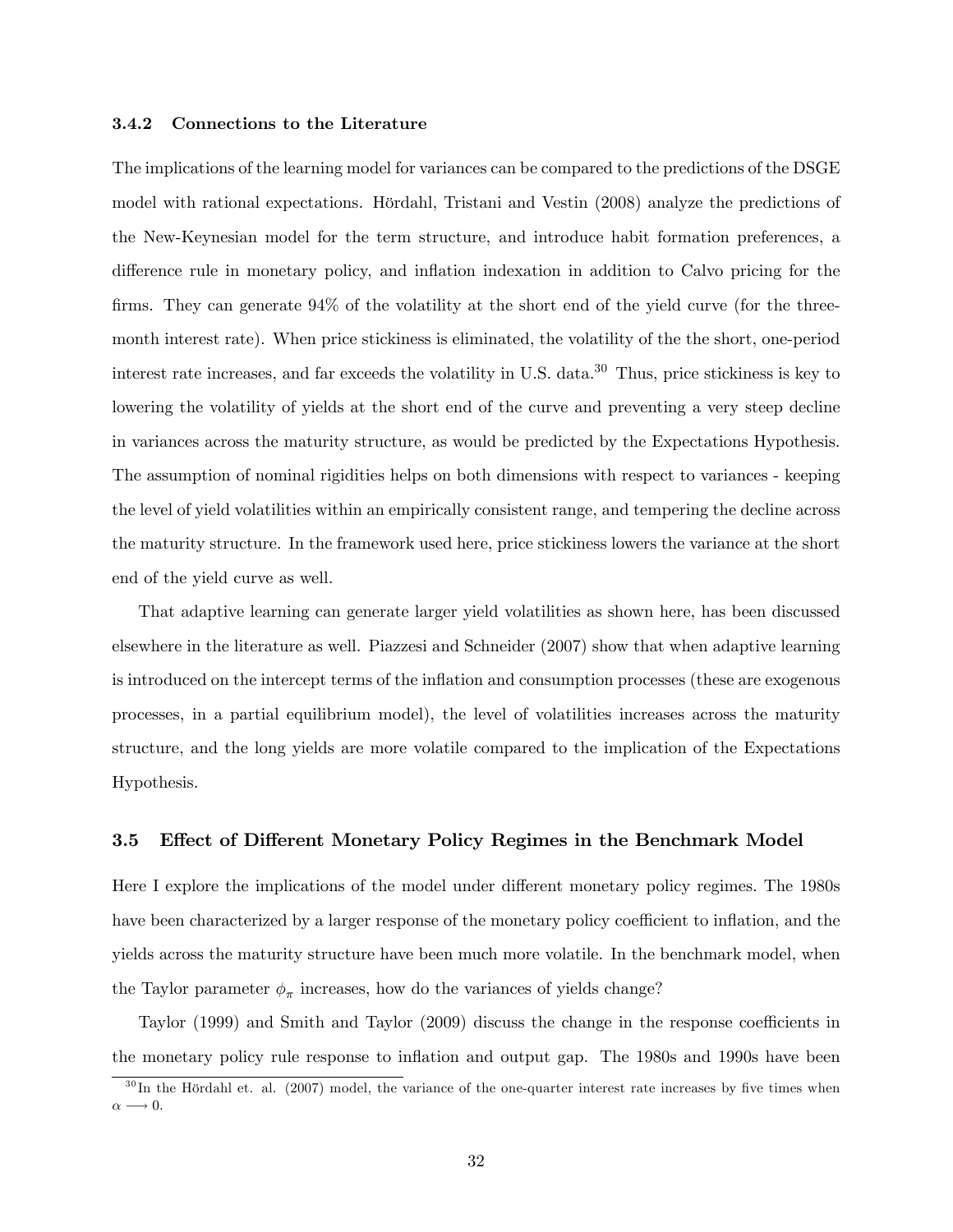characterized by a more aggressive response to inflation.

In case of the learning model, I consider two different policy experiments. I first increase the Taylor coefficient for inflation to  $\phi_{\pi} = 4$ , keeping all other parameters in the model constant. In the second experiment, I consider an ináation targeting rule, by considering a very large value of  $\phi_\pi.^{31}$ 

In terms of the Campbell-Shiller slope coefficients, as can be seen from table  $1(b)$ , the slope coefficients for U.S. nominal yield curve data are less negative for the period between  $1984 - 2007$ at the long end of the yield curve relative to the entire period. This is also a feature of the model - deviations from the Expectations Hypothesis (with rational expectations) are smaller for a more aggressive response of the central bank to inflation. The model estimates are presented in the second column of table  $9(a)$ 

As can be seen from comparing the last two columns in table 9(b), the volatility of yields increases when the central bank's response to inflation becomes more aggressive. This effect is transmitted throughout the term structure. It is interesting to note that the differences for the two term structure moments at different values of the Taylor parameter for inflation are larger at the longer end of the yield curve.

#### 3.6 Robustness with respect to Other Parameter Values

It is useful to analyze the implications of different parameter values on the term structure moments considered. Two parameters are of particular interest: the degree of price stickiness and the intertemporal elasticity of substitution. Table 10 shows the results for the Campbell-Shiller regression coefficients and the volatilities for various values of these parameters.

Greater flexibility in prices increases the level of term structure volatilities in both the rational expectations and learning frameworks. As noted in table 10, when the Calvo parameter is set to 0:60, the volatility of the short-term yield in the rational expectations case rises to 5:78. At the long end of the yield curve, a similar increase in volatility is observed. For the learning framework, the results are similar and both the short and long ends of the term structure experience higher volatilities. A change in price flexibility, however, does not have any quantitatively significant effects on the Campbell-Shiller coefficients. In the flexible-price model, the negative bias in the

<sup>&</sup>lt;sup>31</sup>I consider  $\phi_{\pi} = 15$ .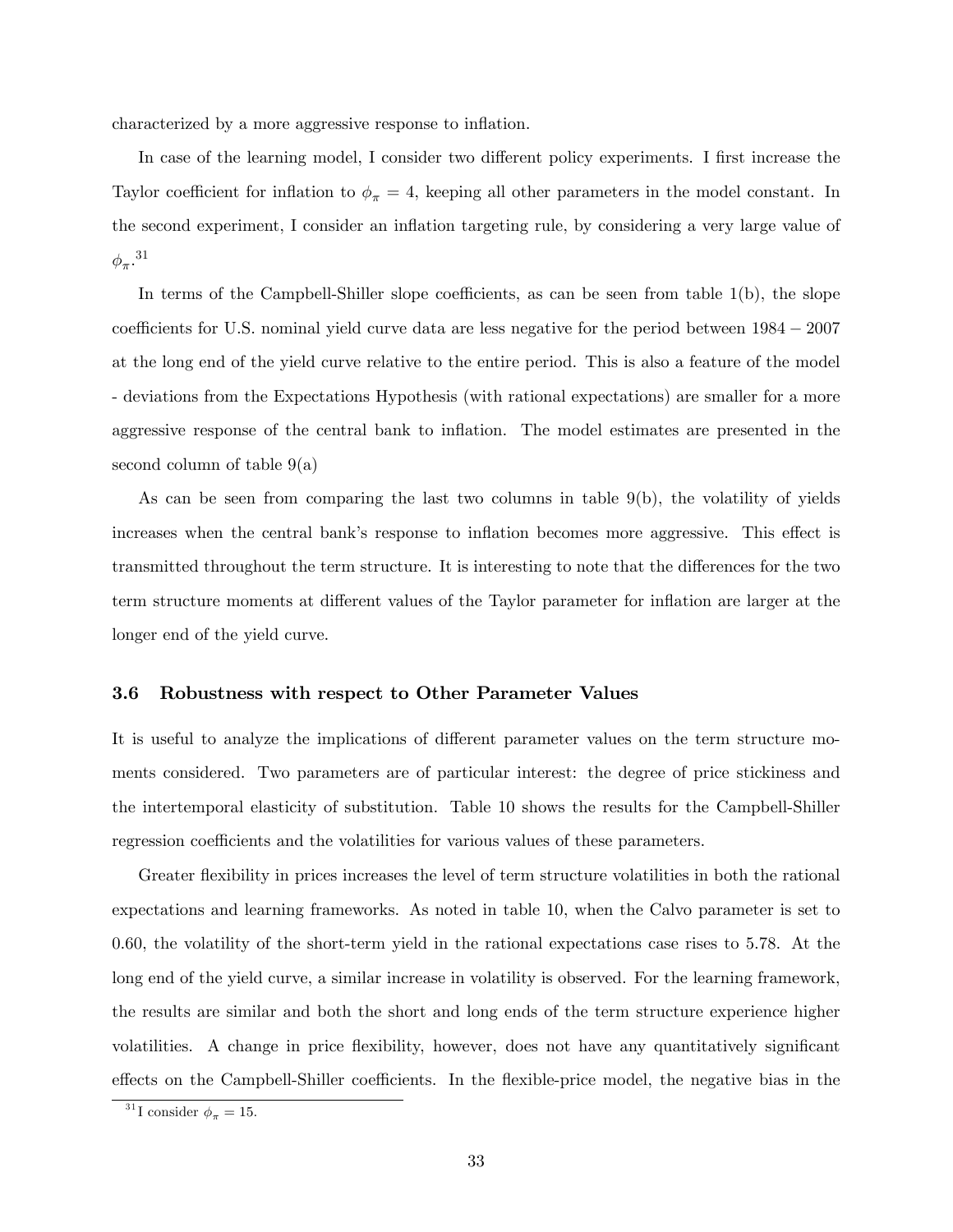regression coefficients is derived for the limiting case of  $\alpha \to 0.32$ 

When the intertemporal elasticity of substitution is increased  $33$ , the Campbell-Shiller coefficients are found to be closer to one; that is, the magnitude of the deviation from the Expectations Hypothesis in the learning model decreases. In response to the transitory monetary policy shock, for a larger intertemporal elasticity of substitution, the households are more willing to substitute intertemporally under the rational expectations and the learning frameworks. Under the learning model, while the optimizing agents still misperceive the transitory change to be permanent, the effect on consumption and consequent expected short-term yields is more muted. In terms of the yield volatility, the levels are smaller at both the short and long ends of the yield curve.

## 4 Conclusion

This paper has attempted to construct a micro-founded optimization model with constant gain adaptive learning as the theory of expectations formation, to address empirical anomalies in the real and nominal yield curves.

The Expectations Hypothesis implies that when the yield spread is high, long yields must rise over the life of the short yields. This implication does not hold, when tested using the Campbell-Shiller regression, for both the nominal and real yield curves. This is manifested in the Campbell-Shiller regression as slope coefficients which are smaller than one, and negative at long maturities. The regression, however, is constructed to jointly test the hypotheses of rational expectations and the Expectations Hypothesis. The analysis in this paper separates these by using adaptive learning. In this framework, the subjective Expectations Hypothesis holds since it is derived using the optimization problem of agents, but rational expectations do not.

When the yields from the learning model are used to construct the Campbell-Shiller regression, the slope coefficients match the pattern found in the empirical data. Learning introduces a systematic forecasting error, and consequently, the regression error is correlated with the yield spread. The orthogonality condition for the regression is violated, and a bias is introduced. The negative bias with respect to one is further explained due to the amplification of intertemporal substitution and

 $32$ In the rational expectations model, the response of output gap and inflation to the monetary policy shock in case of different values of price stickiness are only found to be marginally different.

 $33$  For the present utility specification, this implies a decrease in the curvature of the utility function.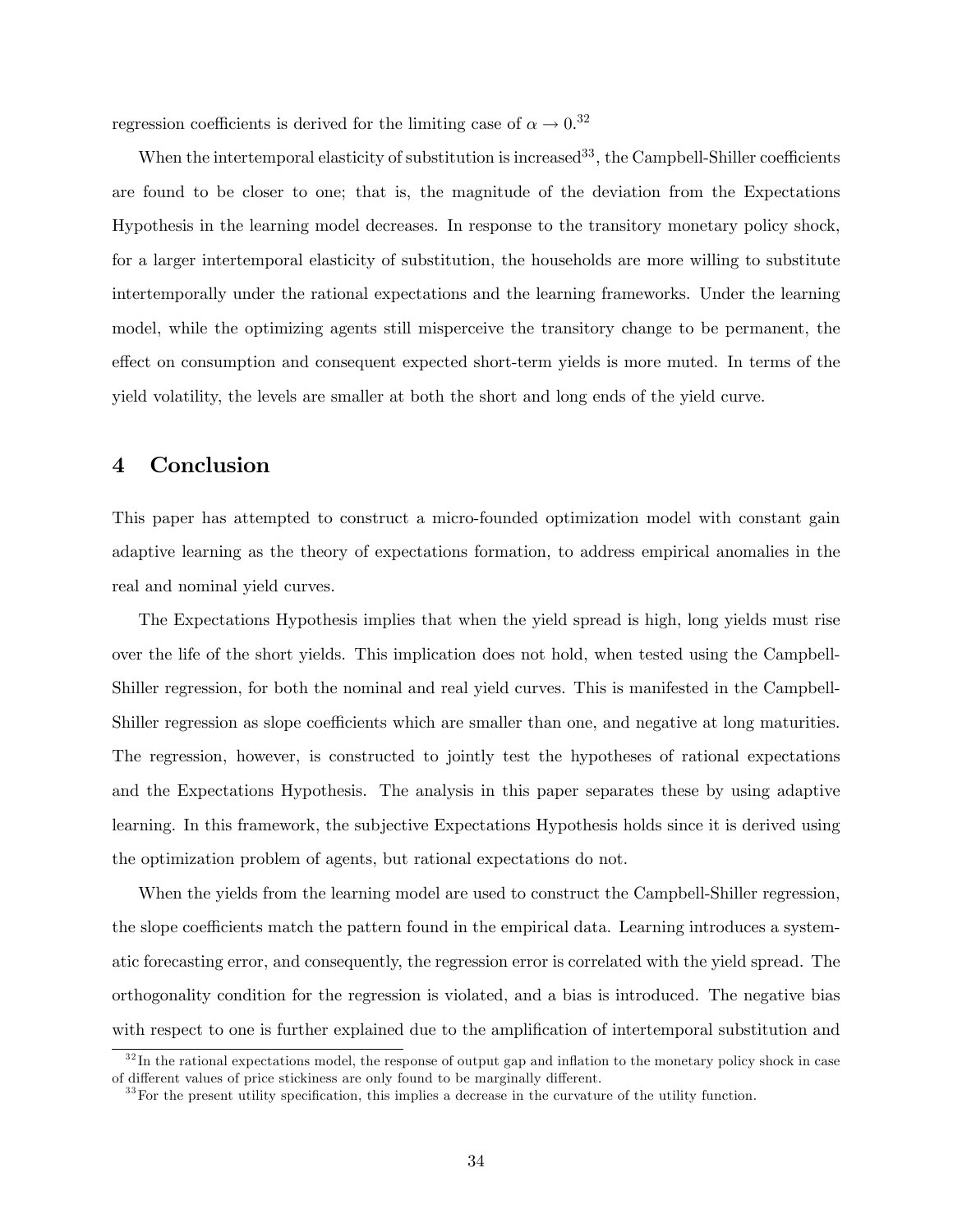income effects - increases in the current short yields are misperceived by the adaptive learners as an increase in expected returns over their infinite horizon decision problem. The analysis therefore suggests that rational expectations based econometric tests of the Expectations Hypothesis, such as the Campbell-Shiller regression, are misspecified.

The learning model also resolves a part of the excess volatility puzzle. Long yields generated by the model are more volatile relative to the short yields than the corresponding volatilities in the rational expectations model. Additionally, the level of volatilities across the maturity structure are higher than the rational expectations model due to increased parameter uncertainty. These results hold for both the nominal and real yield curves.

The present analysis endogenously generates time variation in second moments via the expectations formation process. Through the lens of rational expectations models, this would appear as time variation in the risk premium. Therefore, the framework may be considered as nesting the risk-premia based explanations. In addition, the bias in Campbell-Shiller coefficients is characterized analytically. Finally, by using a micro-founded framework with the endogenous determination of output, ináation and interest rates, the model provides a theoretical link between the economy and the yield curve, in the spirit of the macro-finance literature.

The analysis here leads to several natural extensions. Under the benchmark model with rational expectations, the slope of the yield curve (real and nominal) is flat since I consider a first order approximation around the deterministic steady state. Under the learning model, this will be true as well. Although the self-referentiality in beliefs generates persistence in the path of yields, and increases their variance, the time varying beliefs  $(a_t, b_t)$  remain distributed normally around the rational expectations beliefs. Thus, the average of the yields remains the same, across the maturity structure. The framework used here can be extended to match the slope of the curve as well in at least two different ways. First is to introduce an unobservable time trend in the one-period interest rate, which is extracted using a Kalman filter. Another avenue that can be explored is alternative utility specifications. Rudebusch and Swanson (2012) introduce Epstein-Zin preferences in a DSGE model, and find that the framework is successful at generating a sufficient term premium, although a long-run inflation risk must be introduced to lower the risk aversion parameter. In the present framework, time variation in risk premia generated by a recursive utility specification may no longer require high risk aversion due to the uncertainty generated by the adaptive learning process. Then,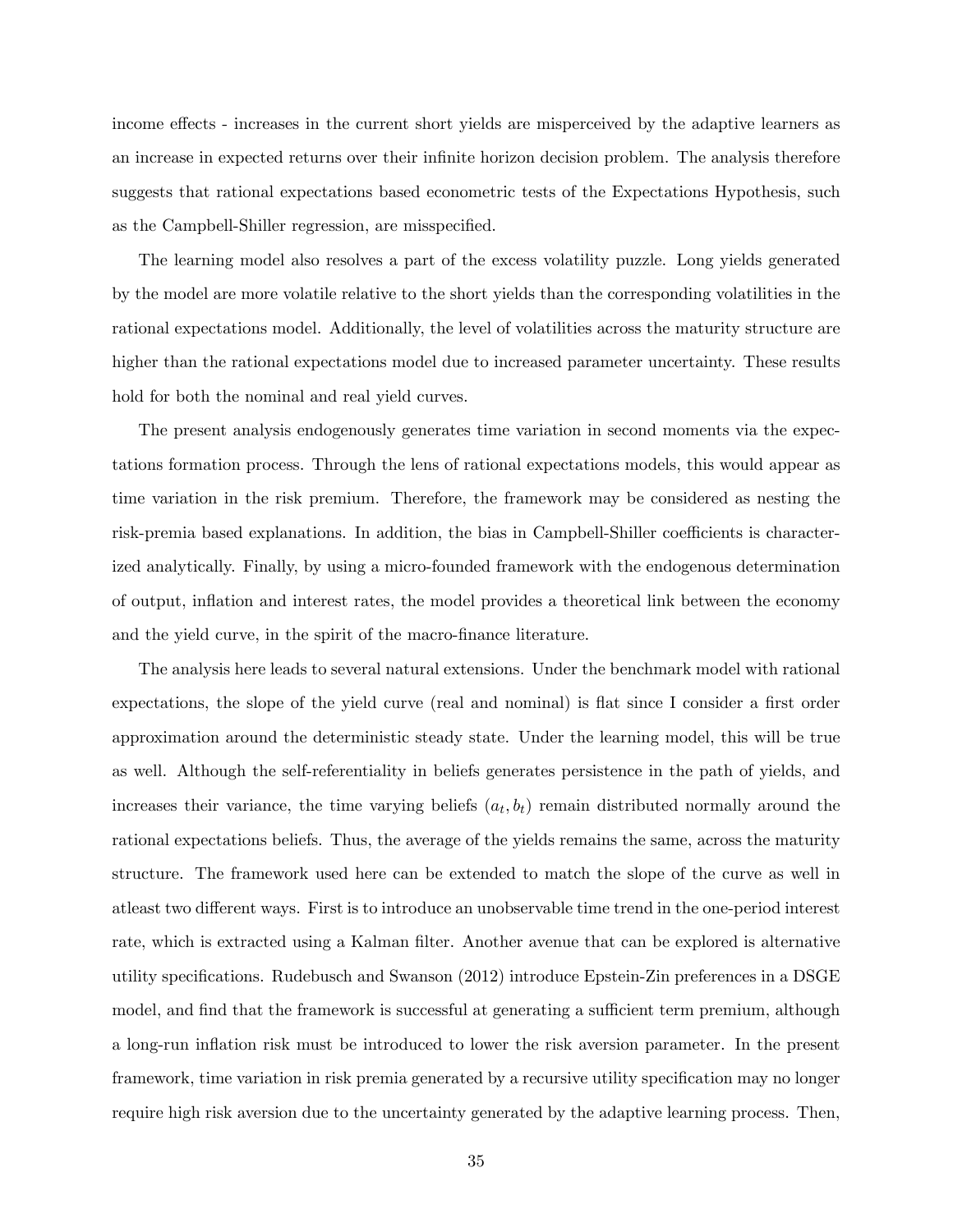the empirically observed deviations in term structure can be decomposed into effects of adaptive learning by agents, and the risk premia term. Another extension of the analysis is a detailed empirical investigation, where the learning model would be estimated. Finally, the implications of the different gain parameters can be explored using a utility based welfare criterion - what is the loss in utility when the optimizing agents "forget" a larger history of data.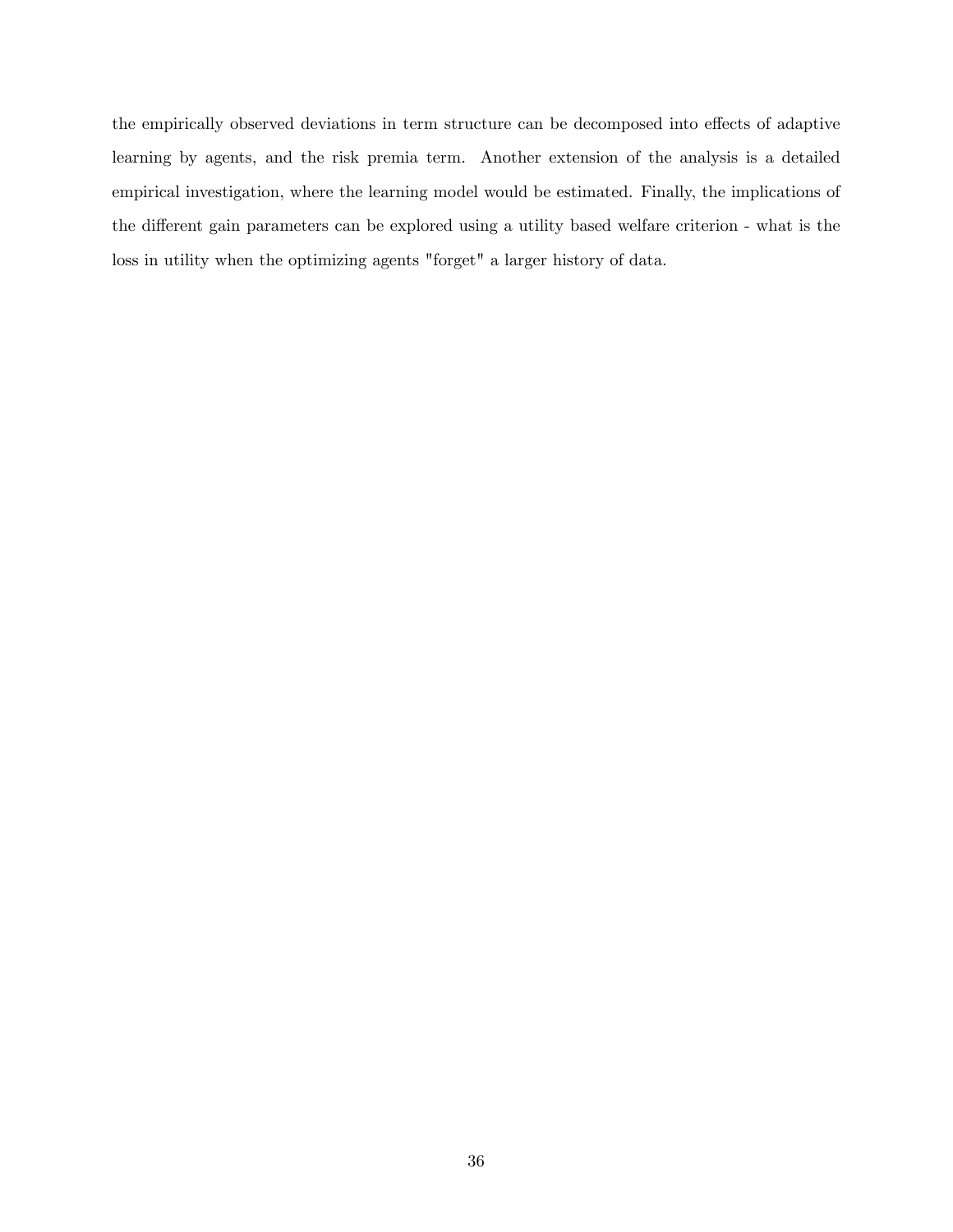## References

- [1] Bacchetta, Philippe, Elmar Mertens and Eric van Wincoop. (2008). "Predictability in Financial Markets: What do Survey Expectations Tell Us?". Journal of International Money and Finance, 28: 406-426.
- [2] Branch, William A. and George.W. Evans. (2006). "A Simple Recursive Forecasting Model". Economics Letters, 91: 158-166.
- [3] Calvo, Guillermo. (1983). "Staggered Prices in a Utility-Maximizing Framework". Journal of Monetary Economics, 12: 383-398.
- [4] Campbell, John Y. and John H. Cochrane. (1998). "By Force of Habit: A Consumption Based Explanation of Aggregate Stock Market Behavior". Journal of Political Economy, 107: 205-251.
- [5] Campbell, John Y. and Robert J. Shiller. (1991). "Yield Spreads and Interest Rate Movements: A Bird's Eye View". Review of Economic Studies, 58: 495-514.
- [6] Chakraborty, Avik and George Evans. (2008). "Can Perpetual Learning Explain the Forward Premium Puzzle". Journal of Monetary Economics, 55: 477-490.
- [7] Clarida, Richard, Jordi Gali and Mark Gertler. (1999). "The Science of Monetary Policy: A New Keynesian Perspective". Journal of Economic Literature, 37: 1661-1707.
- [8] Cogley, Timothy and Thomas J. Sargent. (2005). "Anticipated Utility and Rational Expectations as Approximations of Bayesian Decision Making". Working paper.
- [9] Dick, Christian D., Malik Schmeling and Andreas Schrimpf. (2013). "Macro-expectations, Aggregate Uncertainty, and Expected Term Premia". European Economic Review, 58: 58-80.
- [10] Eusepi, Stefano, and Bruce Preston. (2011). "Expectations, Learning and Business Cycle Fluctuations". American Economic Review, forthcoming.
- [11] Evans, George and Seppo Honkapohja. (2001). Learning and Expectations in Macroeconomics. Princeton University Press, Princeton, New Jersey.
- [12] Evans, Charles L. and David Marshall. (2002). "Economic Determinants of the Nominal Treasury Yield Curve". Working paper 2001-16, Federal Reserve Bank of Chicago.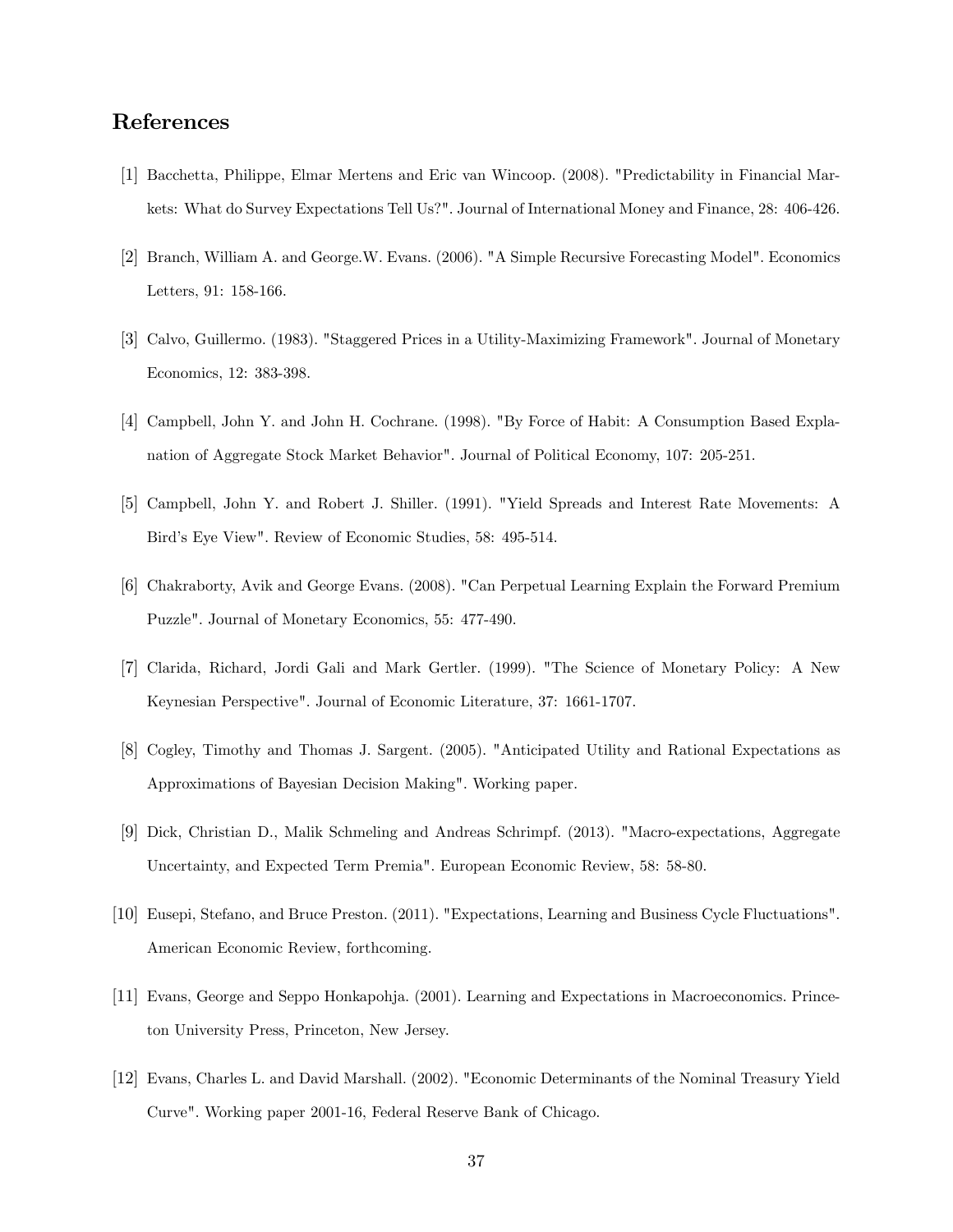- [13] Froot, Kenneth. (1989). "New Hope for the Expectations Hypothesis of the Term Structure of Interest Rates". Journal of Finance, 44: 283-305.
- [14] Fuhrer, Jeffery. (1996). "Monetary Policy Shifts and Long-Term Interest Rates". The Quarterly Journal of Economics, 111(4): 1183-1209.
- [15] Gürkaynak, Refet, Brian Sack and Jonathan Wright. (2010). "The TIPS Yield Curve and Inflation Compensation". American Economic Journal: Macroeconomics, 2(1): 70-92.
- [16] Gürkaynak, Refet, Brian Sack and Jonathan Wright. (2007). "The U.S. Treasury Yield Curve: 1961 to the Present". Journal of Monetary Economics, 54(8): 2291-2304.
- [17] Hördahl, Peter, Oreste Tristani and David Vestin. (2008). "The Yield Curve and Macroeconomic Dynamics". Economic Journal, 118(533): 1937-1970.
- [18] Kreps, David. (1998). "Anticipated Utility and Dynamic Choice". 1997 Schwartz Lecture in: D.P. Jacobs, E. Kalai and M. Kamien, Editors, Frontiers of Research in Economic Theory, Cambridge Univ. Press, Cambridge, England.
- [19] Kozicki, Sharon and Peter A. Tinsley. (2001). "Shifting Endpoints in the Term Structure of Interest Rates". Journal of Monetary Economics, 47(3): 613-652.
- [20] Laubach, Thomas, Robert J. Tetlow and John C. Williams. (2007). "Learning and the Role of Macroeconomic Factors in the Term Structure of Interest Rates". Working paper.
- [21] Lucas, Robert E. (1978). "Asset Prices in Exchange Economy", Econometrica, 46: 1426-1445.
- [22] Macaulay, Frederick R. (1938). Some Theoretical Problems Suggested by the Movements of Interest Rates, Bond Yields and Stock Prices in the United States since 1856. NBER.
- [23] Mankiw, N. Gregory, Ricardo Reis and Justin Wolfers. (2004). "Disagreement about Ináation Expectations". NBER Macroeconomics Annual 2003, Cambridge MA, MIT press: 209-248.
- [24] Mankiw, N. Gregory and Lawrence H. Summers. (1984). "Do Long-Term Interest Rates Overreact to Short-Term Interest Rates?". Brookings Papers on Economics Activity, Economic Studies Program, The Brookings Institution, Vol. 15: 223-248.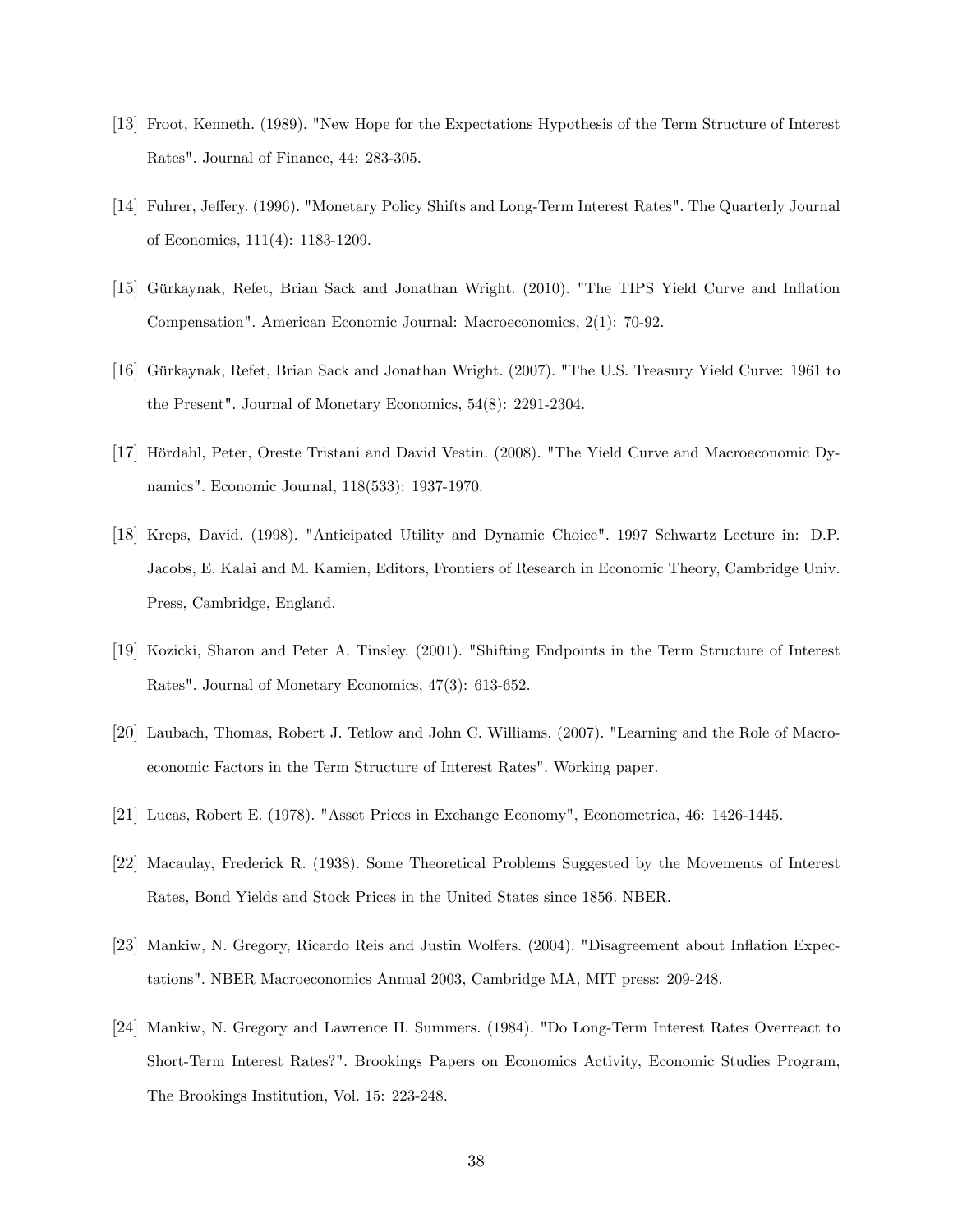- [25] Marcet, Adam and Thomas J. Sargent. (1989). "Convergence of Least-Squares Learning in Environments with Hidden State Variables and Private Information". Journal of Political Economy: 1306-1322.
- [26] Milani, Fabio. (2007). "Expectations, Learning and Macroeconomic Persistence". Journal of Monetary Economics, 54(7): 2065-2082.
- [27] Muth, John F. (1961). "Rational Expectations and the Theory of Price Movements". Econometrica, 29: 315-335.
- [28] Nimark, Kristoffer P. (2012). "Speculative Dynamics in the Term Structure of Interest Rates". Working paper.
- [29] Orphanides, Athanasios and John C. Williams. (2005). "The Decline of Activist Stabilization Policy: Natural Rate Misperceptions, Learning and Expectations". Journal of Economic Dynamics and Control, 29(11): 1927-1950.
- [30] Pflueger, Carolin and Luis M. Viceira. (2011). "Inflation-Indexed Bonds and the Expectation Hypothesis". Annual Review of Financial Economics, 3: 139-158.
- [31] Piazzesi, Monika and Martin Schneider. (2007). "Equilibrium Yield Curves". NBER Macroeconomics Annual 2006, Cambridge MA, MIT press: 389-442.
- [32] Piazzesi, Monika, Juliana Salomao and Martin Schneider. (2013). "Trend and Cycle in Bond Premia". Working paper.
- [33] Preston, Bruce. (2005). "Learning about Monetary Policy Rules When Long-Horizon Expectations Matter". International Journal of Central Banking, 1(2): 81-126.
- [34] Rabanal, Pau and Juan F. Rubio-Ramirez. (2005). "Comparing New Keynesian Models of the Business Cycle: A Bayesian Approach". Journal of Monetary Economics, 52(6): 1151-1166.
- [35] Ravenna, Federico and Juha Seppälä. (2008). "Monetary Policy and Rejections of the Expectations Hypothesis". Working paper.
- [36] Rudebusch, Glenn D. and Eric T. Swanson. (2008). "Explaining the Bond Premium Puzzle with a DSGE Model". Journal of Monetary Economics, 55: S111-S126.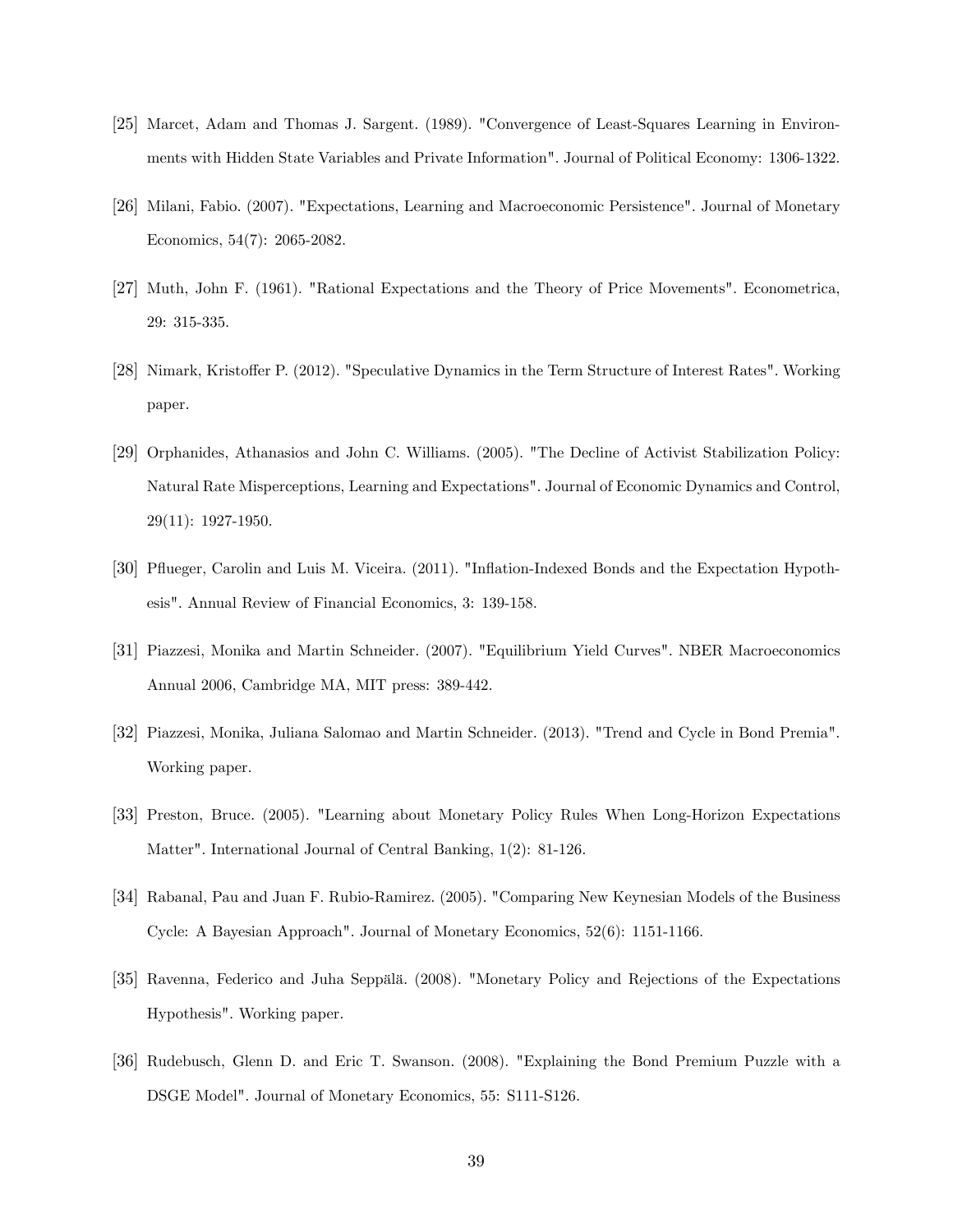- [37] Rudebusch, Glenn and Eric T. Swanson. (2012). "The Bond Premium in a DSGE Model with Long-Run Real and Nominal Risks". American Economic Journal: Macroeconomics, 4(1): 105-43.
- [38] Sargent, Thomas. (1993). Bounded Rationality in Macroeconomics, Oxford University Press.
- [39] Smith, Josephine and John B. Taylor. (2009). "The Term Structure of Policy Rules". Journal of Monetary Economics, 56: 907-917.
- [40] Taylor, John B. (1999). "A Historical Analysis of Monetary Policy Rules". In Monetary Policy Rules, edited by John B. Taylor.
- [41] Wachter, Jessica. (2006). "A Consumption-Based Model of the Term Structure of Interest Rates". Journal of Financial Economics, 79: 365-399.
- [42] Woodford, Michael. (2003). Interest and Prices: Foundations of a Theory of Monetary Policy. Princeton University Press.

## A Mathematical Appendix

#### Appendix A.1. Intertemporal Optimization of Agents:

The first order approximation of the optimality conditions of the households and firms is constructed around the following steady state:  $\xi = 0$ ,  $Y_t = \overline{Y}$  (defined below) and  $\overline{P}_1^B = \beta$  (or  $\overline{i_1} = (1 - \beta)/\beta$ ) with  $\bar{\pi} = 1$ . The hat variables denote the log deviations of the respective variable from its steady state value. For the one-period interest rate, the log deviation is defined as  $\hat{i}_{1,t} = \log[(1 + i_{1,t})/(1 +$  $[\bar{i}_1]$ . The first order approximation of the household's Euler equation for the one-period asset price yields:

$$
\hat{C}_t^i = \tilde{E}_t \hat{C}_{t+1}^i - \sigma(\hat{\imath}_{1,t} - \hat{\pi}_{t+1}) + (g_t - \tilde{E}_t g_{t+1}).
$$
\n(22)

The flow budget constraint in  $(4)$  is iterated forwards, and its approximation is:

$$
\tilde{E}_t \sum_{j=0}^{\infty} \beta^j \hat{C}_{t+j}^i = \hat{W}_t^i + \tilde{E}_t \sum_{j=0}^{\infty} \beta^j \hat{Y}_{t+j}^i.
$$
\n(23)

Substituting (22) recursively into (23) yields:

$$
\hat{C}_t^i = (1 - \beta)\hat{W}_t^i + (1 - \beta)\tilde{E}_t \sum_{j=0}^{\infty} \beta^j \left[ \hat{Y}_{t+j}^i - \sigma\beta(\hat{\imath}_{1,t+j} - \hat{\pi}_{t+j+1}) + \beta(g_{t+j} - g_{t+j+1}) \right].
$$

The output gap is defined as  $\hat{x}_t = \log(Y_t/Y_t^n)$ . Aggregating across i households, and applying market clearing conditions yields:

$$
\hat{x}_t = \tilde{E}_t \sum_{j=0}^{\infty} \beta^j \left[ (1-\beta)\hat{x}_{t+j+1} - \sigma\beta(\hat{i}_{1,t+j} - \tilde{E}_t \hat{\pi}_{t+j+1}) + \hat{r}_{t+j+1}^n \right],\tag{24}
$$

with the natural rate of interest  $\hat{r}_t^n = (\hat{Y}_{t+1}^n - g_{t+1}) - (\hat{Y}_t^n - g_t)$ .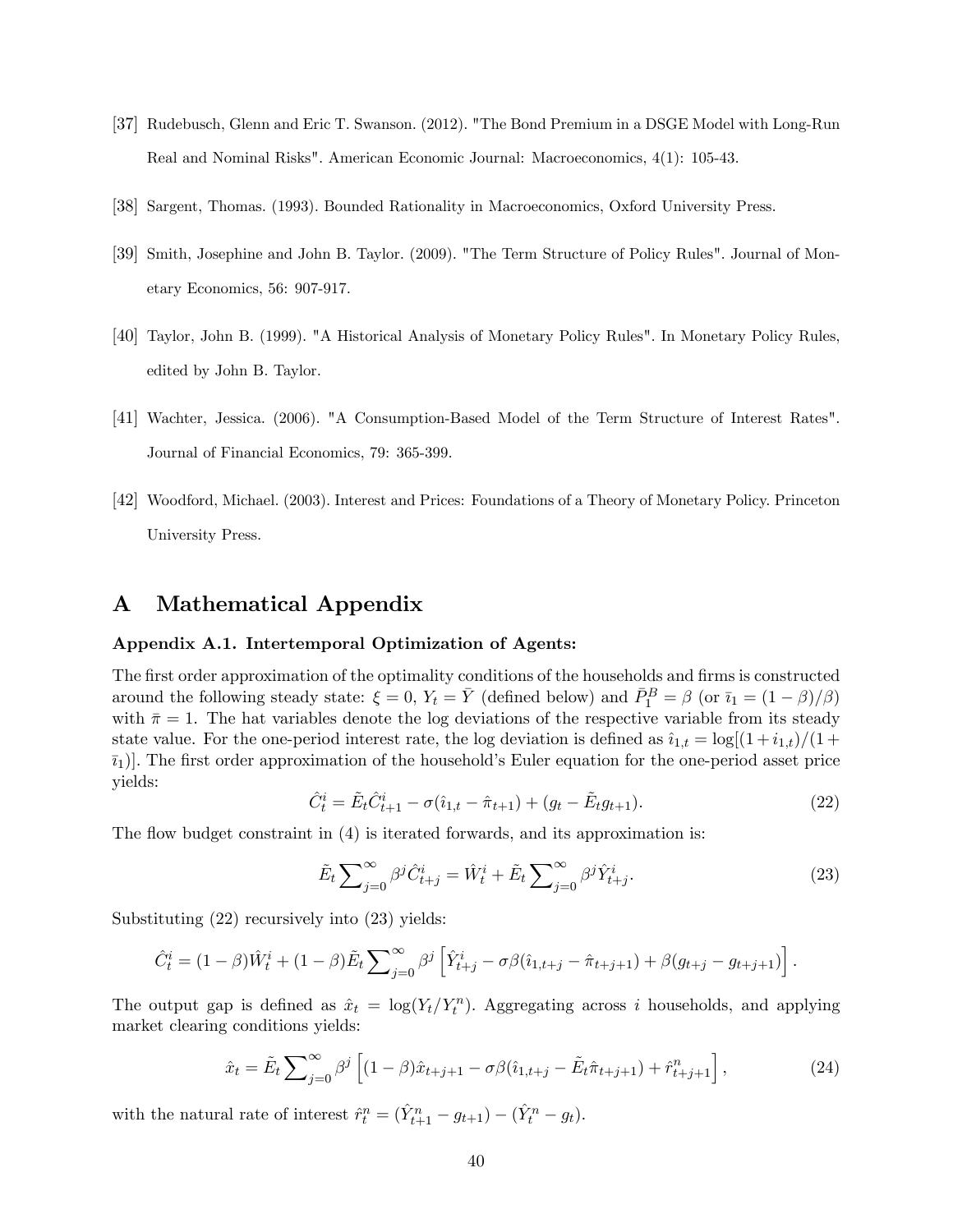Before deriving the approximation to the firm's optimization problem, the real marginal cost function is defined using  $s_{t,t+j}$  as firm k'smarginal cost in period  $t+j$ :

$$
s(y, Y, \bar{\xi}) = \frac{v_h(f^{-1}(y/A; \xi)}{u_c(Y, \xi)A} \frac{1}{f'(f^{-1}(y))},
$$
\n(25)

where  $\xi \equiv (\xi, A)$  is a vector of preference and technology shocks. When prices are fully flexible, the price of firm k is a markup over its real marginal cost,  $\frac{pt(k)}{P_t} = \mu s(y_t(k), Y_t, \bar{\xi}_t)$ , where  $\mu =$  $\theta/(\theta - 1)$ . Then, in equilibrium, the firms will face the symmetric problem, so that the price set by each firm k is  $P_t$  and its output is  $Y_t$ . This implies that  $s(Y_t^n, Y_t^n, \bar{\xi}_t) = \mu^{-1}$ . The natural rate of output  $Y_t^n$  is thus defined. This relation is also used to define the steady state level of output  $\bar{Y}$ such that  $s(\bar{Y}, \bar{Y}, 0) = \mu^{-1}$ .

The linearization of (25) gives  $\hat{s}_{t,t+j}(k) = \omega \hat{y}_{t+j}(k) + \sigma^{-1} \hat{Y}_{t+j} - (\omega + \sigma^{-1}) \hat{Y}_{t+j}^n$ , where  $\omega > 0$  is the elasticity of the real marginal cost function  $s(.)$  with respect to  $y_t(k)$ . Aggregating this relation yields  $\hat{s}_{t+j} = (\omega + \sigma^{-1})(\hat{Y}_{t+j} - \hat{Y}_{t+j}^n)$ . This implies the following relation between the real marginal cost of producing  $y_t(k)$  and the aggregate output  $Y_t$ :  $\hat{s}_{t,t+j}(k) = \hat{s}_{t+j} - \omega \theta \left[ \hat{p}_t(k) - \sum_{m=t+1}^{t+j} \hat{\pi}_m \right]$ . Finally, to derive the Phillips curve, differentiate the firm's optimization problem with respect to  $p_t(k)$ , and use this relation to get:

$$
\hat{p}_t^* = \tilde{E}_t \sum_{j=0}^{\infty} (\alpha \beta)^j \left[ \frac{1 - \alpha \beta}{1 + \omega \theta} (\omega + \sigma^{-1}) \hat{x}_{t+j} + \hat{\pi}_{t+j} \right]. \tag{26}
$$

The can be rewritten using the approximation to the aggregate price index:  $\hat{\pi}_t = \hat{p}_t^*(1 - \alpha)/\alpha$ .

#### Appendix A.2. Proof of Proposition 1:

In the flexible price limit of the benchmark model considered here, the one-period asset price is only a function of the exogenous endowment process:  $\hat{P}_{1,t} = a_t + b_t \hat{y}_{t-1} + \eta_t$ . With rational expectations, the fixed points of the beliefs are  $\bar{a} = 0$  and  $b = \rho(1 - \rho)/\sigma$ , where  $\rho$  is the AR(1) parameter of the endowment process. The only process that will be forecasted by optimizing households is  $\hat{P}_{1,t}$ , since  $\hat{y}_t$  is assumed to be known with probability one. The actual evolution of the one period asset price will be determined as  $\hat{P}_{1,t} = T_0^p$  $\int_0^p (a_t, b_t) + T_z^p(a_t, b_t) \hat{y}_{t-1} + \eta_t$ . Now, the T – mappings are constructed as:

$$
T^{0,p}(a_t, b_t) = \frac{-\beta}{1-\beta} a_t^p \tag{27}
$$

$$
T^{z,p}(a_t, b_t) = \rho \left[ \frac{(1-\beta)\rho}{\sigma(1-\beta\rho)} - \frac{\beta b_t^{p,y}}{1-\beta\rho} \right] + \frac{\rho}{\sigma}
$$
\n(28)

The rational expectations equilibrium (REE) is defined as a fixed point of the mappings in (27) and (28):  $T(\bar{a}_t, \bar{b}_t) = (\bar{a}_t, \bar{b}_t)$ . Evans and Honkapohja (2001) use stochastic approximation results to show that the learning algorithm in  $(17)^{34}$  converges to this REE if the following ordinary differential equation is locally stable:  $\frac{\partial}{\partial \tau}(a_t, b_t) = T(a_t, b_t) - (a_t, b_t)$ . The required Jacobian, evaluated at  $(\bar{a}_t, \bar{b}_t)$  $\bar{b}_t$ ) =  $\left[\frac{-\frac{\beta}{1-\beta}}{2}\right]$ :

is 
$$
J(\bar{a}_t, \bar{b}_t) = \begin{bmatrix} -\frac{\beta}{1-\beta} & 0\\ 0 & -\frac{\beta \rho}{1-\beta \rho} \end{bmatrix} - \begin{bmatrix} 1 & 0\\ 0 & 1 \end{bmatrix}
$$
  
As  $I(\bar{a}_t, \bar{b}_t)$  has negative eigenvalues

As  $J(\bar{a}_t, \bar{b}_t)$  has negative eigenvalues for  $0 < \beta, \rho < 1$ , the conditions for E-stability are satisfied. To obtain the asymptotic distribution of the parameters, I consider the system where the intercept

<sup>34</sup>Equation reference in original paper.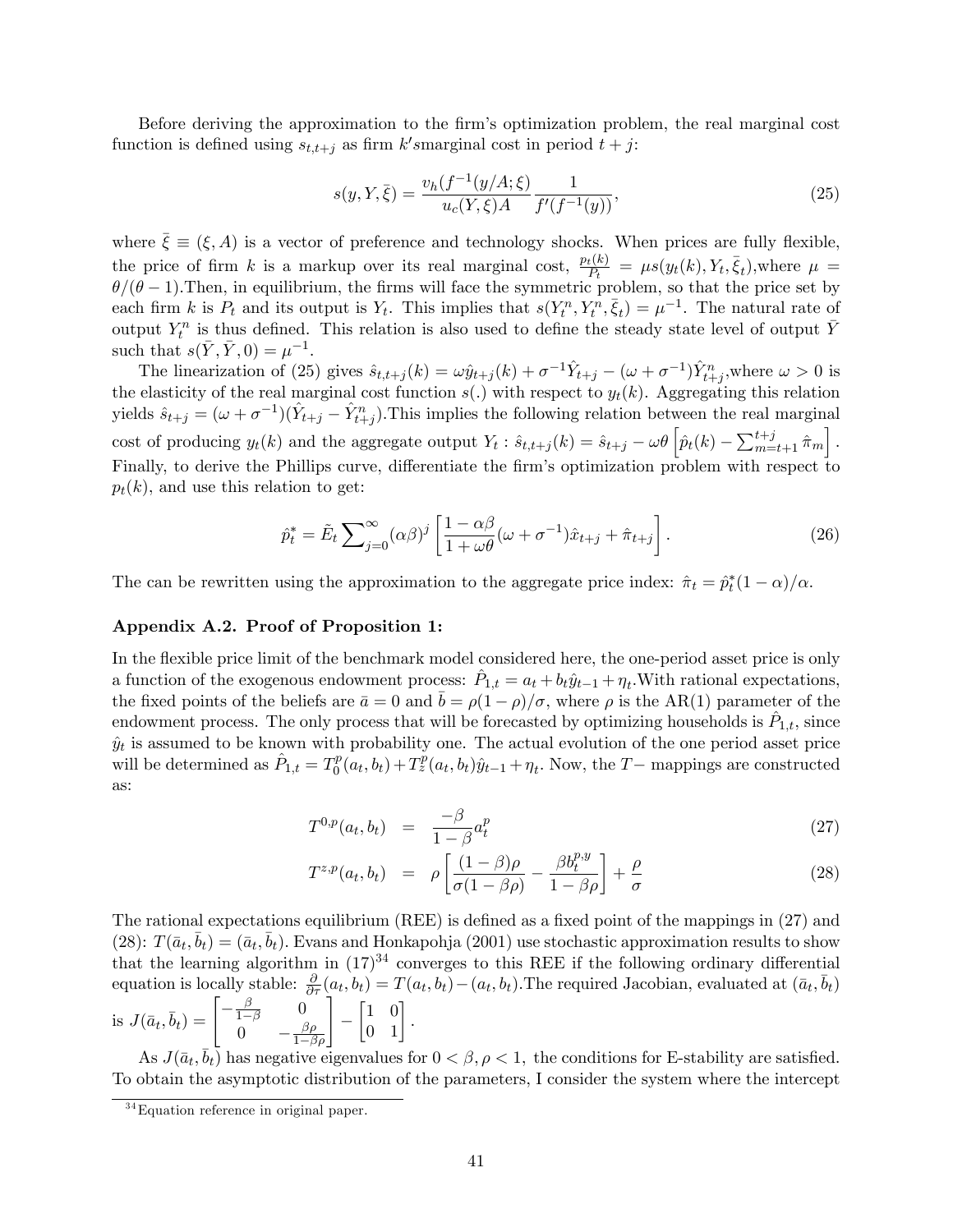term is not estimated, and set  $S_{t-1} = R_t$  to get:

$$
b_t = b_{t-1} + gS_{t-1}^{-1}\hat{y}_{t-1}[db_{t-1}\hat{y}_{t-1} + V_{b,t-1}\varepsilon_t]
$$
  
\n
$$
S_t = S_{t-1} + g(\hat{y}_t^2 - S_{t-1})
$$
\n(29)

This is in the standard form:  $\theta_t = \theta_{t-1} + g\mathcal{H}(\theta_{t-1}, X_t)$  where

$$
\theta_t = \begin{pmatrix} b_t \\ S_t \end{pmatrix}, \mathcal{H}(\theta_{t-1}, X_t) = \begin{pmatrix} \mathcal{H}_b(\theta_{t-1}, X_t) \\ \mathcal{H}_S(\theta_{t-1}, X_t) \end{pmatrix}, X_t = \begin{pmatrix} b_t \\ b_{t-1} \\ \varepsilon_t \end{pmatrix}
$$
(30)

and  $\mathcal{H}_b(\theta_{t-1}, X_t) = S_{t-1}^{-1}\hat{y}_{t-1}[db_{t-1}\hat{y}_{t-1} + V_{b,t-1}\varepsilon_t], \mathcal{H}_S(\theta_{t-1}, X_t) = (\hat{y}_t^2 - S_{t-1}).$ 

For infinite horizon asymptotic results, by Theorem 7.9 of Evans and Honkapohja (2001), the distribution of  $\theta_t$  can be approximated for small g and large t as  $\theta_t \sim N(\theta^{RE}, gC)$  where  $\theta^{RE} =$  $(\rho(1 - \rho), E\hat{y}_t^2)'$ , and  $C = \int_0^\infty e^{sB} \mathcal{R}^* e^{sB'} ds$ . Then,

$$
h_b(b, S) = \lim_{t \to \infty} E\mathcal{H}_b(\theta_{t-1}, X_t) = S^{-1} E \hat{y}_t^2 \left[ \frac{\rho}{\sigma} + \frac{\rho^2(\beta - 1)}{\sigma(1 - \beta \rho)} + b \left( \frac{-\beta \rho}{1 - \beta \rho} - 1 \right) \right]
$$
(31)  

$$
h_S(b, S) = \lim_{t \to \infty} E\mathcal{H}_S(\theta_{t-1}, X_t) = E \hat{y}_t^2 - S
$$

Also,

$$
B = D_{\theta}h(\theta^{RE}) = \begin{pmatrix} \left(\frac{-1}{1-\beta\rho}\right) & 0\\ 0 & -1 \end{pmatrix} = \begin{pmatrix} b_{11} & 0\\ 0 & b_{22} \end{pmatrix}
$$

$$
\mathcal{R}^{ij}(\theta) = \sum_{k=-\infty}^{\infty} cov[\mathcal{H}^{i}(\theta, X_{k}^{\theta}), \mathcal{H}^{j}(\theta, X_{0}^{\theta})]
$$
(32)

Considering only  $b, \mathcal{H}_b(\theta, X^{\theta}) = S_{t-1}^{-1}\hat{y}_{t-1}[db\hat{y}_{t-1}+V_b\varepsilon_t]$  and  $\mathcal{R}^{ij}(b) = \sum_{k=-\infty}^{\infty} [\dots + cov[\mathcal{H}^i(\theta, X_0^{\theta}), \mathcal{H}^j(\theta, X_0^{\theta})] +$  $cov[\mathcal{H}^{i}(\theta, X_1^{\theta}), \mathcal{H}^{j}(\theta, X_0^{\theta})] + ...].$  At  $\theta^{RE}$ ,  $cov[\mathcal{H}^{i}(\theta, X_t^{\theta}), \mathcal{H}^{j}(\theta, X_t^{\theta})] = \frac{(1-\rho)^2}{\sigma^2}$  $\overline{\sigma^2}$  $\frac{\sigma_{\varepsilon}^2}{E\hat{y}_t^2}$ . This is valid since the unconditional expectation is taken as  $t \longrightarrow \infty$ . Since  $\hat{y}_{t-1}^2$ ,  $\varepsilon_t^2$  are independent random variables,  $E(\hat{y}_{t-1}^2 \varepsilon_t^2) = E\hat{y}_{t-1}^2 \sigma_{\varepsilon}^2$ . Other sums in the series are  $cov[\mathcal{H}^i(\theta, X_{t+1}^{\theta}), \mathcal{H}^j(\theta, X_t)] = \frac{1}{(E\hat{y}_t^2)^2} \frac{(1-\rho)^2}{\sigma^2} E(\hat{y}_t \varepsilon_{t+1} \hat{y}_{t-1} \varepsilon_t)$ 

0. Therefore, for  $b, \mathcal{R}^*(b) = \frac{(1-\rho)^2}{\sigma^2}$  $\overline{\sigma^2}$  $\frac{\sigma_{\varepsilon}^2}{E\hat{y}_t^2}$  and  $C = \frac{(1-\rho)^2}{\sigma^2}$  $\frac{(-\rho)^2}{\sigma^2} \frac{(1-\beta \rho)(1-\rho^2)}{2}$  $\frac{11-\rho^{-1}}{2}$ .

#### Appendix A.3. Proof of Proposition 2:

I first consider the Expectations Hypothesis regression for  $n = 2$ :

$$
\hat{i}_{1,t+1} - \hat{i}_{2,t} = \alpha + \gamma(\hat{i}_{2,t} - \hat{i}_{1,t}) + e_t \tag{33}
$$

where  $\hat{i}_{1,t} = -T_{b,t-1}\hat{y}_{t-1} - V_{b,t-1}\varepsilon_t$  and  $\hat{i}_{1,t+1} = -T_{b,t}\hat{y}_t - V_{b,t}\varepsilon_{t+1}, \hat{i}_{2,t} = \frac{1}{2}$  $\frac{1}{2}(y_{1,t}+E_t y_{1,t+1}).$ In the regression in  $(33)$ , define X and Y where

$$
X = \hat{i}_{2,t} - \hat{i}_{1,t} = \frac{\hat{y}_{t-1}}{2} T_{b,t-1} (1 - \rho) - \frac{\varepsilon_t}{2} (T_{b,t-1} - V_{b,t-1})
$$
(34)  

$$
Y = \hat{i}_{1,t+1} - \hat{i}_{2,t} = \hat{y}_{t-1} \left[ -T_{b,t} \rho + \frac{1}{2} T_{b,t-1} (1 + \rho) \right] + \varepsilon_t (-T_{b,t} + \frac{1}{2} (V_{b,t-1} + T_{b,t-1})) - V_{b,t} \varepsilon_{t+1}
$$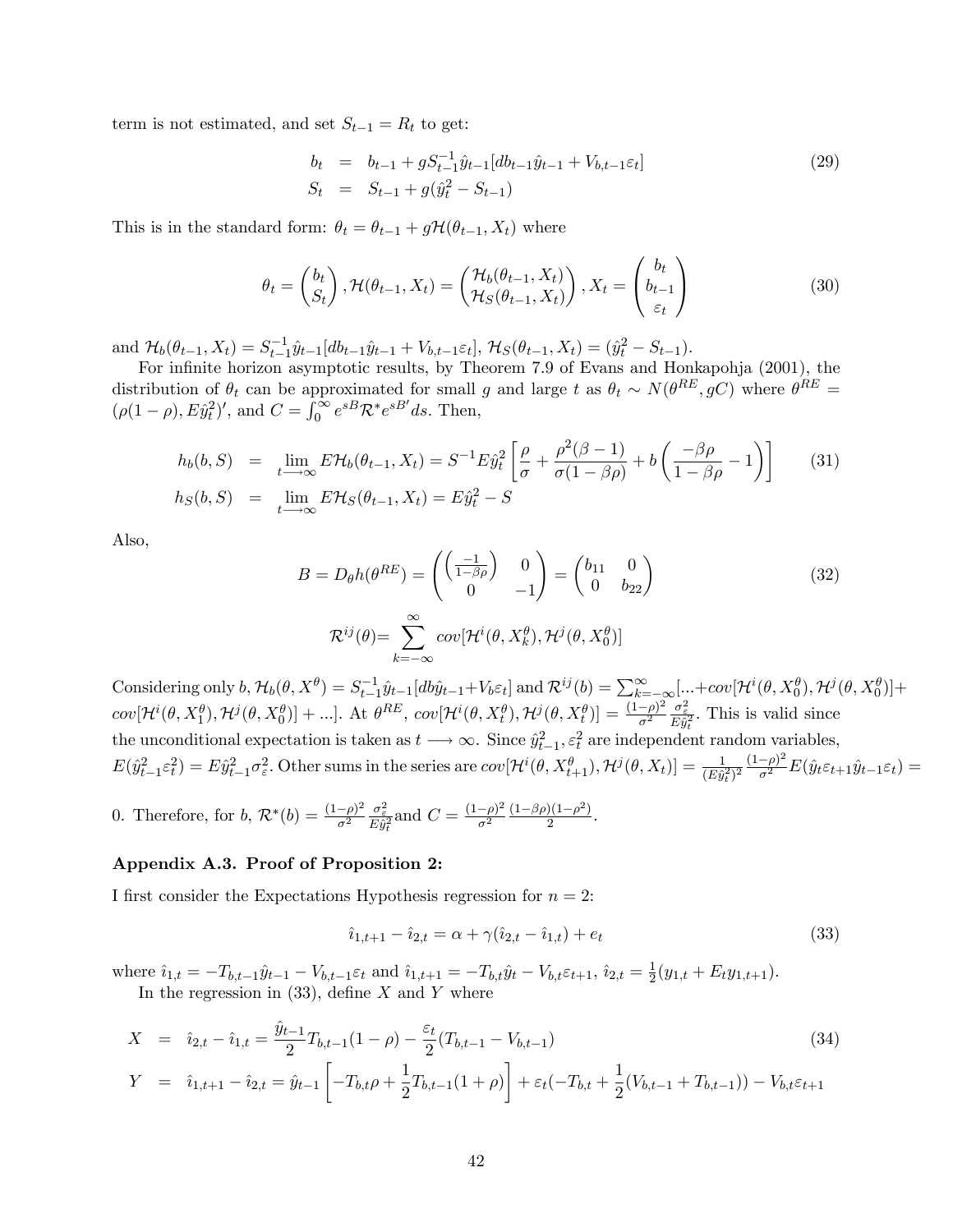For computing the asymptotic bias in  $\gamma$ :

$$
p \lim_{T \to \infty} T^{-1} \sum_{t=1}^{T} (X_t[\varepsilon_t(-T_{b,t} + \frac{1}{2}(V_{b,t-1} + T_{b,t-1})) - V_{b,t}\varepsilon_{t+1}])
$$

$$
-p \lim_{T \to \infty} \left(T^{-1} \sum_{t=1}^{T} X_t\right) p \lim_{T \to \infty} \left(T^{-1} \sum_{t=1}^{T} e_t\right)
$$

$$
p \lim_{T \to \infty} (T^{-1} \sum_{t=1}^{T} X_t^2 - (T^{-1} \sum_{t=1}^{T} X_t)^2)
$$
(35)

Consider the following term:

$$
T^{-1} \sum_{t=1}^{T} X_t = T^{-1} \sum_{t=1}^{T} \left[ \frac{1}{2} T_{b,t-1} (1 - \rho) \hat{y}_{t-1} - \frac{1}{2} \varepsilon_t (T_{b,t-1} - V_{b,t-1}) \right]
$$
(36)

From Evans and Honkapohja (2001), when the E-stability conditions are satisfied (as they are for the present case), for the constant gain algorithm, the following results are obtained: (a) the estimates of the updated coefficients are unbiased asymptotically, i.e.,  $E(b_t) \longrightarrow b^{RE}$  as  $t \longrightarrow \infty$ ; (b)  $b_t$  approaches a limiting normal distribution  $N(b^{RE}, gC)$  where C is the variance-covariance matrix of the updated coefficients.

From adaptive learning  $b_t = b_{t-1} + g R_t^{-1} \hat{y}_{t-1} [(T_{b,t-1} - b_{t-1}) \hat{y}_{t-1} + V_{b,t-1} \varepsilon_t]$ . I further assume that  $R_t$  is not updated, and is equal to the RE value:  $\overline{R}$ . The relevant T-mappings are:

$$
T_{b,t} = \frac{\rho}{\sigma} + \rho \left[ \frac{-\beta b_t}{1 - \beta \rho} + \frac{\rho(\beta - 1)}{\sigma(1 - \beta \rho)} \right]
$$
  
\n
$$
V_{b,t} = \left[ \frac{-\beta b_t}{1 - \beta \rho} + \frac{\rho(\beta - 1)}{\sigma(1 - \beta \rho)} \right] + \frac{1}{\sigma}
$$
\n(37)

Then,

$$
p \lim_{T \to \infty} T^{-1} \sum_{t=1}^{T} (T_{b,t-1} \hat{y}_{t-1}) = -\frac{\beta \rho}{1 - \beta \rho} p \lim_{T \to \infty} T^{-1} \sum_{t=1}^{T} \left( b_{t-1} \sum_{j=0}^{\infty} \rho^{j} \varepsilon_{t-1-j} \right)
$$
(38)

Using the independence of random variables, and the weak law of large numbers,  $T^{-1} \sum_{t=1}^{T} (T_{b,t-1}\hat{y}_{t-1}) =$ 0. For the second term in  $T^{-1} \sum_{t=1}^{T} (X_t)$ :

$$
T^{-1} \sum_{t=1}^{T} [\varepsilon_t (T_{b,t-1} - V_{b,t-1})] = (1 - \rho) \frac{\beta}{1 - \beta \rho} T^{-1} \sum_{t=1}^{T} (\varepsilon_t b_{t-1})
$$
(39)

Rewriting  $T^{-1} \sum_{t=1}^{T} (\varepsilon_t b_{t-1})$ , and applying  $p \lim_{T \to \infty} T^{-1} \sum_{t=1}^{T} (\varepsilon_t b_{t-1}) = p \lim_{T \to \infty} T^{-1} \sum_{t=1}^{T} (X_t) =$ 0; we get:

$$
T^{-1} \sum_{t=1}^{T} \left[ \varepsilon_t (b_{t-2} + g R_t^{-1} \hat{y}_{t-2} [(T_{b,t-2} - b_{t-2}) \hat{y}_{t-2} + V_{b,t-2} \varepsilon_{t-1}] \right) \tag{40}
$$
  
= 
$$
T^{-1} \sum_{t=1}^{T} (\varepsilon_t b_{t-2}) + g R_t^{-1} T^{-1} \sum_{t=1}^{T} (\varepsilon_t \hat{y}_{t-2} [(T_{b,t-2} - b_{t-2}) \hat{y}_{t-2} + V_{b,t-2} \varepsilon_t])
$$

And  $p \lim_{T \to \infty} T^{-1} \sum_{t=1}^{T} (\varepsilon_t b_{t-1}) = 0$ . Therefore,  $p \lim_{T \to \infty} T^{-1} \sum_{t=1}^{T} (X_t) = 0$ . Similar reasoning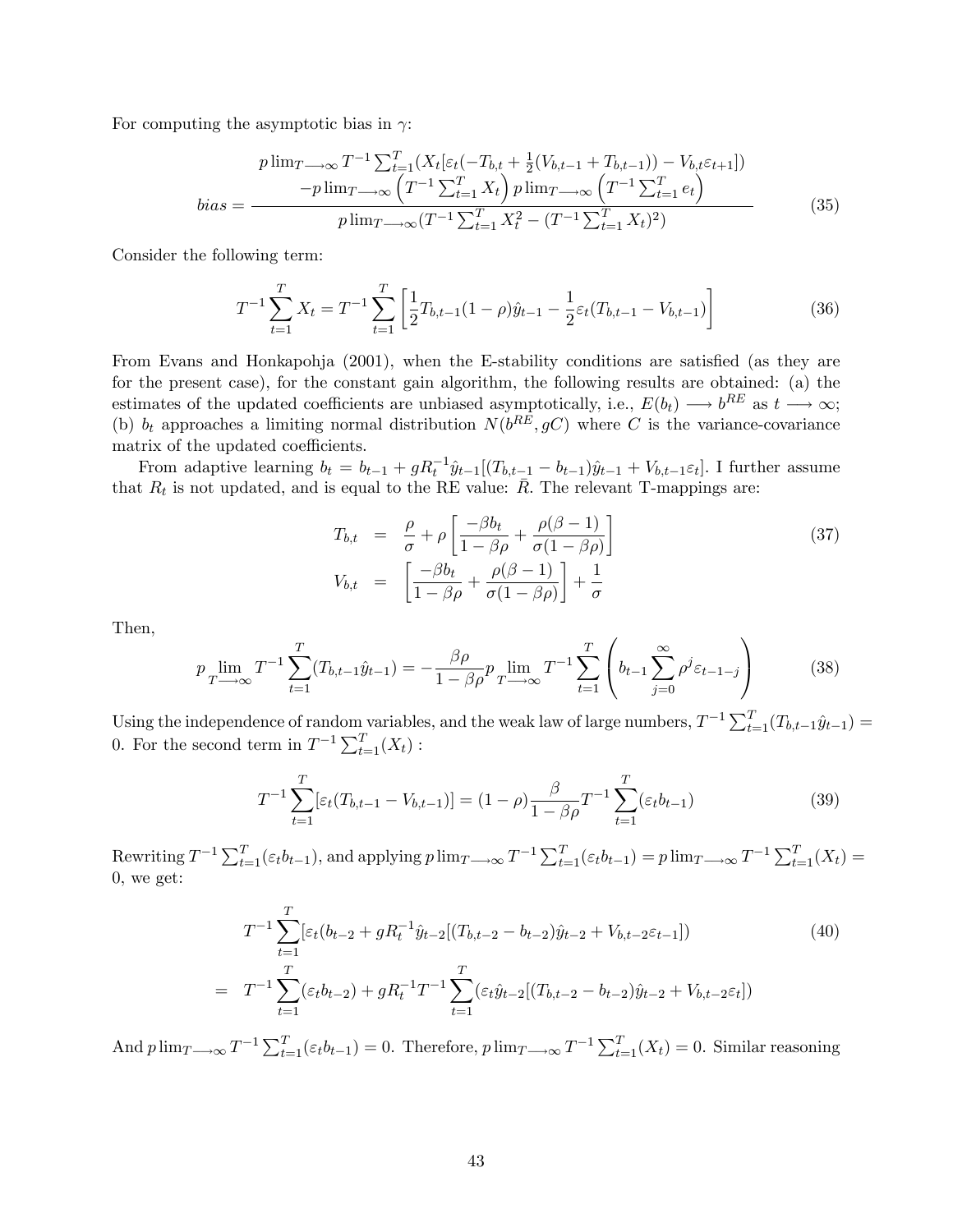as above implies  $p \lim_{T \to \infty} T^{-1} \sum_{t=1}^{T} (e_t) = 0$ . For  $T^{-1} \sum_{t=1}^{T} (X_t e_t)$ :

$$
T^{-1} \sum_{t=1}^{T} (X_t e_t) = T^{-1} \sum_{t=1}^{T} \begin{bmatrix} \frac{1}{2} T_{b,t-1} (1-\rho) \hat{y}_{t-1} \varepsilon_t (-T_{b,t} + \frac{1}{2} (V_{b,t-1} + T_{b,t-1})) \\ + \frac{1}{2} T_{b,t-1} (1-\rho) \hat{y}_{t-1} V_{b,t} \varepsilon_{t+1} \\ - \frac{1}{2} \varepsilon_t (T_{b,t-1} - V_{b,t-1}) \varepsilon_t (-T_{b,t} + \frac{1}{2} (V_{b,t-1} + T_{b,t-1})) \\ - \frac{1}{2} \varepsilon_t (T_{b,t-1} - V_{b,t-1}) V_{b,t} \varepsilon_{t+1} \end{bmatrix}
$$
(41)

Again, using the independence of  $b_t^2$  and  $\varepsilon_t$ ,  $T^{-1} \sum_{t=1}^T (X_t e_t)$  reduces to:

$$
T^{-1} \sum_{t=1}^{T} (X_t e_t) = -\frac{1}{2} T^{-1} \sum_{t=1}^{T} \left[ \varepsilon_t^2 (T_{b,t-1} - V_{b,t-1}) (-T_{b,t} + \frac{1}{2} (V_{b,t-1} + T_{b,t-1})) \right]
$$
(42)

Also,

$$
T^{-1} \sum_{t=1}^{T} [(T_{b,t-1} - V_{b,t-1})T_{b,t}]
$$
\n
$$
= (1 - \rho) \left(\frac{\rho}{\sigma}\right)^2 - (1 - \rho)\rho T^{-1} \sum_{t=1}^{T} \left(\frac{\beta b_{t-1}}{1 - \beta \rho} \frac{\beta b_t}{1 - \beta \rho}\right)
$$
\n
$$
-2 \frac{\rho^2 (1 - \rho)^2 \beta \rho (1 - \beta)}{\sigma^2 (1 - \beta \rho)^2} - \frac{\rho^3 (1 - \rho)(1 - \beta)^2}{\sigma^2 (1 - \beta \rho)^2}
$$
\n(43)

and as  $t \longrightarrow \infty$   $E(b_t^2) = gC + \frac{\rho^2(1-\rho)^2}{\sigma^2}$ ,

$$
T^{-1} \sum_{t=1}^{T} (T_{b,t}^2 - V_{b,t}^2) = \left[ \frac{\beta^2 (\rho^2 - 1)}{(1 - \beta \rho)^2} \right] (gC + \rho^2 (1 - \rho^2))
$$
(44)  
+2 $\frac{\rho(1 - \rho)}{\sigma} \left[ \frac{\beta(1 - \rho)}{\sigma (1 - \beta \rho)^2} (1 - \rho^2) \right] - \frac{(1 - \rho)^2}{\sigma^2 (1 - \beta \rho)^2} [1 - \rho^2]$ 

Finally, I have:

$$
T^{-1} \sum_{t=1}^{T} (X_t e_t) = \frac{\sigma_{\varepsilon}^2}{2} \left[ \frac{(1-\rho)\left(\frac{\rho}{\sigma}\right)^2 - (1-\rho)\rho T^{-1} \sum_{t=1}^{T} \left(\frac{\beta b_{t-1}}{1-\beta \rho} \frac{\beta b_{t}}{1-\beta \rho}\right)}{-2 \frac{\rho^2 (1-\rho)^2 \beta \rho (1-\beta)}{\sigma^2 (1-\beta \rho)^2} - \frac{\rho^3 (1-\rho)(1-\beta)^2}{\sigma^2 (1-\beta \rho)^2}} \right]
$$
(45)  
+ 
$$
\frac{\sigma_{\varepsilon}^2}{2} \left[ \frac{\left[\frac{\beta^2 (\rho^2 - 1)}{(1-\beta \rho)^2}\right] \left(gC + \rho^2 (1-\rho^2)\right)}{+\frac{\beta (1-\rho)}{\sigma} \left[\frac{\beta (1-\rho)}{\sigma (1-\beta \rho)^2} (1-\rho^2)\right]} - \frac{(1-\rho)^2}{\sigma^2 (1-\beta \rho)^2} \left[1-\rho^2\right] \right]
$$

Using  $E(b_t\hat{y}_t^2)$  and  $E(b_t^2\hat{y}_t^2) = 0$ , and  $E(b_t\hat{b}_{t+1}) = E(b_t^2)$ , we get:

$$
\frac{p \lim_{T \to \infty} T^{-1} \sum_{t=1}^{T} (X_t e_t)}{p \lim_{T \to \infty} (T^{-1} \sum_{t=1}^{T} X_t^2)} - 1 = \frac{\sigma_{\varepsilon}^2}{2} \left[ A - \frac{\beta^2 (1 - \rho)}{(1 - \beta \rho)^2} E(b_t^2) \right] - 1 \tag{46}
$$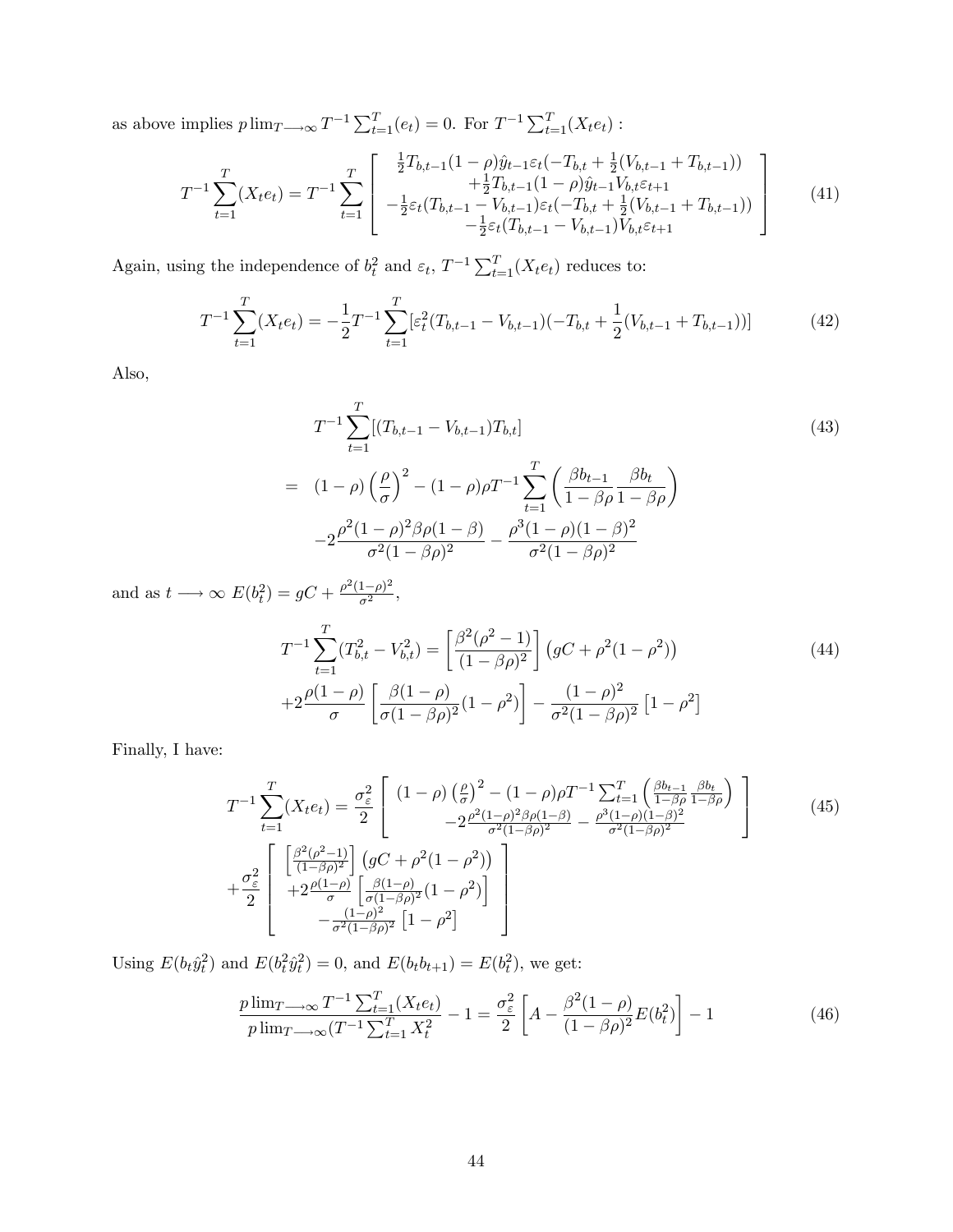where

$$
A = (1 - \rho) \left(\frac{\rho}{\sigma}\right)^2 - 2 \frac{\rho^2 (1 - \rho)^2 \beta \rho (1 - \beta)}{\sigma^2 (1 - \beta \rho)^2} - \frac{\rho^3 (1 - \rho)(1 - \beta)^2}{\sigma^2 (1 - \beta \rho)^2} + 2 \frac{\rho (1 - \rho)}{\sigma} \left[\frac{\beta (1 - \rho)}{\sigma (1 - \beta \rho)^2} (1 - \rho^2)\right] - \frac{(1 - \rho)^2}{\sigma^2 (1 - \beta \rho)^2} [1 - \rho^2]
$$
(47)

is negative. Thus, the bias is negative, and the slope estimator  $\gamma$  is less than one. For longer yields, the same reasoning applies, as the  $T$ -mappings are monotonic transformations of the mappings considered here.

#### A. 4: Proof of Proposition 3:

Under RE, the one-period asset price is  $\hat{P}^{RE}_{1,t} = \frac{\rho(1-\rho)}{\sigma} \hat{y}_{t-1} + \frac{(1-\rho)}{\sigma} \varepsilon_t$  and its variance is  $V(P^{RE}_{1,t}) =$  $\frac{\rho^2(1-\rho)^2}{\sigma^2}E(\hat{y}_{t-1}^2) + \frac{(1-\rho)^2}{\sigma^2}E(\varepsilon_t^2)$ . Under learning, the corresponding variables are  $\hat{P}_{1,t}^L = T_a + T_b\hat{y}_{t-1} + T_bT_b$  $V_b \varepsilon_t$ , and  $V(\hat{P}_{1,t}^L) = E [T_a + T_b \hat{y}_{t-1} + V_b \varepsilon_t - E(T_a + T_b \hat{y}_{t-1} + V_b \varepsilon_t)]^2$ .

For evaluating the unconditional expectations, as  $g \longrightarrow \bar{g}$ , gt becomes large,  $E(T_a) = 0$  and  $E(T_b\hat{y}_{t-1}) = E\left[\left(\rho \left[\frac{-\beta b_{t-1}}{1-\beta \rho} - \frac{(1-\beta)\rho}{\sigma(1-\beta \rho)}\right]\right]\right]$  $\sigma(1-\beta\rho)$  $+\frac{\rho}{a}$  $\sigma$  $\hat{y}_{t-1}$  = 0. Similarly,  $E(V_b \varepsilon_t) = 0$ .

Now, the mappings are:

$$
T_a = \frac{-\beta}{1-\beta} a_t; \ T_b = \rho \left[ \frac{-\beta b_t}{1-\beta \rho} - \frac{(1-\beta)\rho}{\sigma(1-\beta \rho)} \right] + \frac{\rho}{\sigma}
$$
  
\n
$$
V_b = \left[ \frac{-\beta b_t}{1-\beta \rho} - \frac{(1-\beta)\rho}{\sigma(1-\beta \rho)} \right] + \frac{1}{\sigma}
$$
\n(48)

Then the difference between learning and RE variance is given by:

$$
V(\hat{P}_{1,t}^{L}) - V(\hat{P}_{1,t}^{RE}) = \frac{\beta^{2}}{(1-\beta)^{2}} E(a_{t}^{2})
$$
  
+
$$
E(\hat{y}_{t-1}^{2}) \left[ \left( -\frac{(1-\beta)\rho^{2}}{\sigma(1-\beta\rho)} + \frac{\rho}{\sigma} \right)^{2} - \frac{\rho^{2}(1-\rho)^{2}}{\sigma^{2}} \right]
$$
  
+
$$
E(\varepsilon_{t}^{2}) \left[ \left( -\frac{(1-\beta)\rho}{\sigma(1-\beta\rho)} + \frac{1}{\sigma} \right)^{2} - \frac{(1-\rho)^{2}}{\sigma^{2}} \right]
$$
 (49)

The constant terms in second and third terms are positive for all values of  $\sigma$  and  $\beta, \rho \in (0,1)$ . Therefore,  $V(\hat{P}_{1,t}^L) = V(\hat{P}_{1,t}^{RE}) + f(V(a_t))$ , positive constants). As the one-period yield is a linear transformation of the one-period price, the result follows.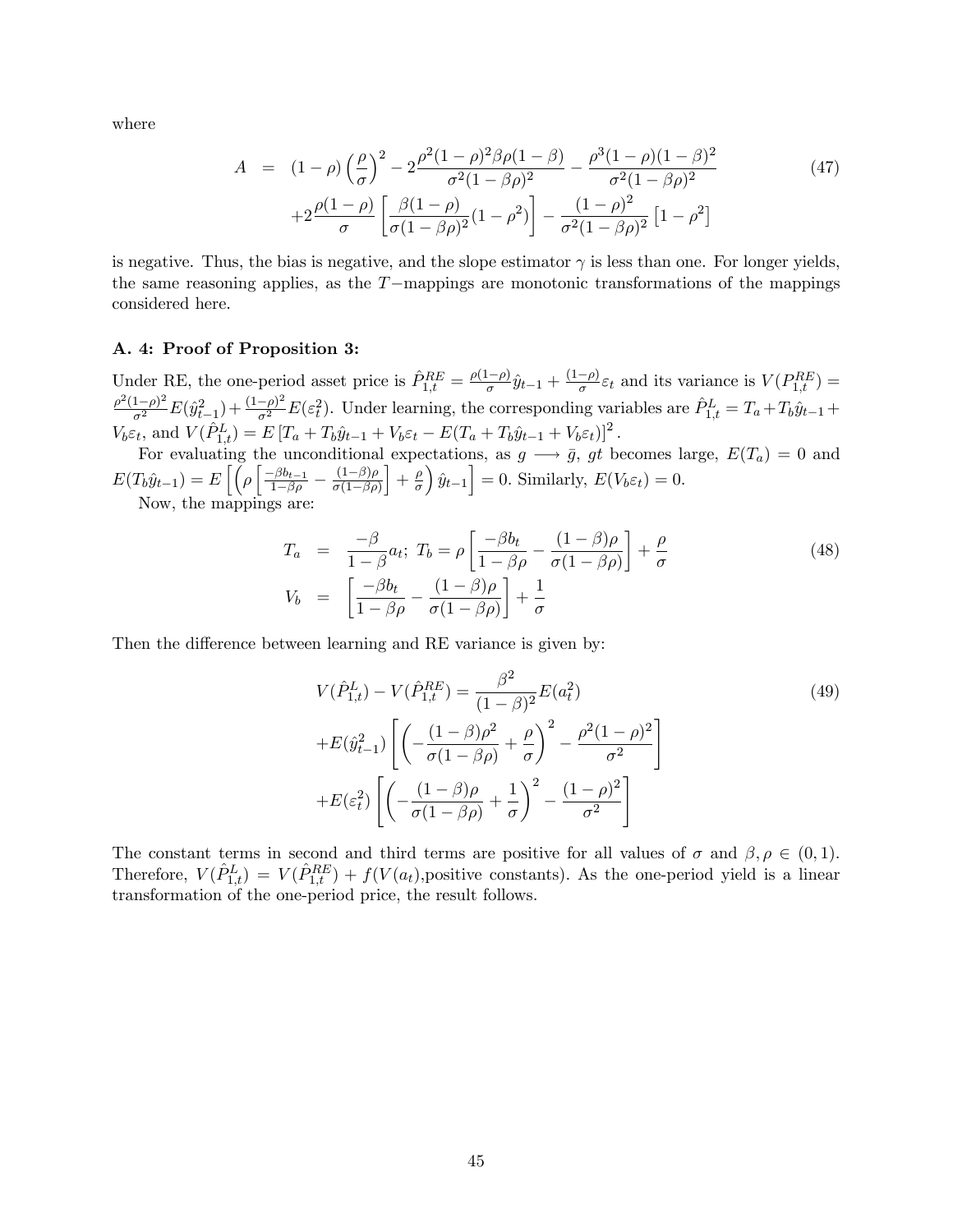| $\boldsymbol{n}$ | 1985:1-2007:4 | 1985:1-1992:3 | 1992:4-2007:4 |
|------------------|---------------|---------------|---------------|
| (Years)          |               |               |               |
| 3.5              | $-0.80$       | $-0.45$       | $-0.98$       |
| 10.5             | $-0.55$       | $-0.94$       | $-0.38$       |
| 15.5             | $-0.42$       | $-0.97$       | $-0.28$       |

Table 1a: Campbell-Shiller Slope Coefficients for U.K. Real Yields

. Table 1b: Campbell-Shiller Slope Coefficients for U.S. Nominal Yields

| $\, n$ | 1972:1-2007:4 | 1972:1-1979:4 | 1984:1-2007:4 |
|--------|---------------|---------------|---------------|
| Years) |               |               |               |
|        | $-1.55$       | $-1.53$       | $-1.61$       |
| 5      | $-2.71$       | $-1.66$       | $-3.23$       |
| 10     | $-3.44$       | $-1.67$       | $-3.25$       |

. Table 1c: Campbell-Shiller Slope Coefficients for U.K. Nominal Yields

| $\it n$ | 1972:1-2007:4 | 1972:1-1992:3 | 1992:4-2007:4 |
|---------|---------------|---------------|---------------|
| Years)  |               |               |               |
|         | $-0.55$       | $-0.53$       | $-0.64$       |
| 5       | $-0.11$       | $-0.10$       | $-0.23$       |
| 10      | $-0.37$       | $-0.49$       | $-0.16$       |

Notes The regression in (1) is constructed using appropriate yields in table 1. In table (1a), the short yield is of maturity 2.5 years, in table (1b) this is  $3$  months and in table (1c), it is 1 year. These coefficients are statistically different from one at all conventional levels of significance.

.

|                  |               | 1988 ZG. VARIANVED VI V.9. IGBAB I 181 |
|------------------|---------------|----------------------------------------|
| $\boldsymbol{n}$ | 2004:1-2007:4 | 1999:1-2007:4                          |
| Years)           |               |                                        |
| 2                | 1.09          | na                                     |
| $\overline{5}$   | 0.36          | 1.22                                   |
| 10               | 0.11          | 0.74                                   |
| 20               | 0.05          | 0.57                                   |

Table 2a: Variances of U.S. Real Yields

. Table 2b: Variances of U.K. Real Yields

| $\boldsymbol{n}$<br>Years) | 1985:1-2007:4 | 1985:1-1992:3 | 1992:4-2007:4 |
|----------------------------|---------------|---------------|---------------|
| 2.5                        | 0.74          | 0.63          | 0.60          |
| 5.5                        | 0.68          | 0.17          | 0.52          |
| 10.5                       | 0.90          | 0.09          | 0.62          |
| 15.5                       | 1.07          | 0.10          | 0.74          |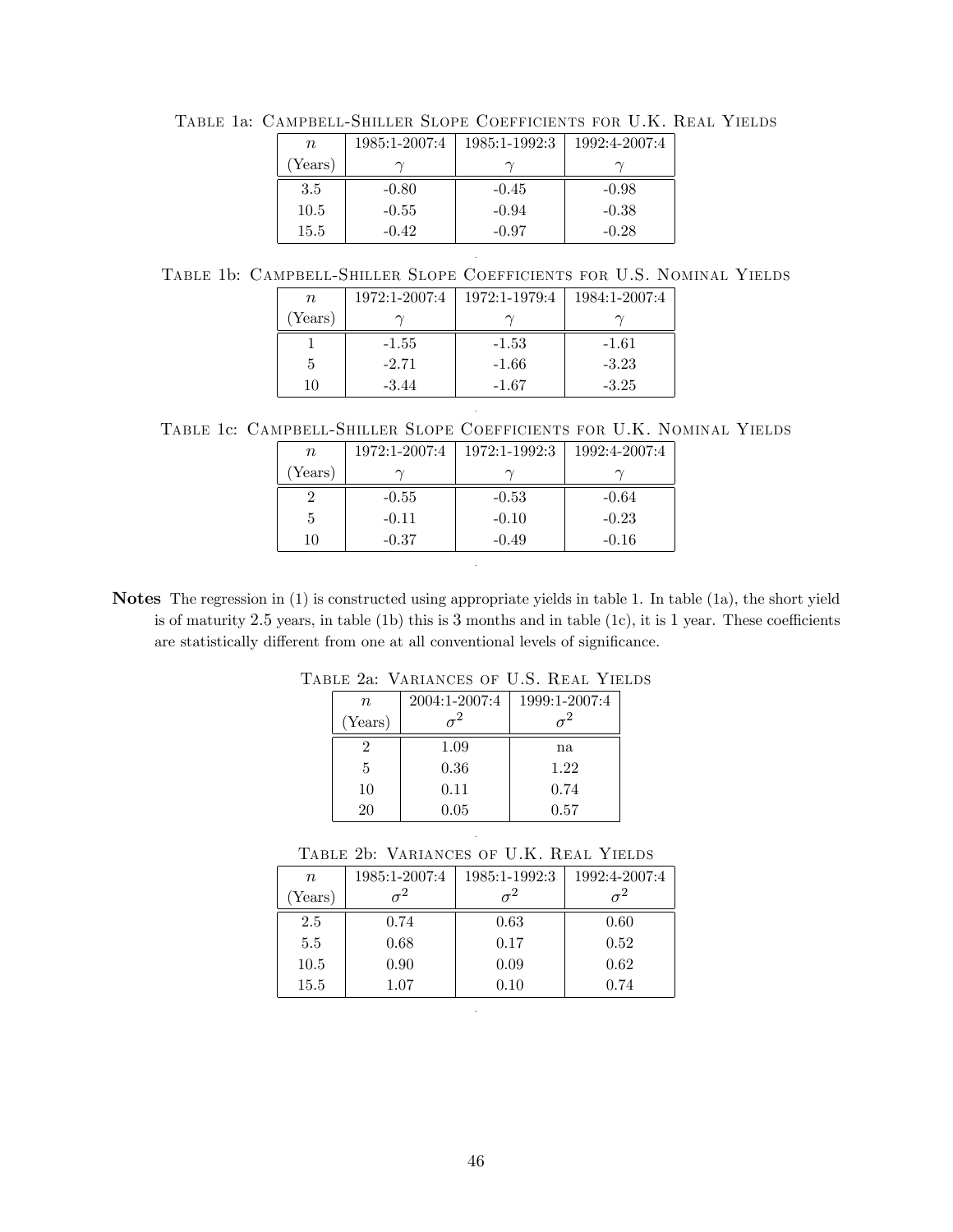Table 2c: Variances of U.S. Nominal Yields

| $\, n$ | 1972:1-2007:4 | 1972:1-1979:4 | 1984:1-2007:4 | Calibrated Model |
|--------|---------------|---------------|---------------|------------------|
| Years) |               |               |               |                  |
|        | 8.86          | 2.80          | 5.35          | $1.81\,$         |
| b      | 6.93          | 1.00          | 4.91          | $1.37\,$         |
| 10     | 5.82          | 0.80          | 4.21          | 0.95             |

#### . Table 2d: Variances of U.K. Nominal Yields

| $\boldsymbol{n}$ | 1972:1-2007:4 | 1972:1-1992:3 | 1992:4-2007:4 |
|------------------|---------------|---------------|---------------|
| Years)           |               |               |               |
|                  | 9.30          | 4.21          | 1.17          |
| 5                | 8.98          | 2.62          | 1.96          |
| 10               | 10.22         | 3.13          | 2.39          |

#### . TABLE 3: SURVEY DETAILS

| Survey           | SPF                                                                            | <b>MSCF</b>                                                                                                           |
|------------------|--------------------------------------------------------------------------------|-----------------------------------------------------------------------------------------------------------------------|
| Dates            | Since 1990Q1 by FRB                                                            | Since 1964 by                                                                                                         |
|                  | Philadelphia                                                                   | Survey Research Center at                                                                                             |
|                  |                                                                                | University of Michigan                                                                                                |
| Population       | Industry economists                                                            | Households                                                                                                            |
| Sample Variables | 3 month Tbill,<br>CPI Inflation                                                | Changes in prices                                                                                                     |
| Sample question  | "Fill in your response,<br>in level or growth, for the<br>following variables" | "During the next $12$ months,<br>do you think that prices in<br>general will go up, or<br>go down, or stay where they |
|                  |                                                                                | are now?"                                                                                                             |

#### . Table 4: Forecast Errors

| Autocorr     | $1-Q$ tr Lag FE |                                                           |      |  |  |
|--------------|-----------------|-----------------------------------------------------------|------|--|--|
| in FE        |                 | SPF-Mean FE Learning model-implied FE RE model-implied FE |      |  |  |
|              |                 |                                                           |      |  |  |
| 3-month Bill | 0.24            | 0.21                                                      | 0.01 |  |  |
| 10-year Bond | 0.19            | 0.11                                                      | 0.00 |  |  |

Notes This table shows the autocorrelation in forecast errors (FE), computed as the difference between the realization of the yields  $m_t$ , and the expected values,  $E_{t-1}m_t$ , for the SPF survey data (for 1992:Q1) to 2006:Q4), and the learning and rational expectations models. The mean expectations reported in the SPF are used here.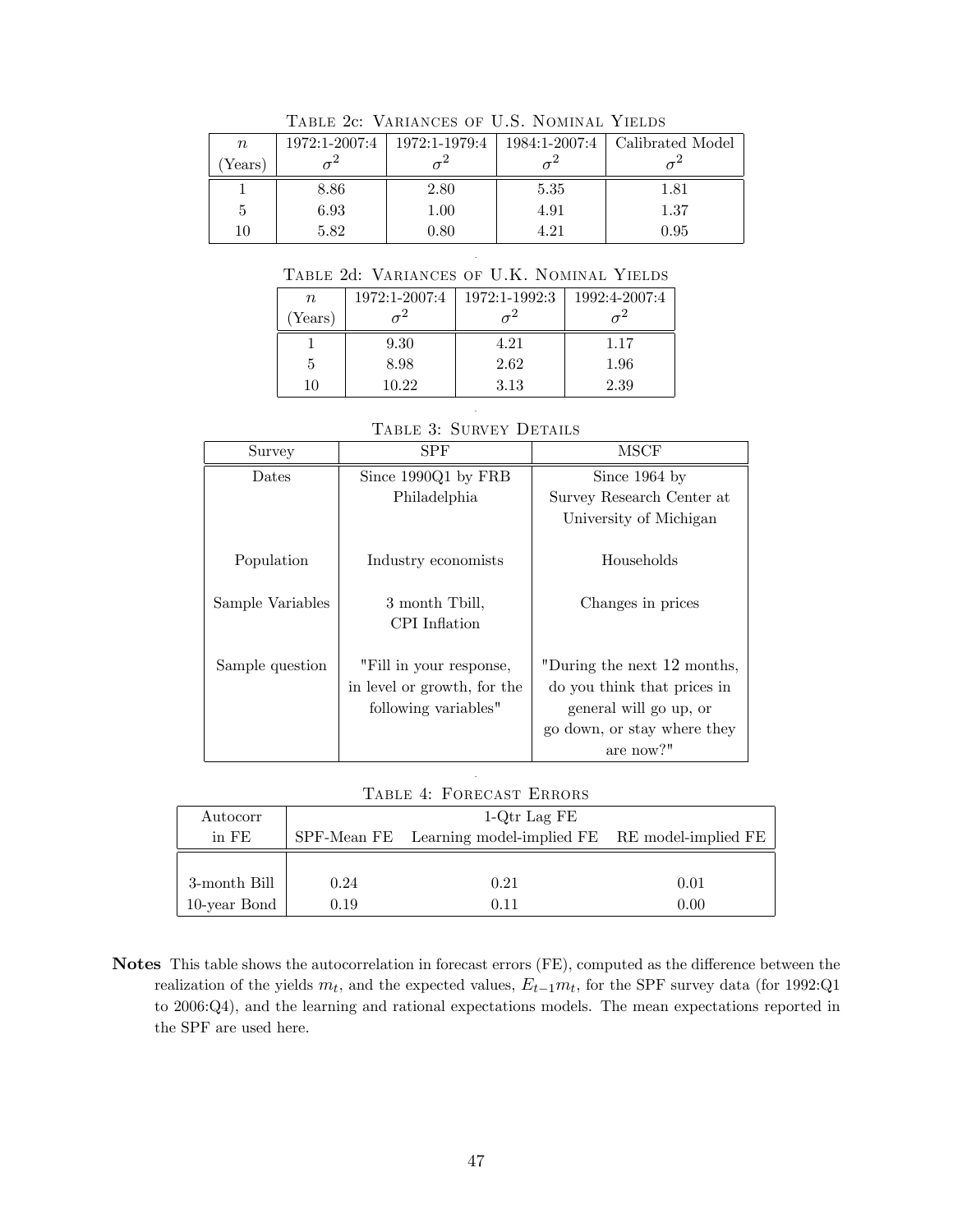Table 5: Model Parameters

| Coeff    | Value | $\mathrm{Coeff}$ | Value    | Coeff                                 | Value |
|----------|-------|------------------|----------|---------------------------------------|-------|
| $\alpha$ | 0.75  | $\rho_{tech}$    | 0.90     | $\mathrm{std}(\varepsilon_{tech, t})$ | 0.01  |
|          | 0.99  | $\rho_{mp}$      | 0.78     | $\text{std}(\varepsilon_{mp,t})$      | 0.004 |
| $\sigma$ | 0.20  | $\rho_{pref}$    | 0.95     | $\text{std}(\varepsilon_{pref,t})$    | 0.06  |
|          |       | $\varphi_{\pi}$  | $1.50\,$ | $\varphi_x$                           | 0.90  |

Notes This table shows the values of the model parameters used in the analysis. The AR(1) parameters of the technology, monetary policy and preference shocks are  $\rho_{tech}$ ,  $\rho_{mp}$  and  $\rho_{pref}$ . The corresponding standard deviations are  $std(\varepsilon_{tech,t})$ ,  $std(\varepsilon_{mp,t})$  and  $std(\varepsilon_{pref,t})$ . The Calvo parameter is  $\alpha$ , the quarterly discount factor is  $\beta$ , and the intertemporal elasticity of substitution is  $\sigma$ . The parameters in the Taylor rule for inflation and output gap are given by  $\phi_{\pi}$  and  $\phi_{x}$ .

| Moments        | U.S. Data | RE Model | Learning Model |
|----------------|-----------|----------|----------------|
|                | Stdev     | Stdev    | Stdev          |
| Output         | 2.13      | 1.16     | 2.04           |
| Inflation      | 1.06      | 0.69     | 0.85           |
| One-year yield | 2.97      | 2.01     | 2.36           |
| Ten-year yield | 2.41      | 0.75     | 1.27           |

Table 6: Implied Macroeconomic Moments

**Notes** Inflation is computed from the CPI measure from the Bureau of Economic Analysis, where  $\pi_t$  =  $400ln(P_t/P_{t-1})$ . The moments for the U.S. data are computed for the 1972:Q1 - 2006:Q4 period.

.

| $\boldsymbol{n}$ | Model     | $%$ Rej. | Model      | $%$ Rej. | Model      | $%$ Rej. |
|------------------|-----------|----------|------------|----------|------------|----------|
| (Years)          |           | of EH    |            | of EH    |            | of EH    |
|                  | $= 0.009$ |          | $= 0$ (RE) |          | $q = 0.01$ |          |
|                  | $-0.94$   | 98.5%    | 0.99       | $4.5\%$  | $-1.00$    | $97\%$   |
| 5                | $-2.00$   | 69%      | 1.03       | $4\%$    | $-2.51$    | 73%      |
| 10               | $-2.56$   | $60\%$   | 1.04       | $4.5\%$  | $-3.38$    | 67%      |

Table 7a: Campbell-Shiller Slope Coefficients for Nominal Yields

. Table 7b: Campbell-Shiller Slope Coefficients for Real Yields

| $\boldsymbol{n}$ | Model     | $%$ Rej. | Model      | $%$ Rej. | Model      | $%$ Rej. |
|------------------|-----------|----------|------------|----------|------------|----------|
| Years)           |           | of EH    |            | of EH    |            | of EH    |
|                  | $= 0.009$ |          | $= 0$ (RE) |          | $q = 0.01$ |          |
|                  | $-0.85$   | 97\%     | 1.06       | $5.5\%$  | $-0.91$    | 95%      |
| 5                | $-3.74$   | 93%      | 1.03       | 3.5%     | $-4.00$    | 97%      |
| 10               | $-4.00$   | 87\%     | $1.05\,$   | 3.5%     | $-4.96$    | 93%      |

Notes The regression in (1) is constructed using appropriate yields in table 5. In all sub-tables, the short yield is of maturity one quarter. The percentage of times the Expectations Hypothesis is rejected is reported in column  $\%$  Rej. of EH'.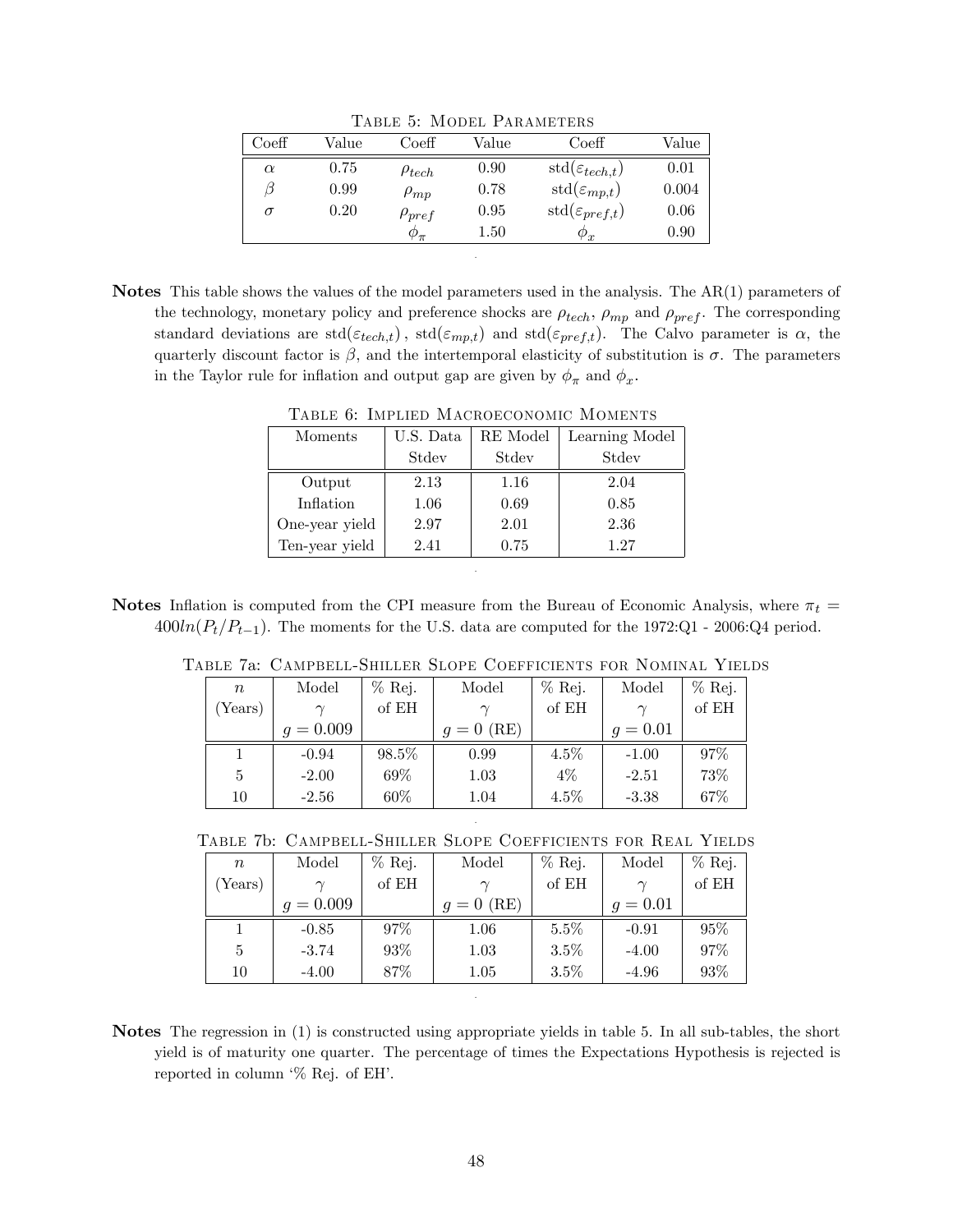Table 8a: Variances of Nominal Yields

| $\, n$  | Model       | Model      | Model      |
|---------|-------------|------------|------------|
| (Years) | $\sigma^2$  |            |            |
|         | $q = 0.009$ | $q=0$ (RE) | $q = 0.01$ |
|         | 5.44        | 3.93       | 6.00       |
| 5       | 2.80        | 1.92       | 3.42       |
| 10      | $1.69\,$    | 0.58       | 2.31       |

. Table 8b: Variances of Real Yields

| $\it n$ | Model       | Model      | Model      |
|---------|-------------|------------|------------|
| (Years) | $\sigma^2$  |            |            |
|         | $q = 0.009$ | $g=0$ (RE) | $q = 0.01$ |
|         | 2.98        | 1.99       | 3.10       |
| 5       | 1.34        | 0.94       | 1.99       |
| 10      | 0.88        | 0.66       | 1.27       |

. Table 9a: Campbell-Shiller Slope Coefficients for Nominal Yields for Different Monetary Policy Regimes

| $\boldsymbol{n}$ | Model   | % Rej. | Model           | % Rej. |  |
|------------------|---------|--------|-----------------|--------|--|
| (Years)          |         | of EH  |                 | of EH  |  |
|                  | $=4$    |        | $\phi_{\pi}=15$ |        |  |
|                  | $-0.84$ | 92%    | $-0.81$         | 83\%   |  |
| 5                | $-1.77$ | 68%    | $-1.42$         | 70%    |  |
| 10               | $-2.00$ | 65%    | $-1.94$         | 63%    |  |

Table 9b: Variances for Nominal Yields for Different Monetary Policy Regimes

.

| $\, n$  | Model          | Model           |
|---------|----------------|-----------------|
| (Years) | $\phi_{\pi}=4$ | $\phi_{\pi}=15$ |
|         |                |                 |
|         | 5.87           | 7.01            |
| 5       | 3.76           | 4.80            |
| 10      | 1.96           | 3.02            |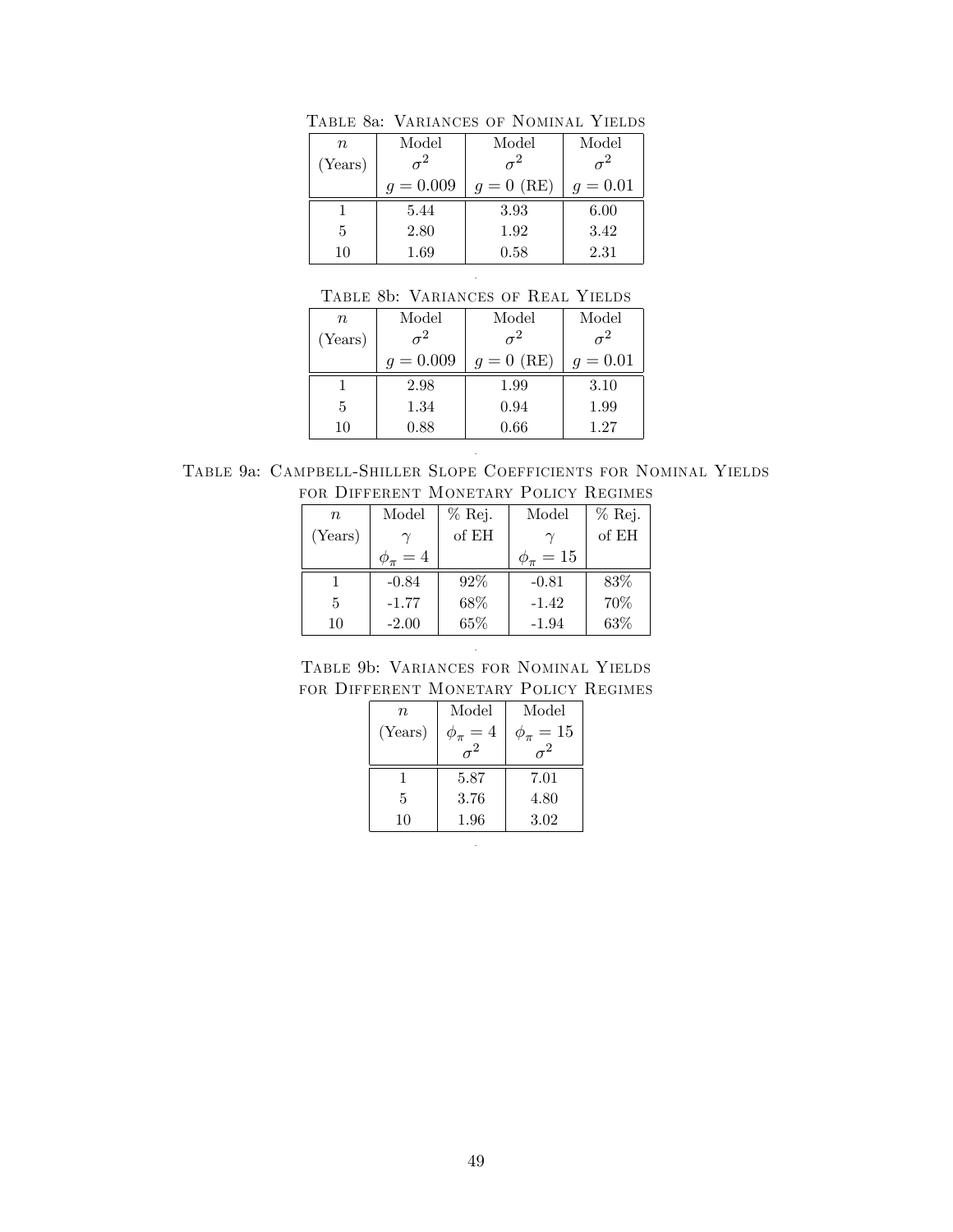| Parameters                  | CS coeff          |                     | Variance   |            |
|-----------------------------|-------------------|---------------------|------------|------------|
|                             |                   |                     |            |            |
|                             | $\gamma$          | $\gamma$            | $\sigma^2$ | $\sigma^2$ |
| $Years \rightarrow$         | $n=1$             | $n=10$              | $n=1$      | $n=10$     |
| Benchmark<br>RE             | 0.99<br>$(3.5\%)$ | 1.04<br>(4%)        | 3.93       | 0.58       |
| Benchmark<br>Learning       | 0.94<br>$(96\%)$  | $-2.56$<br>$(59\%)$ | 5.44       | 1.69       |
| $\alpha = 0.60$<br>RE       | 1.00<br>(5%)      | 1.06<br>$(4.5\%)$   | 5.78       | 1.26       |
| $\alpha = 0.60$<br>Learning | 0.85<br>(97%)     | $-2.70$<br>(67%)    | 7.22       | 3.21       |
| $IES_{RE} = 0.4$            | 1.01<br>(5%)      | 1.05<br>$(3.5\%)$   | 3.02       | 0.33       |
| $IES = 0.4$<br>Learning     | $-0.10$<br>(84%)  | $-0.97$<br>(56%)    | 4.57       | 1.40       |

Table 10: Nominal Yields Moments for Different Parameter Values

Notes This table reports the Campbell-Shiller slope coefficients and yield variances for the one- and tenyear maturity, for different values of parameters. Here,  $\alpha$  is the Calvo parameter, and IES denotes the Intertemporal Elasticity of Substitution. The numbers in brackets in first two columns show the percentage of rejections of the Expectations Hypothesis. In these exercises, the gain is held fixed at the benchmark value.